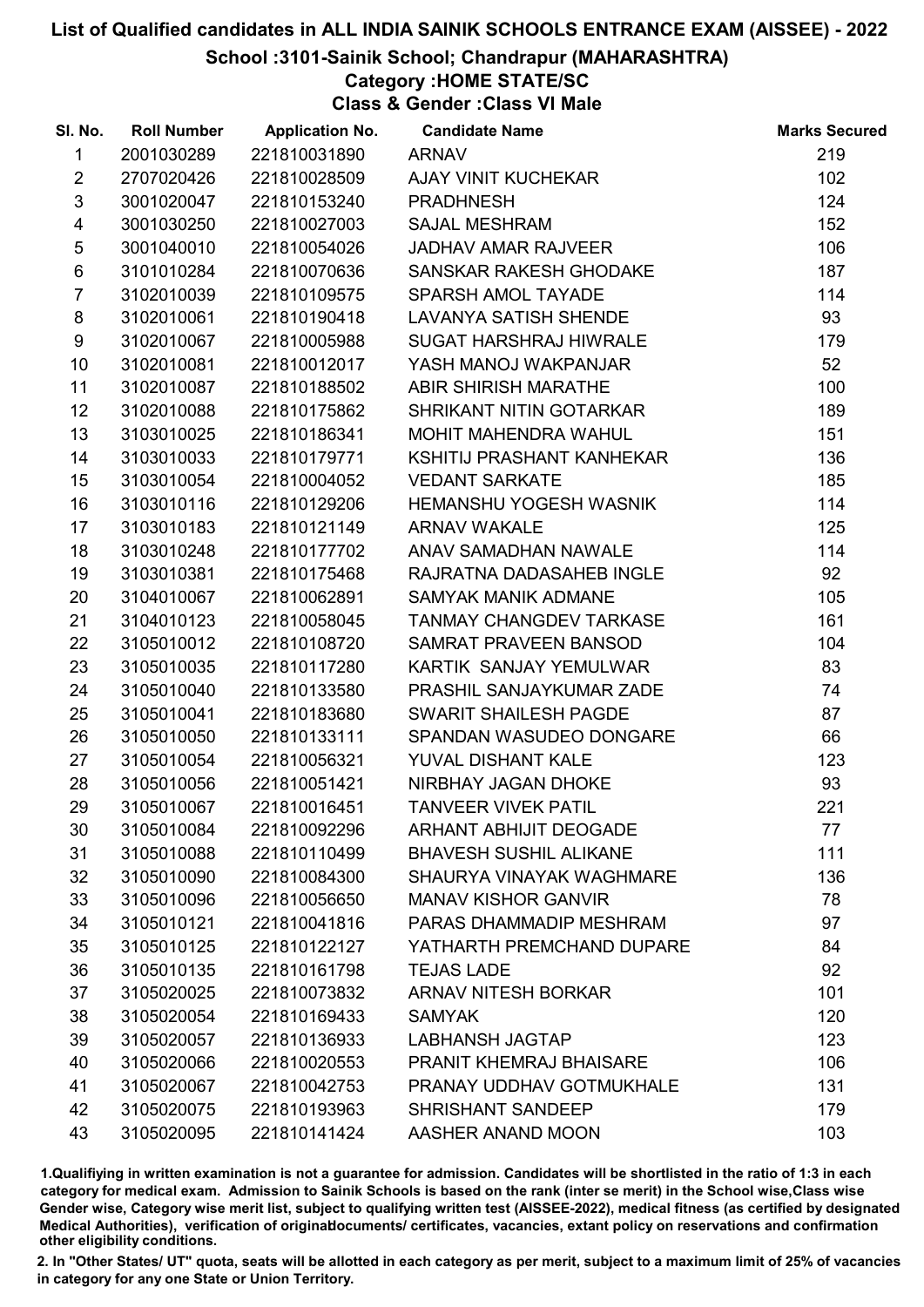School :3101-Sainik School; Chandrapur (MAHARASHTRA)

Category :HOME STATE/SC

Class & Gender :Class VI Male

| SI. No. | <b>Roll Number</b> | <b>Application No.</b> | <b>Candidate Name</b>          |    | <b>Marks Secured</b> |
|---------|--------------------|------------------------|--------------------------------|----|----------------------|
| 44      | 3105020116         | 221810145084           | YUGANDHAR CHANDRAHARSH         |    | 163                  |
| 45      | 3105020122         | 221810029105           | <b>SMIT ANAND PATIL</b>        |    | 76                   |
| 46      | 3105020123         | 221810078305           | <b>TANAY AJAY PUNEKAR</b>      |    | 195                  |
| 47      | 3105020125         | 221810179405           | ABHINAV YOGRAJ MESHRAM         |    | 108                  |
| 48      | 3105020150         | 221810019185           | SANKALP CHANDRASHEKHAR         |    | 90                   |
| 49      | 3105020151         | 221810150285           | <b>THANISH LOHAKARE</b>        |    | 80                   |
| 50      | 3105020156         | 221810121785           | DILSHAN AJAYKUMAR DANGORE      |    | 88                   |
| 51      | 3105020160         | 221810052985           | <b>DIKSHANT DIWAKAR DURGE</b>  |    | 216                  |
| 52      | 3105020161         | 221810095495           | ATHARVA CHETAN BORKAR          |    | 195                  |
| 53      | 3105020163         | 221810155795           | <b>VEDANT PRAFUL NIMSARKAR</b> |    | 162                  |
| 54      | 3105020177         | 221810070926           | ANSHUL SAINATH SHENDE          |    | 111                  |
| 55      | 3105020187         | 221810105746           | PRARUP RUPESH NIMSARKAR        |    | 89                   |
| 56      | 3105020223         | 221810185837           | <b>BHAGATKAR PEJAL MAHESH</b>  |    | 110                  |
| 57      | 3105020230         | 221810093457           | AHART YOGESH MESHRAM           |    | 107                  |
| 58      | 3105020231         | 221810187457           | ANSHIT SHASHIKANT GAJBHIYE     |    | 235                  |
| 59      | 3105020237         | 221810130077           | <b>VRUSHANT VIKRAM TALE</b>    |    | 167                  |
| 60      | 3105020242         | 221810178097           | PRIYANSHU PRAVIN BHASARKAR     |    | 128                  |
| 61      | 3105020255         | 221810135838           | ARYAN SACHIN NIMSARKAR         |    | 92                   |
| 62      | 3105020259         | 221810056748           | PRAYAS PRASHANT GOTHANE        |    | 105                  |
| 63      | 3105020266         | 221810071088           | <b>DHAIRYA LAKESH BAHADE</b>   | CG | 105                  |
| 64      | 3105020280         | 221810108529           | PRASHIK BHASKAR KAMBLE         |    | 134                  |
| 65      | 3105020281         | 221810104729           | SAKSHAM SHAILESH ZADE          |    | 202                  |
| 66      | 3106010072         | 221810102797           | SAWANT SARVESH BHAUSAHEB       |    | 207                  |
| 67      | 3107010069         | 221810085950           | PRATHAMESH VIJAY JADHAV        |    | 187                  |
| 68      | 3107010085         | 221810187570           | KAMBLE AMEY SARJERAO           |    | 75                   |
| 69      | 3107010123         | 221810176211           | AARYA TUKARAM KAMBLE           |    | 139                  |
| 70      | 3107020321         | 221810097737           | <b>CHINMAY HARI KAMBLE</b>     |    | 111                  |
| 71      | 3107020399         | 221810086508           | ABHINAV RAMCHANDRA KAMBLE      |    | 192                  |
| 72      | 3108010091         | 221810052100           | SAMYAK GANPATI ACHARYA         |    | 131                  |
| 73      | 3108010169         | 221810100951           | SALUNKE GANESH VITTHAL         |    | 122                  |
| 74      | 3108010171         | 221810076951           | YASHWANT MAROTI KAMBLE         |    | 186                  |
| 75      | 3108010249         | 221810105892           | <b>KAMBLE BALAJI SANJIV</b>    |    | 168                  |
| 76      | 3108010299         | 221810148773           | SAWALE VAIBHAV GOVIND          |    | 184                  |
| 77      | 3108010303         | 221810095093           | YASH SANDEEP GAIKAWAD          |    | 195                  |
| 78      | 3108010317         | 221810071214           | AYUSH KRUSHNA SONKAMBLE        |    | 129                  |
| 79      | 3108010415         | 221810141275           | KHARATMOL TEJAS GANESH         |    | 59                   |
| 80      | 3108010418         | 221810061575           | ABHIJEET ARUN POTBHARE         |    | 163                  |
| 81      | 3108010465         | 221810111466           | <b>KAMBLE ROHIT SHIVAJI</b>    |    | 145                  |
| 82      | 3108010512         | 221810096847           | SATPUTE AYUSH RAMESH           |    | 99                   |
| 83      | 3108010525         | 221810119277           | <b>NAYAN DINESH KAMBLE</b>     |    | 162                  |
| 84      | 3108010551         | 221810025438           | SHANTANU RAVINDRA GONE         |    | 208                  |
| 85      | 3108010572         | 221810129478           | <b>SUMIT SADHANAND MEHTRE</b>  |    | 122                  |
| 86      | 3108010583         | 221810178498           | PRUTHVIRAJ SATISH SONKAMBLE    | CG | 110                  |

1.Qualifiying in written examination is not a guarantee for admission. Candidates will be shortlisted in the ratio of 1:3 in each category for medical exam. Admission to Sainik Schools is based on the rank (inter se merit) in the School wise,Class wise Gender wise, Category wise merit list, subject to qualifying written test (AISSEE-2022), medical fitness (as certified by designated Medical Authorities), verification of originablocuments/ certificates, vacancies, extant policy on reservations and confirmation other eligibility conditions.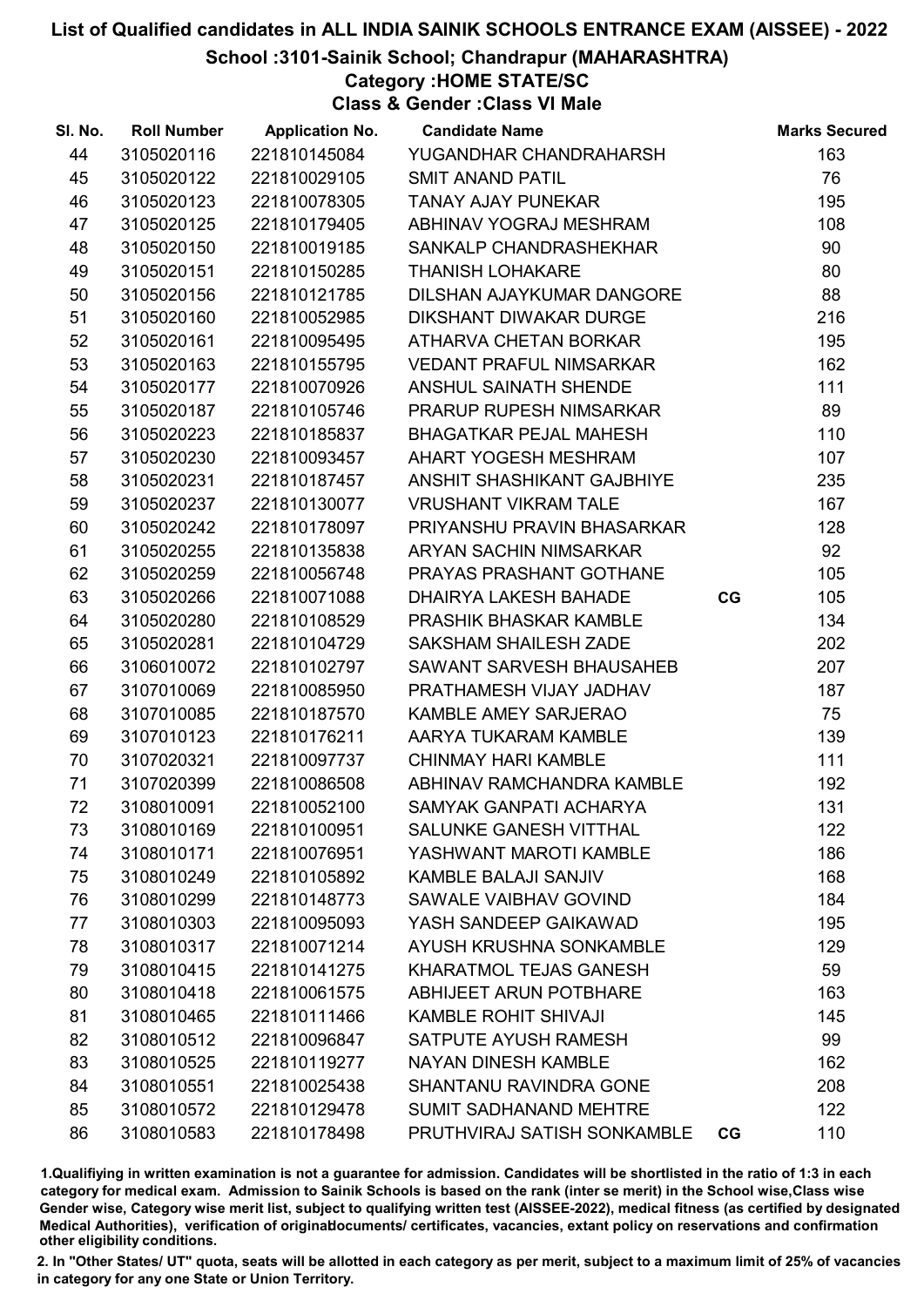School :3101-Sainik School; Chandrapur (MAHARASHTRA)

Category :HOME STATE/SC

Class & Gender :Class VI Male

| SI. No. | <b>Roll Number</b> | <b>Application No.</b> | <b>Candidate Name</b>             |           | <b>Marks Secured</b> |
|---------|--------------------|------------------------|-----------------------------------|-----------|----------------------|
| 87      | 3108010609         | 221810131649           | SHLOK DIGAMBAR SARAVADE           |           | 105                  |
| 88      | 3108010618         | 221810041469           | SONKAMBLE SOHAM KAILAS            |           | 184                  |
| 89      | 3108010632         | 221810104899           | SURAJ SAGAR SURYAWANSHI           |           | 119                  |
| 90      | 3110010036         | 221810037240           | <b>GAURAV WAGHMARE</b>            |           | 90                   |
| 91      | 3110020111         | 221810006564           | SHIVANSH MANESH JADHAV            |           | 147                  |
| 92      | 3110020122         | 221810070574           | <b>SHLOK DNYANESHWAR</b>          |           | 103                  |
| 93      | 3110020153         | 221810022225           | PRANAV VIJAY JADKAR               |           | 158                  |
| 94      | 3110020172         | 221810075365           | AARYA GORAKHNATH DHAWARE          |           | 259                  |
| 95      | 3111010021         | 221810079960           | <b>MAITREY RAMTEKE</b>            |           | 137                  |
| 96      | 3111010025         | 221810021380           | <b>SHREYASH BHAISARE</b>          |           | 112                  |
| 97      | 3111010037         | 221810189411           | <b>BHUWANESH JAMBHULKAR</b>       |           | 142                  |
| 98      | 3111010040         | 221810160720           | <b>SHAURYA DESHBHRATAR</b>        |           | 56                   |
| 99      | 3111010042         | 221810109480           | MITANSHU ATUL SHAHARE             |           | 103                  |
| 100     | 3111010053         | 221810156804           | <b>RISHI SASHISH BANSOD</b>       |           | 99                   |
| 101     | 3111010080         | 221810193380           | ABHAS RAVIKANT UKEY               |           | 155                  |
| 102     | 3111010091         | 221810032722           | SHREYASH MILIND GONDANE           |           | 163                  |
| 103     | 3111010094         | 221810196442           | CHAITANYA MANOJ BADOLE            |           | 91                   |
| 104     | 3111010097         | 221810039813           | <b>VINIT VILAS DONGRE</b>         |           | 61                   |
| 105     | 3111010101         | 221810181863           | PRATHAMESH DHANANJAY              |           | 190                  |
| 106     | 3111010102         | 221810156273           | <b>MRIGANK MAHENDRA</b>           |           | 92                   |
| 107     | 3111010111         | 221810134984           | SINHAN AVINASH RAMTEKE            |           | 109                  |
| 108     | 3111010113         | 221810172405           | KUSHAGRA DIPAK FULE               |           | 85                   |
| 109     | 3111010152         | 221810003649           | NAMO SACHIN NAGDEVE               |           | 181                  |
| 110     | 3111020005         | 221810135521           | UTKARSH VINOD HAJARE              | <b>AR</b> | 88                   |
| 111     | 3111020010         | 221810074431           | <b>MAST YASH RITESH BAHADURE</b>  |           | 103                  |
| 112     | 3111020025         | 221810048771           | <b>MRUNMAY VIJAY KOTANGALE</b>    |           | 94                   |
| 113     | 3111020058         | 221810145642           | SANIDHYA SATISH HUMANE            |           | 142                  |
| 114     | 3111020090         | 221810033023           | APURVA AWACHIT BORKAR             |           | 158                  |
| 115     | 3111020104         | 221810046653           | <b>ARUSH SURESH RAMTEKE</b>       |           | 137                  |
| 116     | 3111020111         | 221810031273           | <b>AARAV BANSOD</b>               |           | 143                  |
| 117     | 3111020116         | 221810159093           | <b>DARWISH DONGRE</b>             |           | 84                   |
| 118     | 3111020153         | 221810112605           | <b>GRISHMA TARACHAND RAMTEKE</b>  |           | 233                  |
| 119     | 3111020164         | 221810043735           | <b>JISHANT SUJITKUMAR MURMADE</b> |           | 122                  |
| 120     | 3111020168         | 221810033345           | <b>JIGNESH NANA RAMTEKE</b>       |           | 65                   |
| 121     | 3111020172         | 221810029255           | <b>MAUNIL ARUN KHOBRAGADE</b>     |           | 93                   |
| 122     | 3111020177         | 221810097265           | <b>TANISHK HARISH SHINGADE</b>    |           | 94                   |
| 123     | 3111020187         | 221810023395           | <b>VIMRSH GAUTAMKUMAR BORKAR</b>  |           | 165                  |
| 124     | 3111020188         | 221810065595           | <b>VAIBHAV MAHENDRA</b>           |           | 94                   |
| 125     | 3111020218         | 221810081186           | <b>SHREYASH SOMKUWAR</b>          |           | 161                  |
| 126     | 3111020219         | 221810093186           | <b>BHAVESH RAJESH KUNBHARE</b>    |           | 175                  |
| 127     | 3111020257         | 221810165808           | SAMYAK NARENDRA MESHRAM           |           | 81                   |
| 128     | 3111020269         | 221810112838           | SANKALPASINGH RANJEETSINGH        |           | 110                  |
| 129     | 3111020273         | 221810057158           | ANABH PRASHANT SAHARE             |           | 168                  |

1.Qualifiying in written examination is not a guarantee for admission. Candidates will be shortlisted in the ratio of 1:3 in each category for medical exam. Admission to Sainik Schools is based on the rank (inter se merit) in the School wise,Class wise Gender wise, Category wise merit list, subject to qualifying written test (AISSEE-2022), medical fitness (as certified by designated Medical Authorities), verification of originablocuments/ certificates, vacancies, extant policy on reservations and confirmation other eligibility conditions.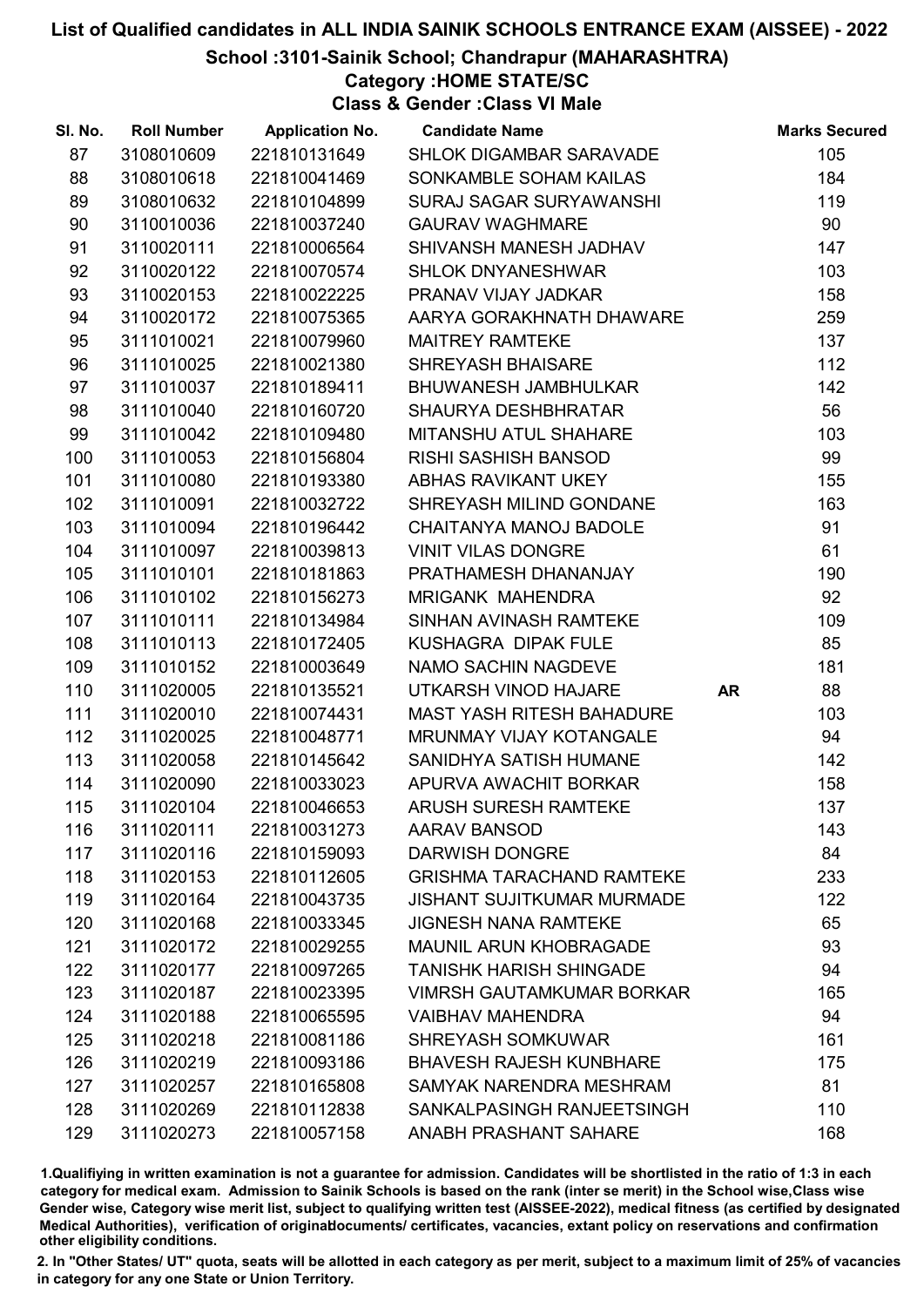#### School :3101-Sainik School; Chandrapur (MAHARASHTRA)

Category :HOME STATE/SC

Class & Gender :Class VI Male

| SI. No. | <b>Roll Number</b> | <b>Application No.</b> | <b>Candidate Name</b>           |           | <b>Marks Secured</b> |
|---------|--------------------|------------------------|---------------------------------|-----------|----------------------|
| 130     | 3111020303         | 221810192429           | ADITYA VIKRANT SANGOLE          |           | 85                   |
| 131     | 3111020339         | 221810152599           | SWARUP PRUTHVIRAJ BELEKAR       | <b>AR</b> | 110                  |
| 132     | 3112010039         | 221810171631           | ROHIT JIJABHAU RAUT             |           | 84                   |
| 133     | 3112010052         | 221810169912           | <b>VEDANT RAMESH GADGE</b>      |           | 67                   |
| 134     | 3112010059         | 221810189262           | SAMRAT BHIMRAO WADHAVE          |           | 120                  |
| 135     | 3112010072         | 221810040803           | DARPAN DHONDIBA WAGHMARE        |           | 155                  |
| 136     | 3112010115         | 221810150344           | HINGOLE SANGHARSH SANJAY        |           | 102                  |
| 137     | 3112010119         | 221810159844           | CHAITANYA VYANKATI JOGDAND      |           | 183                  |
| 138     | 3112020046         | 221810070053           | <b>GATAROOSH SONTAKKE</b>       |           | 141                  |
| 139     | 3112020053         | 221810075234           | PIYUSH PRAVIN PARDE             |           | 190                  |
| 140     | 3112020055         | 221810117054           | <b>SHREYASH NAGNATH</b>         |           | 126                  |
| 141     | 3112020077         | 221810079536           | SHIVAM SURYAKANT TAPARE         |           | 129                  |
| 142     | 3112020080         | 221810105946           | SAKSHAM DINBANDHU BANSODE       |           | 205                  |
| 143     | 3112020088         | 221810037107           | WAGHMARE ARNAV RASHTRAPAL       |           | 192                  |
| 144     | 3112020089         | 221810130117           | YASH PIRAJI ALANE               |           | 177                  |
| 145     | 3112020108         | 221810146978           | <b>OMKAR SHIVLING SWAMI</b>     |           | 168                  |
| 146     | 3112020120         | 221810191789           | <b>CHANDRE SUYASH RAJARAM</b>   |           | 92                   |
| 147     | 3112020123         | 221810136816           | SHREYAS SHANKAR NARWADE         |           | 124                  |
| 148     | 3112020158         | 221810172117           | <b>GANESH MANIK SURYAWANSHI</b> |           | 148                  |
| 149     | 3112020193         | 221810150368           | <b>HINGOLE ASHISH ANAND</b>     |           | 105                  |
| 150     | 3112020207         | 221810116119           | PRASHIK DEVENDRA MOREY          |           | 164                  |
| 151     | 3113010014         | 221810157960           | TELI ARAV MACHHINDRA            |           | 150                  |
| 152     | 3113010069         | 221810084462           | ADITYARAJ AVINASH KANADE        |           | 212                  |
| 153     | 3113010239         | 221810114949           | SAI                             |           | 203                  |
| 154     | 3113010296         | 221810157273           | AARAV RAHUL SHAHARE             |           | 144                  |
| 155     | 3113010377         | 221810009789           | PAGARE CHAITANYA ROHIDAS        |           | 153                  |
| 156     | 3114020025         | 221810159910           | <b>KALPESH YOGESH RIKIBE</b>    |           | 61                   |
| 157     | 3114020093         | 221810101990           | <b>SHAURYA SACHIN KARADE</b>    |           | 191                  |
| 158     | 3114020121         | 221810157921           | <b>DAKSH</b>                    |           | 149                  |
| 159     | 3114020129         | 221810142431           | <b>ARYAN PRAVIN JAGTAP</b>      |           | 149                  |
| 160     | 3114020395         | 221810132404           | <b>ATHARV AMOL KAMBLE</b>       |           | 133                  |
| 161     | 3114020502         | 221810187177           | <b>SARTHAK VIJAY MANE</b>       |           | 124                  |
| 162     | 3114020538         | 221810066209           | KAUSTUBH BALAJI KAMBLE          |           | 114                  |
| 163     | 3114020546         | 221810059629           | <b>SAKSHAM SUHEL MORE</b>       |           | 151                  |
| 164     | 3114030120         | 221810042675           | ANVAY ABHILESH DANDAVATE        |           | 255                  |
| 165     | 3114030293         | 221810074677           | SHINGADE SIDDHANT SANTOSH       |           | 176                  |
| 166     | 3114030442         | 221810049069           | <b>HOLKAR ATHARV RAJU</b>       |           | 108                  |
| 167     | 3115020002         | 221810157862           | AYUSH PRASHANT JAGTAP           |           | 60                   |
| 168     | 3115020148         | 221810022054           | <b>KAMBLE SHIVRAJ KANTILAL</b>  |           | 204                  |
| 169     | 3115020230         | 221810083645           | <b>SWARAJ</b>                   |           | 154                  |
| 170     | 3115030147         | 221810100002           | <b>CHINMAY KISHOR SONAWALE</b>  |           | 168                  |
| 171     | 3115030220         | 221810134323           | <b>MOHIT UMESH KAMBLE</b>       |           | 96                   |
| 172     | 3115040040         | 221810037494           | RUDRA NILESH SHINDE             |           | 148                  |

1.Qualifiying in written examination is not a guarantee for admission. Candidates will be shortlisted in the ratio of 1:3 in each category for medical exam. Admission to Sainik Schools is based on the rank (inter se merit) in the School wise,Class wise Gender wise, Category wise merit list, subject to qualifying written test (AISSEE-2022), medical fitness (as certified by designated Medical Authorities), verification of originablocuments/ certificates, vacancies, extant policy on reservations and confirmation other eligibility conditions.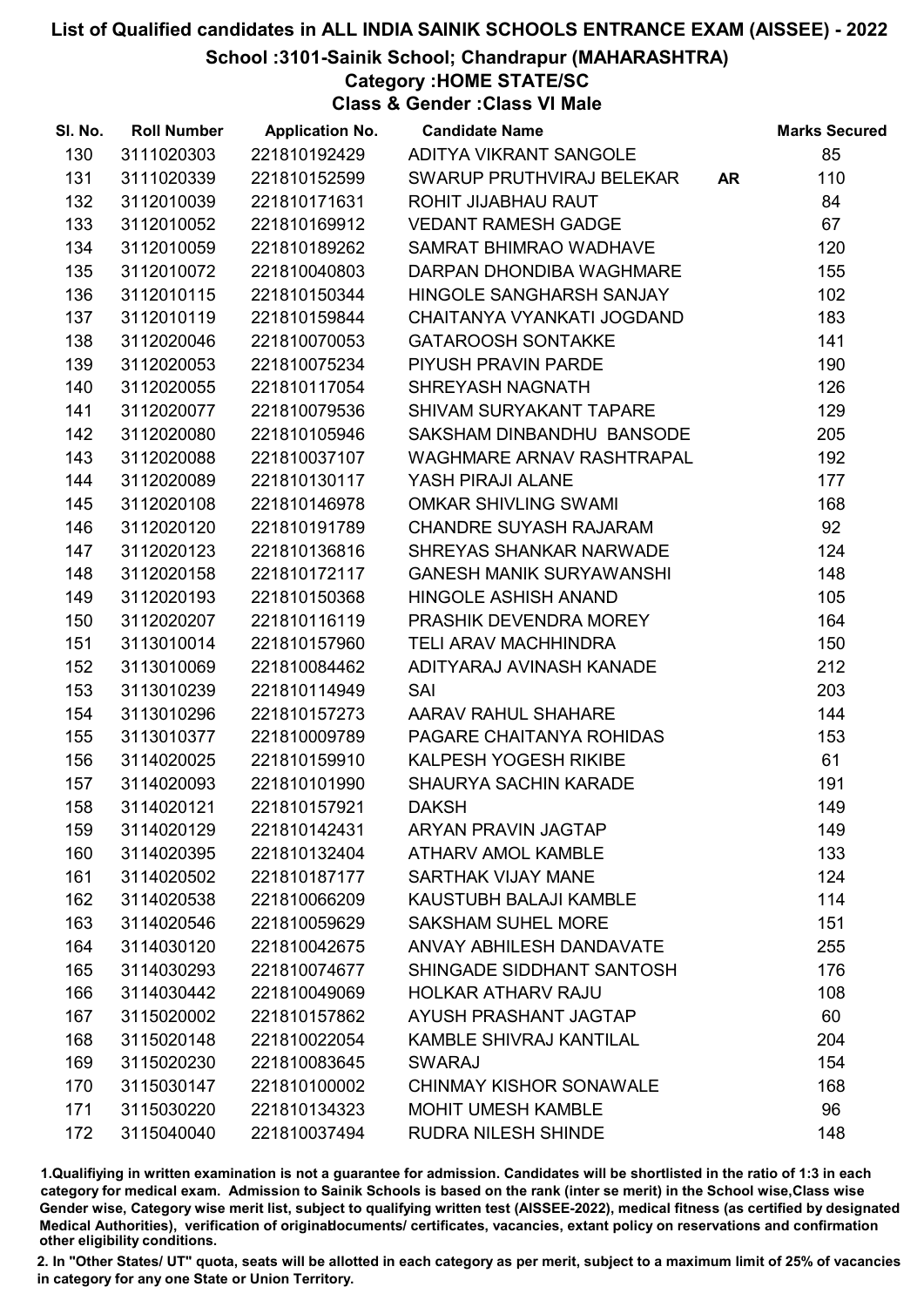# List of Qualified candidates in ALL INDIA SAINIK SCHOOLS ENTRANCE EXAM (AISSEE) - 2022 School :3101-Sainik School; Chandrapur (MAHARASHTRA) Category :HOME STATE/SC

Class & Gender :Class VI Male

| SI. No. | <b>Roll Number</b> | <b>Application No.</b> | <b>Candidate Name</b>     | <b>Marks Secured</b> |
|---------|--------------------|------------------------|---------------------------|----------------------|
| 173     | 3116010162         | 221810037125           | RUTURAJ SADASHIV SALUNKHE | 175                  |
| 174     | 3116020105         | 221810079894           | VIVEK BALAJI PRAKSHALE    | 191                  |
| 175     | 3116020114         | 221810066945           | SANVIDHAN SHINDE          | 97                   |
| 176     | 3116020130         | 221810048136           | SARTHAK LAXMAN MANE       | 78                   |
| 177     | 3116020131         | 221810053636           | ADITYA ABHIJIT KHADTARE   | 190                  |
| 178     | 3116020220         | 221810050318           | SHREYASH SOMNATH BHOSALE  | 154                  |
| 179     | 3905010241         | 221810097281           | ROCHAK KUMAR              | 166                  |
| 180     | 4202020723         | 221810147896           | <b>MAYUR AMOL SONARE</b>  | 159                  |

1.Qualifiying in written examination is not a guarantee for admission. Candidates will be shortlisted in the ratio of 1:3 in each category for medical exam. Admission to Sainik Schools is based on the rank (inter se merit) in the School wise,Class wise Gender wise, Category wise merit list, subject to qualifying written test (AISSEE-2022), medical fitness (as certified by designated Medical Authorities), verification of originablocuments/ certificates, vacancies, extant policy on reservations and confirmation other eligibility conditions.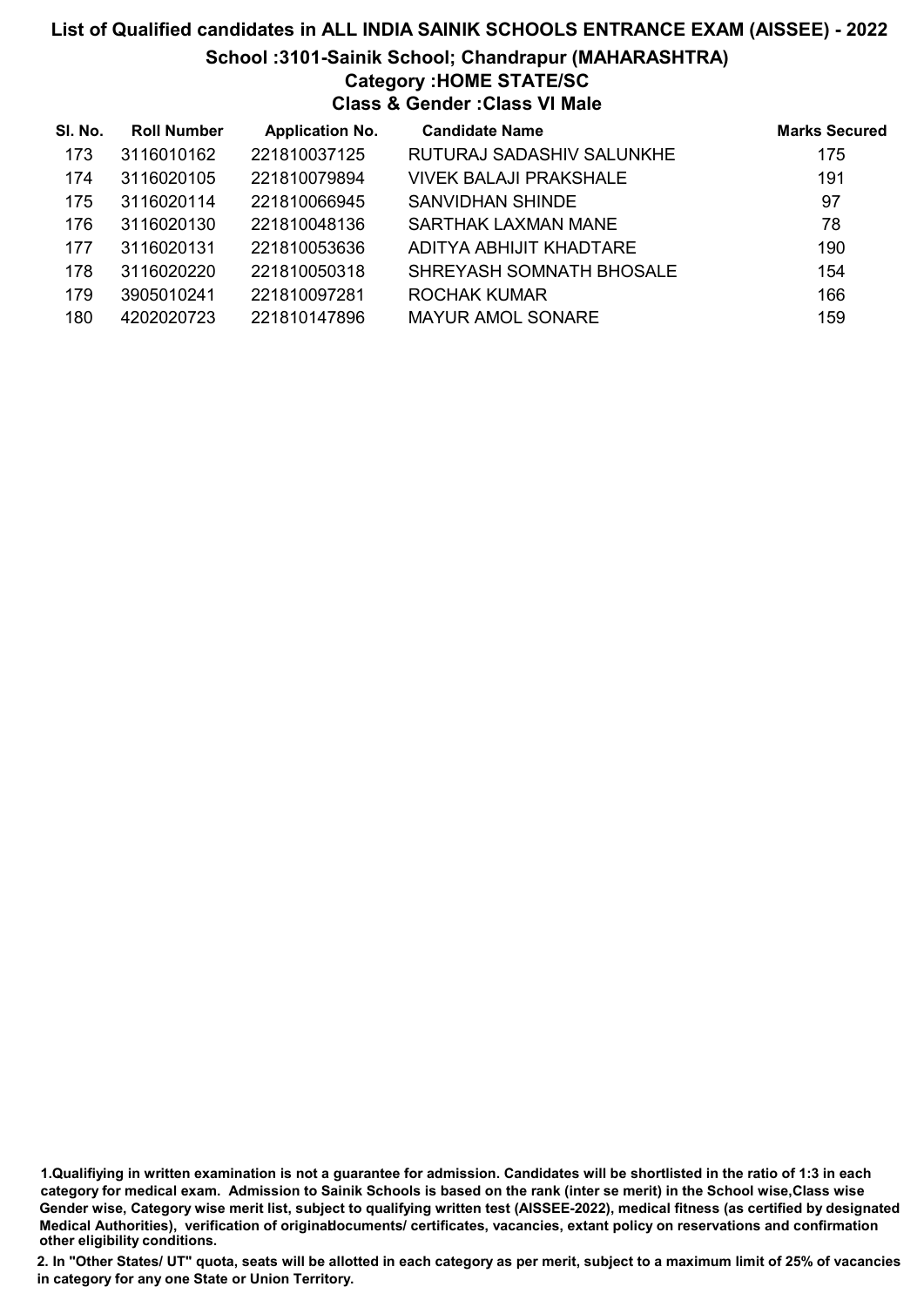School :3101-Sainik School; Chandrapur (MAHARASHTRA)

### Category :HOME STATE/ST

Class & Gender :Class VI Male

| SI. No. | <b>Roll Number</b> | <b>Application No.</b> | <b>Candidate Name</b>            | <b>Marks Secured</b> |
|---------|--------------------|------------------------|----------------------------------|----------------------|
| 181     | 3102010001         | 221810046630           | SAKSHAM KAILAS BHISE             | 186                  |
| 182     | 3103010060         | 221810142772           | ATHARVA DEVIDAS SONWANE          | 164                  |
| 183     | 3104010159         | 221810139727           | KALE PRUTHVIRAJ DADASAHEB        | 106                  |
| 184     | 3105010009         | 221810127420           | SUDHANSHU MANOHAR GUDADHE        | 83                   |
| 185     | 3105010026         | 221810003350           | <b>FALSHRUT</b>                  | 127                  |
| 186     | 3105010126         | 221810122947           | <b>SHRAVAN</b>                   | 61                   |
| 187     | 3105010127         | 221810129477           | ADARSH HEMRAJ SARWAR             | 106                  |
| 188     | 3105020009         | 221810029381           | PARTH VINOD NINAWE               | 102                  |
| 189     | 3105020019         | 221810075702           | <b>VINEET RAJU PARCHAKE</b>      | 135                  |
| 190     | 3105020050         | 221810096023           | ANSHUMAN GAJANAN KULMETHE        | 77                   |
| 191     | 3105020064         | 221810159353           | <b>MOHAK REWANATH WARKHADE</b>   | 107                  |
| 192     | 3105020129         | 221810182715           | <b>RUDRA SURESH TODASE</b>       | 123                  |
| 193     | 3105020139         | 221810164745           | <b>VIRAJ RAJU NANNAWARE</b>      | 83                   |
| 194     | 3105020165         | 221810035306           | <b>AYUSH PANKAJ MADAVI</b>       | 124                  |
| 195     | 3105020181         | 221810045236           | <b>GEDVIJ KISHOR SALAME</b>      | 89                   |
| 196     | 3105020182         | 221810002336           | DARSHAN VITTHAL NEHARE           | 66                   |
| 197     | 3105020209         | 221810025296           | SPANDAN SANTOSH MESHRAM          | 223                  |
| 198     | 3105020210         | 221810055996           | <b>DHRUV DILIP ATRAM</b>         | 69                   |
| 199     | 3105020214         | 221810145607           | <b>SHLOK MACHINDRA SAYAM</b>     | 119                  |
| 200     | 3105020229         | 221810133457           | ATHARVA MANGESH JUMNAKE          | 102                  |
| 201     | 3105020272         | 221810155309           | <b>ISHANT</b>                    | 115                  |
| 202     | 3105020289         | 221810135659           | RUDRA RANJEET MADAVI             | 120                  |
| 203     | 3108010047         | 221810179095           | <b>ATHARV DARNULE</b>            | 155                  |
| 204     | 3108010185         | 221810066081           | <b>GANGOLE PRAKASH GOVIND</b>    | 158                  |
| 205     | 3108010210         | 221810161232           | DHANRAJ VYANKAT KAJJEWAD         | 83                   |
| 206     | 3108010218         | 221810082942           | BOYANE ATHARV RUKSHRAJ           | 124                  |
| 207     | 3108010349         | 221810036174           | AVDHUT PANDURANG POTRAJE         | 85                   |
| 208     | 3108010482         | 221810040496           | KOLI SARTHAK PARMESHWAR          | 171                  |
| 209     | 3108010489         | 221810146017           | <b>MAREWAR AARUSH VIJAY</b>      | 130                  |
| 210     | 3108010608         | 221810039549           | <b>ATHARV VILAS TORSALLE</b>     | 166                  |
| 211     | 3111010059         | 221810048035           | <b>BHAVISH ARJUN MADAVI</b>      | 69                   |
| 212     | 3111010096         | 221810022572           | <b>RUDWAN SWAPNIL WAKDE</b>      | 113                  |
| 213     | 3111010146         | 221810141319           | <b>BHAVESH FULKAWAR</b>          | 112                  |
| 214     | 3111020048         | 221810004622           | <b>RISHI SUNILKUMAR KULMETHE</b> | 174                  |
| 215     | 3111020062         | 221810148942           | YOJEET MASSE                     | 171                  |
| 216     | 3111020076         | 221810085282           | KHUSHANT SHUBHASH PRADHAN        | 91                   |
| 217     | 3111020089         | 221810130023           | NAMIT DHANLAL MASRAM             | 108                  |
| 218     | 3111020094         | 221810104833           | <b>GOKUL MAROTI NARNAWARE</b>    | 83                   |
| 219     | 3111020131         | 221810138034           | <b>AYUSH VILAS SAYYAM</b>        | 67                   |
| 220     | 3111020204         | 221810170436           | <b>NAITIK TARAM</b>              | 66                   |
| 221     | 3111020243         | 221810172077           | <b>CHARCHIL WATTI</b>            | 89                   |
| 222     | 3111020250         | 221810005387           | <b>MOHIT</b>                     | 79                   |
| 223     | 3111020258         | 221810171908           | YASHKUMAR SALAME                 | 65                   |

1.Qualifiying in written examination is not a guarantee for admission. Candidates will be shortlisted in the ratio of 1:3 in each category for medical exam. Admission to Sainik Schools is based on the rank (inter se merit) in the School wise,Class wise Gender wise, Category wise merit list, subject to qualifying written test (AISSEE-2022), medical fitness (as certified by designated Medical Authorities), verification of originablocuments/ certificates, vacancies, extant policy on reservations and confirmation other eligibility conditions.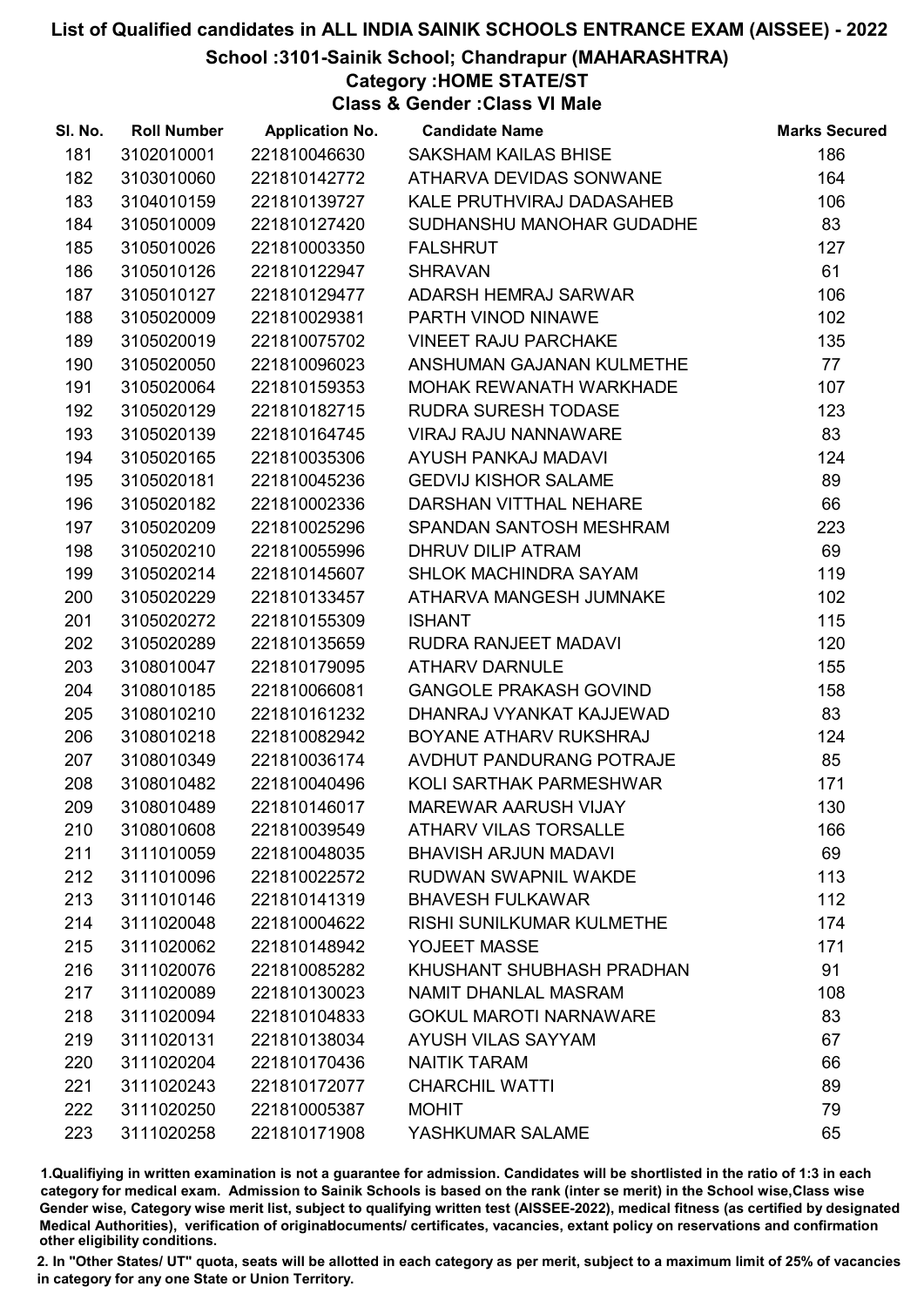#### School :3101-Sainik School; Chandrapur (MAHARASHTRA)

### Category :HOME STATE/ST

Class & Gender :Class VI Male

| SI. No. | <b>Roll Number</b> | <b>Application No.</b> | <b>Candidate Name</b>      | <b>Marks Secured</b> |
|---------|--------------------|------------------------|----------------------------|----------------------|
| 224     | 3111020286         | 221810026788           | ADITYA MADAVI              | 89                   |
| 225     | 3111020288         | 221810092598           | HARSHIT GAJANAN BHOYAR     | 117                  |
| 226     | 3112010042         | 221810127841           | ASHOK SANJAY TEKAM         | 57                   |
| 227     | 3112010060         | 221810142362           | <b>SHIVDIP</b>             | 73                   |
| 228     | 3112010134         | 221810151115           | KARAN SHANKAR KHARATE      | 23                   |
| 229     | 3112020066         | 221810035535           | SHRINIVAS CHANDRAKANT      | 147                  |
| 230     | 3112020145         | 221810128476           | KARTIK VISHNU LOKHANDE     | 33                   |
| 231     | 3113010333         | 221810060385           | KHAIRNAR KAUSTUBH SAMADHAN | 219                  |
| 232     | 3116020191         | 221810077717           | SUSHANT MADHUKAR PAWAR     | 185                  |
| 233     | 3116020243         | 221810033688           | SANSKAR ANNA KADAM         | 152                  |

1.Qualifiying in written examination is not a guarantee for admission. Candidates will be shortlisted in the ratio of 1:3 in each category for medical exam. Admission to Sainik Schools is based on the rank (inter se merit) in the School wise,Class wise Gender wise, Category wise merit list, subject to qualifying written test (AISSEE-2022), medical fitness (as certified by designated Medical Authorities), verification of originablocuments/ certificates, vacancies, extant policy on reservations and confirmation other eligibility conditions.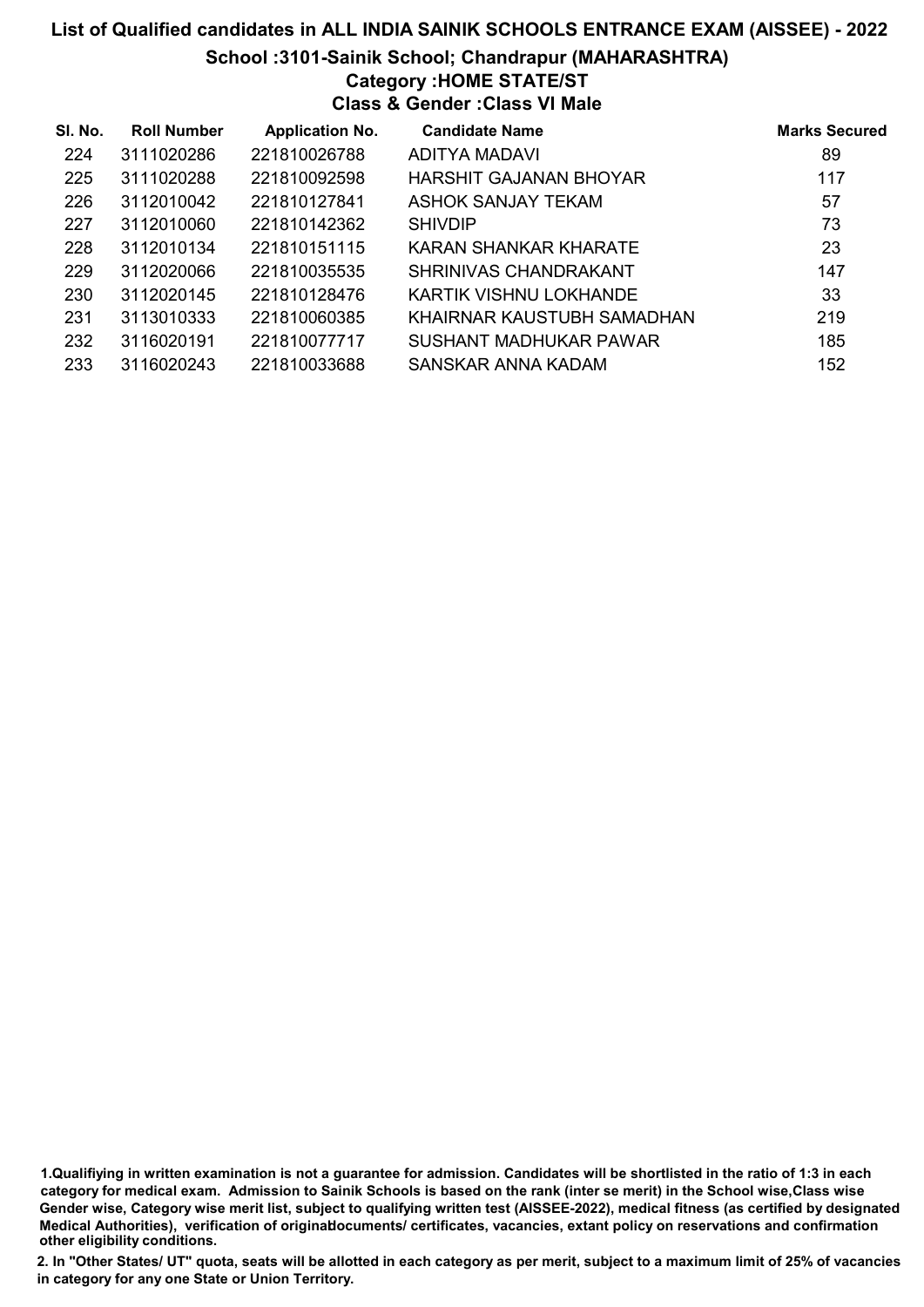#### School :3101-Sainik School; Chandrapur (MAHARASHTRA)

# Category :HOME STATE/OBC

Class & Gender :Class VI Male

| SI. No. | <b>Roll Number</b> | <b>Application No.</b> | <b>Candidate Name</b>          | <b>Marks Secured</b> |
|---------|--------------------|------------------------|--------------------------------|----------------------|
| 234     | 2001050906         | 221810035326           | <b>ARJUN SACHIN SHEBE</b>      | 210                  |
| 235     | 2301010143         | 221810037631           | <b>VARAD VINAYAK JANGAM</b>    | 204                  |
| 236     | 2303030356         | 221810099206           | <b>SANIDHYA</b>                | 193                  |
| 237     | 2304030087         | 221810079250           | OM RAJESH JADHAV               | 143                  |
| 238     | 3101010032         | 221810022871           | SOHAM SANTOSH DHAKANE          | 177                  |
| 239     | 3101010075         | 221810096915           | <b>ADARSH SHARAD KAPARE</b>    | 233                  |
| 240     | 3101010085         | 221810154985           | <b>UJWAL</b>                   | 170                  |
| 241     | 3101010088         | 221810155495           | <b>PRAJWAL</b>                 | 138                  |
| 242     | 3101010104         | 221810001956           | SAMARTH MARUTI KOLAGE          | 233                  |
| 243     | 3101010109         | 221810016596           | <b>ISHAYU A KSHIRSAGAR</b>     | 177                  |
| 244     | 3101010116         | 221810031527           | RANDHAVANE HARSHVARDHAN        | 200                  |
| 245     | 3101010120         | 221810091357           | <b>SHRIJAY SANTOSH BHUSARI</b> | 221                  |
| 246     | 3101010147         | 221810079529           | HARSHVARDHAN KIRAN             | 168                  |
| 247     | 3101010161         | 221810006899           | ATHARVA RAJENDRA SHIRSAT       | 241                  |
| 248     | 3101010188         | 221810154390           | PARTH MAHADEV KARAD            | 234                  |
| 249     | 3101010217         | 221810062072           | RODE SAIRAJ BALASAHEB          | 190                  |
| 250     | 3101010220         | 221810098692           | SOHAM PRAKASH DESHMUKH         | 154                  |
| 251     | 3101010258         | 221810156974           | ADITYA NILESH DHAKANE          | 247                  |
| 252     | 3101010271         | 221810073765           | <b>CHITANY ARUN LODHE</b>      | 149                  |
| 253     | 3101010276         | 221810023485           | SHIVAM SACHIN PARANDE          | 242                  |
| 254     | 3101010299         | 221810080627           | SWARAJ DHARMENDRA SHIRKE       | 227                  |
| 255     | 3101010300         | 221810176827           | KARTIK NAMDEV SHINDE           | 186                  |
| 256     | 3101010304         | 221810164477           | ATHARV DEVIDAS GARKAL          | 221                  |
| 257     | 3101010308         | 221810153208           | SAMARTH KISHOR LANDE           | 175                  |
| 258     | 3101010322         | 221810031609           | ADITYA NITINKUMAR MISAL        | 121                  |
| 259     | 3101010327         | 221810164539           | <b>DIGVIJAY DIPAK GAIKWAD</b>  | 147                  |
| 260     | 3101010338         | 221810102889           | <b>GANGARDE SANSKAR PRAVIN</b> | 226                  |
| 261     | 3102010003         | 221810019570           | AMAR SHANKAR PATOND            | 152                  |
| 262     | 3102010028         | 221810048224           | PRASAD AMOL BICHARE            | 126                  |
| 263     | 3102010034         | 221810103025           | SARTHAK UJWAL VAIDYA           | 182                  |
| 264     | 3102010043         | 221810046806           | <b>TANMAY BHASKAR GANDHE</b>   | 227                  |
| 265     | 3102010055         | 221810111277           | <b>ADHRITH TATA</b>            | 233                  |
| 266     | 3102010065         | 221810091088           | <b>RUGVED</b>                  | 213                  |
| 267     | 3102010100         | 221810113049           | SHRAVAN MADHAV BAJAD           | 186                  |
| 268     | 3102010101         | 221810140999           | <b>RUDRA KAILAS DONGRE</b>     | 219                  |
| 269     | 3103010084         | 221810056124           | <b>VEDANT PRAVIN HIWALE</b>    | 152                  |
| 270     | 3103010091         | 221810082644           | SAMARTH SUDHAKAR GHUGE         | 128                  |
| 271     | 3103010130         | 221810041096           | <b>RIGVED KIRAN BAKAN</b>      | 230                  |
| 272     | 3103010141         | 221810136157           | <b>SAMARTH SANTOSH GOSAWI</b>  | 143                  |
| 273     | 3103010252         | 221810014032           | <b>VISHAL RAMESHWAR GHULE</b>  | 155                  |
| 274     | 3103010274         | 221810093903           | RITESH DATTA DEVKATTE          | 141                  |
| 275     | 3103010276         | 221810094533           | <b>SMIT DINESH AMZARE</b>      | 234                  |
| 276     | 3103010288         | 221810037193           | <b>GUNVARDHAN VIJAY UMATHE</b> | 235                  |

1.Qualifiying in written examination is not a guarantee for admission. Candidates will be shortlisted in the ratio of 1:3 in each category for medical exam. Admission to Sainik Schools is based on the rank (inter se merit) in the School wise,Class wise Gender wise, Category wise merit list, subject to qualifying written test (AISSEE-2022), medical fitness (as certified by designated Medical Authorities), verification of originablocuments/ certificates, vacancies, extant policy on reservations and confirmation other eligibility conditions.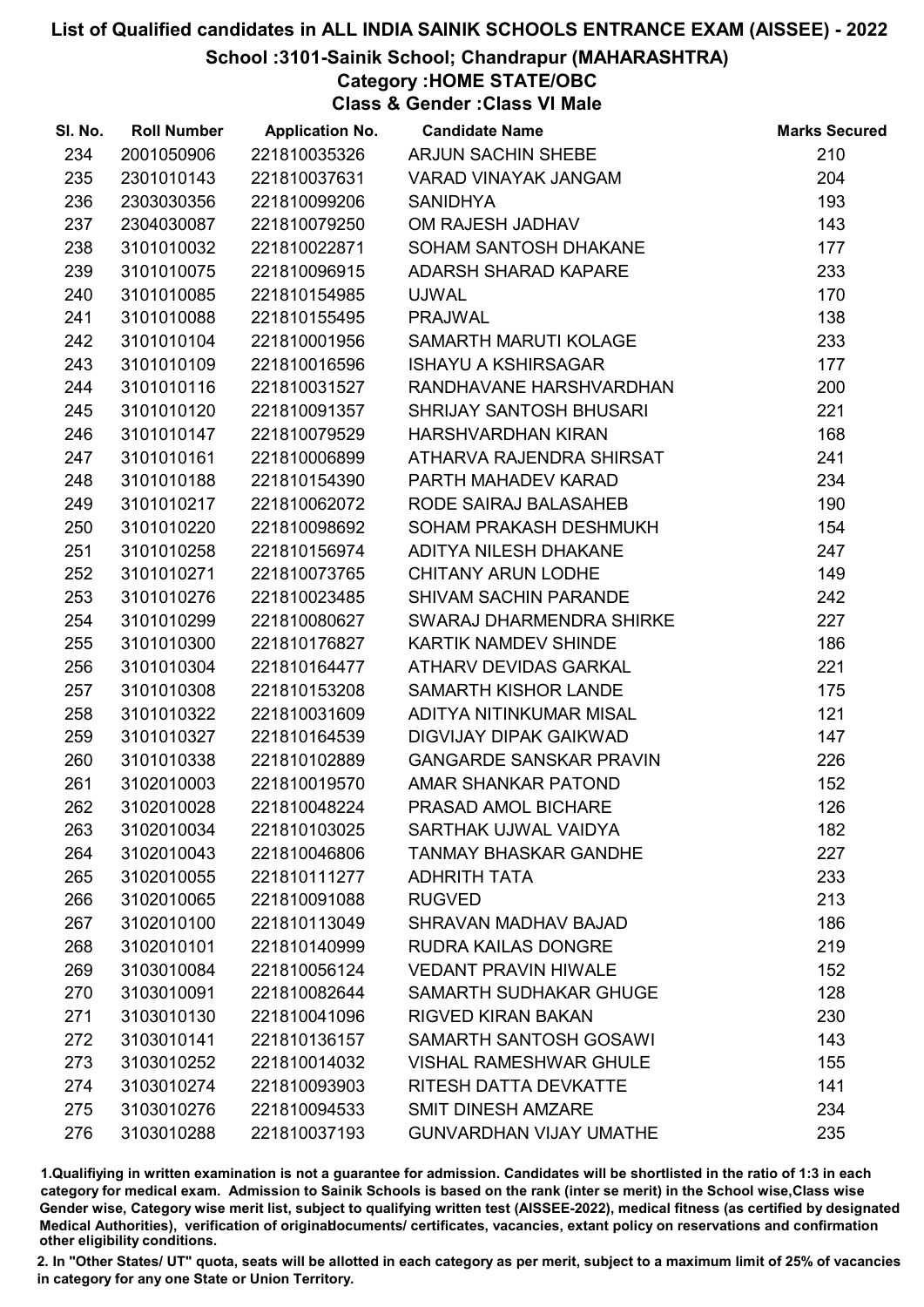#### School :3101-Sainik School; Chandrapur (MAHARASHTRA)

Category :HOME STATE/OBC

Class & Gender :Class VI Male

| SI. No. | <b>Roll Number</b> | <b>Application No.</b> | <b>Candidate Name</b>          | <b>Marks Secured</b> |
|---------|--------------------|------------------------|--------------------------------|----------------------|
| 277     | 3103010292         | 221810195304           | YASH SANJAY AKKAR              | 180                  |
| 278     | 3103010298         | 221810124434           | AJINKYA EKNATH DAHIPHALE       | 159                  |
| 279     | 3103010317         | 221810085335           | <b>VEDANT ATUL GITTE</b>       | 199                  |
| 280     | 3103010355         | 221810170657           | SONAWANE KALPESH KAILAS        | 179                  |
| 281     | 3104010044         | 221810045230           | SAMARTH ADINATH KHEDKAR        | 223                  |
| 282     | 3104010076         | 221810079352           | SAMARTH ADEENATH KHEDKAR       | 256                  |
| 283     | 3104010084         | 221810093113           | RUDRA MAHADEV BADE             | 138                  |
| 284     | 3104010090         | 221810042773           | <b>AMIT RESHIM RUPNAR</b>      | 253                  |
| 285     | 3104010134         | 221810163016           | <b>GARJE TANMAY ANAND</b>      | 185                  |
| 286     | 3104010140         | 221810037626           | <b>JADHAV PRUTHVIRAJ VILAS</b> | 129                  |
| 287     | 3104010143         | 221810040636           | TANISH SHANKAR CHAMNAR         | 152                  |
| 288     | 3104010153         | 221810173207           | SANSKAR MANOJ PANDIT           | 215                  |
| 289     | 3104010164         | 221810058647           | SHREYASH SOMNATH SWAMI         | 258                  |
| 290     | 3104010166         | 221810129847           | <b>RUPESH DIGAMBER CHATE</b>   | 123                  |
| 291     | 3104010174         | 221810090318           | <b>VIVEK ARUN SHINDE</b>       | 245                  |
| 292     | 3104010180         | 221810141668           | SARVESH SANJAY JAWRE           | 219                  |
| 293     | 3104010183         | 221810058688           | SHIVAM JAGANNATH NAGARGOJE     | 243                  |
| 294     | 3105010001         | 221810103800           | <b>TEJAS RAJBINDRA DAHULE</b>  | 180                  |
| 295     | 3105010014         | 221810041230           | SAI RATNAKAR CHAUDHARI         | 238                  |
| 296     | 3105010021         | 221810032840           | KALYAN. M. PIMPALSHENDE        | 215                  |
| 297     | 3105010045         | 221810049101           | TANJAL TRYAMBAK MANGAR         | 150                  |
| 298     | 3105010049         | 221810009011           | SARTHAK VISHNUKANT MUSNE       | 201                  |
| 299     | 3105010051         | 221810062211           | <b>ADITYA ANIL POTE</b>        | 132                  |
| 300     | 3105010053         | 221810109711           | SHLOK SANJIV CHANDANKHEDE      | 155                  |
| 301     | 3105010057         | 221810014821           | SAISH RAVINDRA TUPKAR          | 163                  |
| 302     | 3105010069         | 221810026061           | <b>DHRUSHTDYUMNA</b>           | 185                  |
| 303     | 3105010093         | 221810109430           | YASH WAMAN KIRMORE             | 233                  |
| 304     | 3105010136         | 221810015229           | SAUMYA NARENDRA CHAUDHARI      | 186                  |
| 305     | 3105020008         | 221810047381           | MEET AVINASH TALWEKAR          | 152                  |
| 306     | 3105020017         | 221810107002           | RUDRA SANDIP BANSOD            | 127                  |
| 307     | 3105020028         | 221810147442           | <b>MOHNISH KISHOR MISAR</b>    | 122                  |
| 308     | 3105020042         | 221810034003           | <b>SPARSH GAVHARE</b>          | 195                  |
| 309     | 3105020047         | 221810014313           | CHAITANY RAJKUMAR BURHAN       | 165                  |
| 310     | 3105020071         | 221810046263           | <b>PRATHAM PRAVIN URKUDE</b>   | 142                  |
| 311     | 3105020085         | 221810145983           | KRISHNA PURUSHOTTAM KAKDE      | 161                  |
| 312     | 3105020099         | 221810011434           | <b>GEETESH RAHUL RANDIVE</b>   | 217                  |
| 313     | 3105020105         | 221810007544           | <b>VRATESH VIKAS GOTHE</b>     | 193                  |
| 314     | 3105020107         | 221810161944           | <b>KAUSHIK MANOJ GORE</b>      | 143                  |
| 315     | 3105020109         | 221810056264           | <b>AYUSH ATISH DHOTE</b>       | 174                  |
| 316     | 3105020124         | 221810059305           | <b>DHRUV SUNIL JENEKAR</b>     | 171                  |
| 317     | 3105020152         | 221810140385           | SHREYASH VILAS WAWARE          | 134                  |
| 318     | 3105020169         | 221810146906           | ARYAN ANUP JAISWAL             | 234                  |
| 319     | 3105020171         | 221810074016           | <b>LEVISH HEMANT KATEKHAYE</b> | 163                  |

1.Qualifiying in written examination is not a guarantee for admission. Candidates will be shortlisted in the ratio of 1:3 in each category for medical exam. Admission to Sainik Schools is based on the rank (inter se merit) in the School wise,Class wise Gender wise, Category wise merit list, subject to qualifying written test (AISSEE-2022), medical fitness (as certified by designated Medical Authorities), verification of originablocuments/ certificates, vacancies, extant policy on reservations and confirmation other eligibility conditions.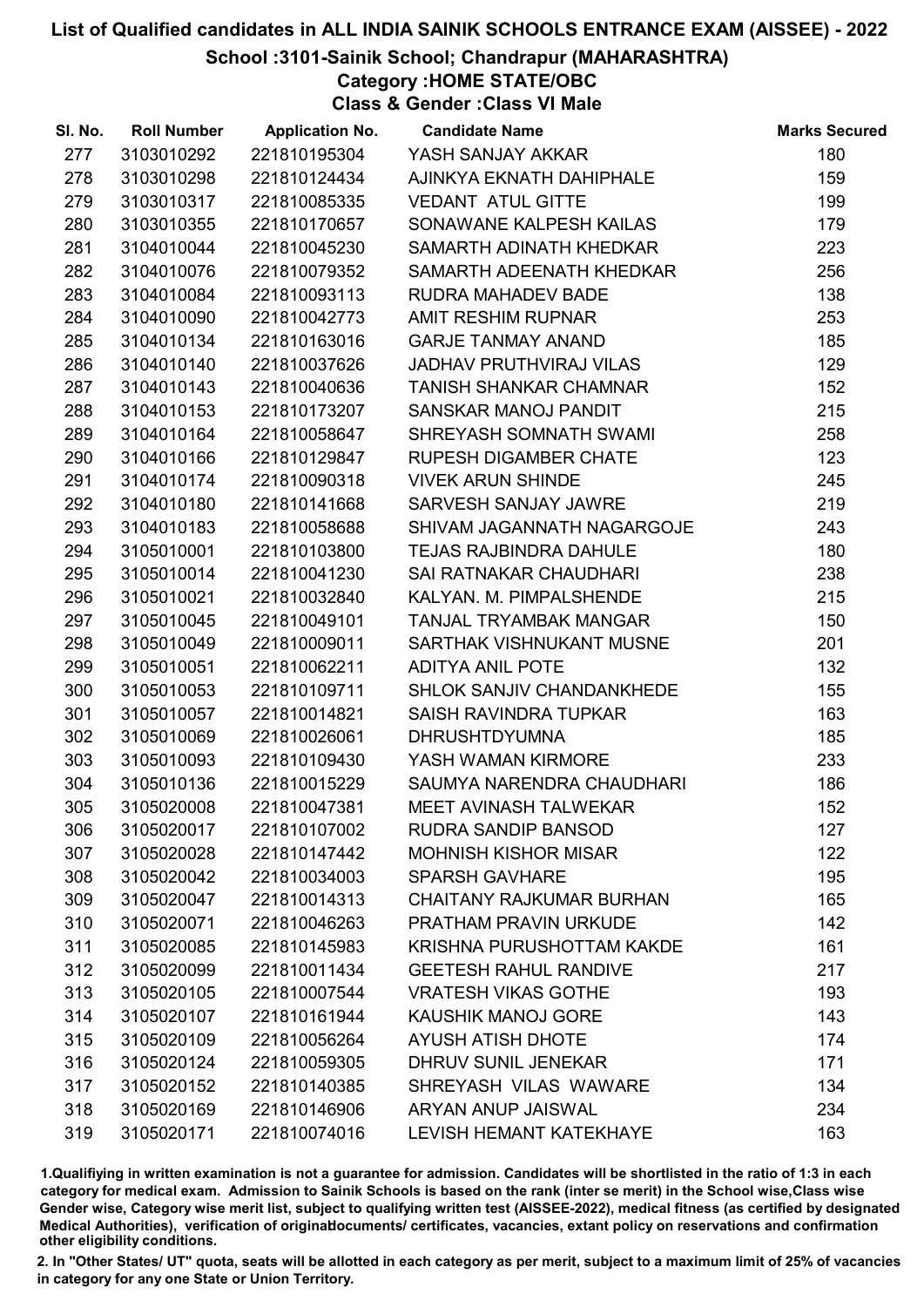#### School :3101-Sainik School; Chandrapur (MAHARASHTRA)

Category :HOME STATE/OBC

Class & Gender :Class VI Male

| SI. No. | <b>Roll Number</b> | <b>Application No.</b> | <b>Candidate Name</b>            | <b>Marks Secured</b> |
|---------|--------------------|------------------------|----------------------------------|----------------------|
| 320     | 3105020185         | 221810131436           | PIYANSH SAMEER WANKHEDE          | 139                  |
| 321     | 3105020186         | 221810058346           | <b>ISHANT KISAN SONULE</b>       | 169                  |
| 322     | 3105020206         | 221810033986           | PRANEET SACHIN MOHITKAR          | 165                  |
| 323     | 3105020218         | 221810121817           | <b>TEJAS VINOD GAHANE</b>        | 150                  |
| 324     | 3105020222         | 221810130737           | ARNAV DNYANESHWAR                | 180                  |
| 325     | 3105020224         | 221810129937           | SUBODH VINOD VANJARI             | 155                  |
| 326     | 3105020227         | 221810028747           | NAKUL DAYANAND CHINTALWAR        | 167                  |
| 327     | 3105020235         | 221810088767           | <b>KRISH KISHOR KORE</b>         | 176                  |
| 328     | 3105020243         | 221810158497           | <b>MAYUR GAJENDRA PUSDEKAR</b>   | 212                  |
| 329     | 3105020254         | 221810007538           | <b>SWAYAM V SINGH</b>            | 143                  |
| 330     | 3105020258         | 221810083648           | <b>VIHAN VILAS BHOYAR</b>        | 120                  |
| 331     | 3105020260         | 221810014858           | <b>MRUGANK ATISH GHONGE</b>      | 189                  |
| 332     | 3105020262         | 221810032668           | OM DEVENDRA PARSHURAMKAR         | 124                  |
| 333     | 3105020268         | 221810039888           | YASH KHUSHAL BODALKAR            | 229                  |
| 334     | 3105020271         | 221810189009           | <b>GAURAV RAMKRISHNA GITE</b>    | 138                  |
| 335     | 3105020273         | 221810122709           | ARADHYA SHRIKANT KARDE           | 194                  |
| 336     | 3105020296         | 221810047479           | ARNAV RAVINDRA VIKHAR            | 171                  |
| 337     | 3106010005         | 221810106320           | <b>OJAS RAMDAS PAWAR</b>         | 129                  |
| 338     | 3106010041         | 221810059604           | SARVESH VASANT HARANE            | 164                  |
| 339     | 3106010053         | 221810177015           | DAKSH ASHOK PAWAR                | 177                  |
| 340     | 3106010085         | 221810015259           | <b>VINIT SAMADHAN GHUMARE</b>    | 162                  |
| 341     | 3106010111         | 221810003008           | <b>VISPUTE ADITYA PRANAY</b>     | 160                  |
| 342     | 3106010118         | 221810061929           | KHUSHWANT KIRAN CHAUDHARI        | 128                  |
| 343     | 3107010033         | 221810018720           | SARODE HARSHAD KIRAN             | 179                  |
| 344     | 3107010070         | 221810090360           | SANGRAM PRAVIN WAGHAMODE         | 160                  |
| 345     | 3107010076         | 221810153760           | KACHARE MADHAV ANANDA            | 138                  |
| 346     | 3107010078         | 221810062960           | VALEKAR AYUSH DHANANJAY          | 213                  |
| 347     | 3107010083         | 221810091470           | <b>SHABHU VAIBHAV SUL</b>        | 223                  |
| 348     | 3107010171         | 221810133851           | PARTH PRAVIN WAGHAMODE           | 210                  |
| 349     | 3107010186         | 221810043961           | <b>CHINMAY VIJAY POWAR</b>       | 211                  |
| 350     | 3107010227         | 221810095912           | AAYAN SAMIR SUTAR                | 233                  |
| 351     | 3107010251         | 221810102042           | YASHAWANT MANGESH                | 200                  |
| 352     | 3107010252         | 221810088142           | PRIYANSHU NITIN JADHAV           | 239                  |
| 353     | 3107010281         | 221810128962           | ADITYA VISHWAS RUPNAVAR          | 186                  |
| 354     | 3107010283         | 221810029072           | <b>VEDANT RAMESHAWAR BHADANE</b> | 249                  |
| 355     | 3107010349         | 221810142143           | <b>SARTHAK ATOLE</b>             | 120                  |
| 356     | 3107010366         | 221810008453           | PARTH RAMKRISHNA UMATE           | 191                  |
| 357     | 3107010385         | 221810079773           | SARTHAKRAJE TUKARAM JANKAR       | 201                  |
| 358     | 3107020024         | 221810090544           | RADHESHYAM VIJAY ATOLE           | 138                  |
| 359     | 3107020196         | 221810064895           | DEVEKAR AVADHUT SHARAD           | 165                  |
| 360     | 3107020232         | 221810086446           | SWANAND SATYAVAN NALAWADE        | 137                  |
| 361     | 3107020279         | 221810049296           | SARTHAK JITENDRA POMANE          | 141                  |
| 362     | 3107020380         | 221810015987           | ADVAIT JITENDRA DAHALE           | 262                  |

1.Qualifiying in written examination is not a guarantee for admission. Candidates will be shortlisted in the ratio of 1:3 in each category for medical exam. Admission to Sainik Schools is based on the rank (inter se merit) in the School wise,Class wise Gender wise, Category wise merit list, subject to qualifying written test (AISSEE-2022), medical fitness (as certified by designated Medical Authorities), verification of originablocuments/ certificates, vacancies, extant policy on reservations and confirmation other eligibility conditions.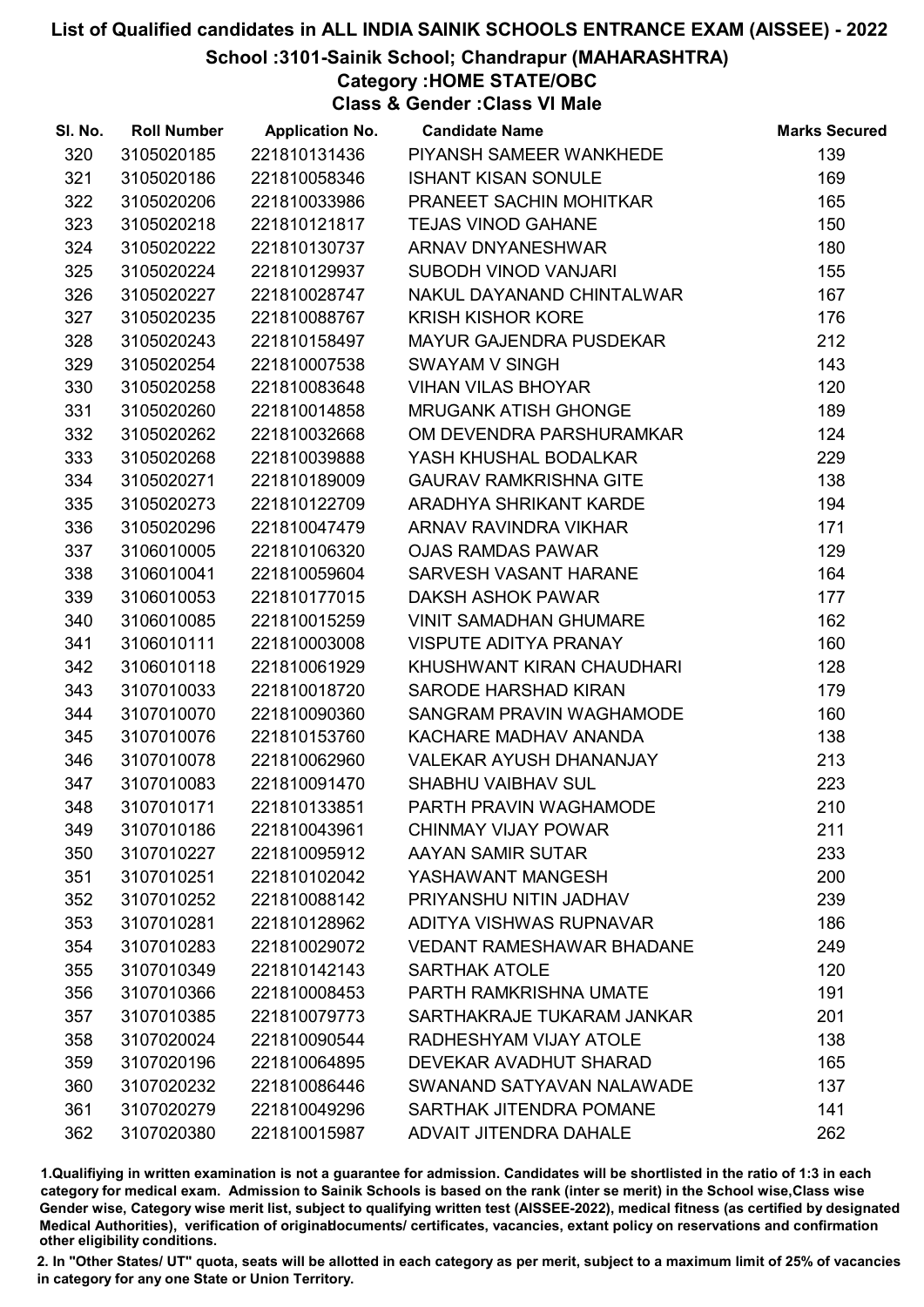#### School :3101-Sainik School; Chandrapur (MAHARASHTRA)

Category :HOME STATE/OBC

Class & Gender :Class VI Male

| SI. No. | <b>Roll Number</b> | <b>Application No.</b> | <b>Candidate Name</b>              |    | <b>Marks Secured</b> |
|---------|--------------------|------------------------|------------------------------------|----|----------------------|
| 363     | 3107020385         | 221810077297           | <b>ARYAN RANDHWAN</b>              |    | 188                  |
| 364     | 3107020438         | 221810111348           | PRITHVIRAJ SANDEEP TILEKAR         |    | 206                  |
| 365     | 3107020446         | 221810099058           | KHOMANE SAMARTH NISARGARAJ         |    | 165                  |
| 366     | 3107030135         | 221810074717           | <b>MANE ARYAN SURYAKANT</b>        |    | 227                  |
| 367     | 3108010030         | 221810079633           | SHOURYA SACHIN PADILE              |    | 192                  |
| 368     | 3108010048         | 221810078806           | PIYUSH GANESH KASLE                |    | 175                  |
| 369     | 3108010079         | 221810044188           | AMAN DNYANOBA PHAD                 |    | 164                  |
| 370     | 3108010082         | 221810066849           | ROHAN BHARAT MURKUTE               |    | 194                  |
| 371     | 3108010097         | 221810095510           | <b>SARVESH KISHOR GUND</b>         |    | 214                  |
| 372     | 3108010100         | 221810130030           | SHUBHAM DILIP RATHOD               |    | 145                  |
| 373     | 3108010105         | 221810047830           | SIRSATH ARJUN RAJENDRA             |    | 151                  |
| 374     | 3108010115         | 221810176350           | DHEPALE SAIKAUSHAL LAXMIKANT       |    | 258                  |
| 375     | 3108010138         | 221810034390           | ACHARE AYUSH SHIVKANT              |    | 163                  |
| 376     | 3108010139         | 221810076390           | <b>GANESH BALAJI KUMBHAR</b>       |    | 250                  |
| 377     | 3108010157         | 221810072721           | SHANKAD SAMARTH SHIVRAJ            |    | 209                  |
| 378     | 3108010163         | 221810125641           | YEDTE ATHRAV DATTA                 |    | 165                  |
| 379     | 3108010168         | 221810128851           | SHELKE VISHVAJEET                  |    | 162                  |
| 380     | 3108010176         | 221810162861           | ANIKET RAMLING MAMDAPURE           |    | 191                  |
| 381     | 3108010211         | 221810034232           | SURYAWANSHI ADITYA                 |    | 151                  |
| 382     | 3108010213         | 221810056932           | SURYAWANSHI GAURAV                 |    | 156                  |
| 383     | 3108010215         | 221810096442           | <b>AYUSH NILESH BEMBDE</b>         |    | 182                  |
| 384     | 3108010229         | 221810062862           | RATHOD PRASAD SHIVAJI              |    | 164                  |
| 385     | 3108010230         | 221810088862           | <b>GOSAVI PRUTHVIRAJ JAIRAMGIR</b> |    | 128                  |
| 386     | 3108010255         | 221810101803           | <b>GANAPURE SAHIL GYANDEV</b>      |    | 207                  |
| 387     | 3108010257         | 221810089213           | PATIL SHRISHAILYA SHASHIKANT       |    | 199                  |
| 388     | 3108010282         | 221810158243           | <b>ISHANT MURLIDHAR PERKE</b>      | CG | 183                  |
| 389     | 3108010287         | 221810117853           | PRATHAMESH BALU SWAMI              |    | 221                  |
| 390     | 3108010294         | 221810137763           | <b>BHALKE SAMRATH MOTIRAM</b>      |    | 158                  |
| 391     | 3108010323         | 221810126324           | <b>GOBADE OMKAR BALIRAM</b>        |    | 199                  |
| 392     | 3108010328         | 221810133134           | SANSKAR RAMESHWAR YADAV            |    | 196                  |
| 393     | 3108010338         | 221810076354           | <b>GANESH NAMDEV CHATE</b>         |    | 229                  |
| 394     | 3108010353         | 221810045874           | <b>AMIT SURESH BELURE</b>          |    | 210                  |
| 395     | 3108010369         | 221810066805           | PANKURE SAURABH BALAJI             |    | 203                  |
| 396     | 3108010381         | 221810093525           | SACHIDANAND SHYAM BAINGIRE         |    | 229                  |
| 397     | 3108010382         | 221810113825           | <b>PAVAN PRAVIN GIRI</b>           |    | 205                  |
| 398     | 3108010434         | 221810065606           | <b>VITTHAL SOMNATH JAKAKURE</b>    |    | 204                  |
| 399     | 3108010491         | 221810111117           | <b>MUSALE SHRIKRISHNA ANAND</b>    |    | 202                  |
| 400     | 3108010508         | 221810038147           | PANCHAFULE SWAPNIL SANTOSH         |    | 194                  |
| 401     | 3108010531         | 221810129977           | SHELKE PRUTHVIRAJ                  |    | 150                  |
| 402     | 3108010555         | 221810116748           | <b>CHAMLE VEDANT JAGNNATH</b>      |    | 208                  |
| 403     | 3108010597         | 221810096729           | SANKARSHAN RAMDAS BIRADAR          |    | 221                  |
| 404     | 3108010620         | 221810098769           | <b>KALE PRATHAVIRAJ GULCHAND</b>   |    | 179                  |
| 405     | 3110010274         | 221810038837           | <b>MALI KUSHALKUMAR NITINKUMAR</b> |    | 201                  |

1.Qualifiying in written examination is not a guarantee for admission. Candidates will be shortlisted in the ratio of 1:3 in each category for medical exam. Admission to Sainik Schools is based on the rank (inter se merit) in the School wise,Class wise Gender wise, Category wise merit list, subject to qualifying written test (AISSEE-2022), medical fitness (as certified by designated Medical Authorities), verification of originablocuments/ certificates, vacancies, extant policy on reservations and confirmation other eligibility conditions.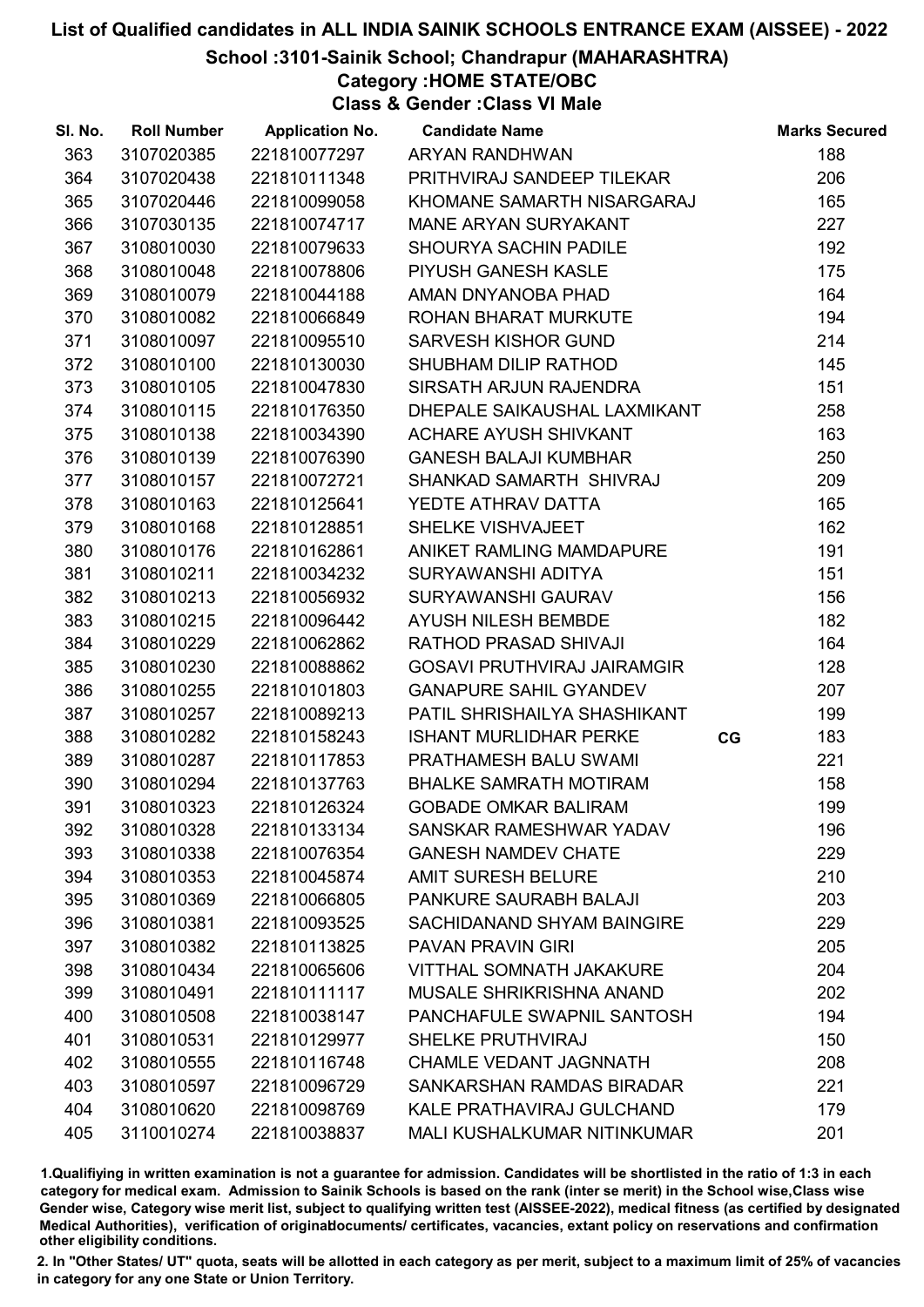#### School :3101-Sainik School; Chandrapur (MAHARASHTRA)

Category :HOME STATE/OBC

Class & Gender :Class VI Male

| SI. No. | <b>Roll Number</b> | <b>Application No.</b> | <b>Candidate Name</b>            | <b>Marks Secured</b> |
|---------|--------------------|------------------------|----------------------------------|----------------------|
| 406     | 3110020143         | 221810018905           | <b>RAVI</b>                      | 170                  |
| 407     | 3110020385         | 221810149048           | ADITYA JANARDAN THOMBARE         | 191                  |
| 408     | 3110020397         | 221810030958           | OM SACHIN KUMBHAR                | 189                  |
| 409     | 3110020417         | 221810169988           | <b>SAIRAJ SUNIL DALVI</b>        | 160                  |
| 410     | 3110020430         | 221810104619           | RUDRAKSHA AJIT PUJARI            | 260                  |
| 411     | 3111010001         | 221810011100           | DHANISH ANILRAO KAWALKAR         | 125                  |
| 412     | 3111010026         | 221810114480           | MST. YOG RAMESHWAR TALMALE       | 186                  |
| 413     | 3111010029         | 221810089090           | <b>BHAVESH SANDEEP ASHTANKAR</b> | 192                  |
| 414     | 3111010035         | 221810034401           | <b>VEDANT VISHNU MOTGHARE</b>    | 131                  |
| 415     | 3111010076         | 221810060679           | RUDRA SEWAKRAM RAHANGDALE        | 219                  |
| 416     | 3111010079         | 221810188040           | <b>HARDIK KRUSHNA HEMANE</b>     | 174                  |
| 417     | 3111010117         | 221810097275           | PURVAY SANJAYKUMAR KADAO         | 158                  |
| 418     | 3111010118         | 221810196975           | ANUJ AMIT JAWANJAR               | 164                  |
| 419     | 3111010120         | 221810193595           | DEV RAJKUMAR SHIVANKAR           | 124                  |
| 420     | 3111010140         | 221810004478           | <b>RUPAM BHASHKAR LANJE</b>      | 183                  |
| 421     | 3111010141         | 221810053678           | AAYUSH SACHIN DHOPE              | 149                  |
| 422     | 3111020013         | 221810050931           | SHAURYA PRAVIN TIDAKE            | 149                  |
| 423     | 3111020017         | 221810100451           | <b>AYUSH BHARAT HEMKE</b>        | 151                  |
| 424     | 3111020060         | 221810101842           | PRATISH ABHAY SONWANE            | 143                  |
| 425     | 3111020067         | 221810153452           | <b>SPARSH CHANDRASHEKHAR</b>     | 197                  |
| 426     | 3111020088         | 221810159813           | YASH PARDHI                      | 141                  |
| 427     | 3111020113         | 221810108283           | AALHAD VIJAY BHAKARE             | 153                  |
| 428     | 3111020134         | 221810099254           | PRANAV ABHAY SONWANE             | 157                  |
| 429     | 3111020140         | 221810063374           | <b>ARNAV PRASHANT KOLHE</b>      | 135                  |
| 430     | 3111020161         | 221810074125           | NAITIK VIJAY DURGE               | 161                  |
| 431     | 3111020182         | 221810159575           | <b>RUDRA NILESH GAWANDE</b>      | 166                  |
| 432     | 3111020186         | 221810154195           | <b>HARSHWARDHAN YELE</b>         | 188                  |
| 433     | 3111020190         | 221810197406           | PRATHAM BHAGAT                   | 137                  |
| 434     | 3111020195         | 221810091116           | PRIT YOGENDRA KATRE              | 130                  |
| 435     | 3111020207         | 221810155346           | <b>ADHYAY CHAHARE</b>            | 152                  |
| 436     | 3111020215         | 221810190476           | <b>VISHAL SHENDE</b>             | 122                  |
| 437     | 3111020228         | 221810048217           | <b>MAYANK SWAPNIL JAWARKAR</b>   | 165                  |
| 438     | 3111020229         | 221810068317           | <b>ARNAV KHARWADE</b>            | 130                  |
| 439     | 3111020239         | 221810064267           | PARTH ANILKUMAR KATRE            | 172                  |
| 440     | 3111020241         | 221810014767           | <b>RISHAN DINESH KATORE</b>      | 189                  |
| 441     | 3111020248         | 221810034677           | DAKSH KUNJILAL BOPCHE            | 135                  |
| 442     | 3111020254         | 221810037597           | THEERAN VINESH BURADKAR          | 221                  |
| 443     | 3111020270         | 221810163838           | <b>ARNAV MENA</b>                | 138                  |
| 444     | 3111020274         | 221810165358           | <b>CHITRANSH BOPCHE</b>          | 132                  |
| 445     | 3111020287         | 221810074888           | <b>HARSH BHUMESHWAR KATRE</b>    | 224                  |
| 446     | 3111020300         | 221810122719           | <b>ADVAIT AVINASH MUNDE</b>      | 244                  |
| 447     | 3111020305         | 221810129629           | DROKSHAAN VINOD SELOKAR          | 122                  |
| 448     | 3111020323         | 221810004279           | <b>JAY RAJESHWAR THAKARE</b>     | 195                  |

1.Qualifiying in written examination is not a guarantee for admission. Candidates will be shortlisted in the ratio of 1:3 in each category for medical exam. Admission to Sainik Schools is based on the rank (inter se merit) in the School wise,Class wise Gender wise, Category wise merit list, subject to qualifying written test (AISSEE-2022), medical fitness (as certified by designated Medical Authorities), verification of originablocuments/ certificates, vacancies, extant policy on reservations and confirmation other eligibility conditions.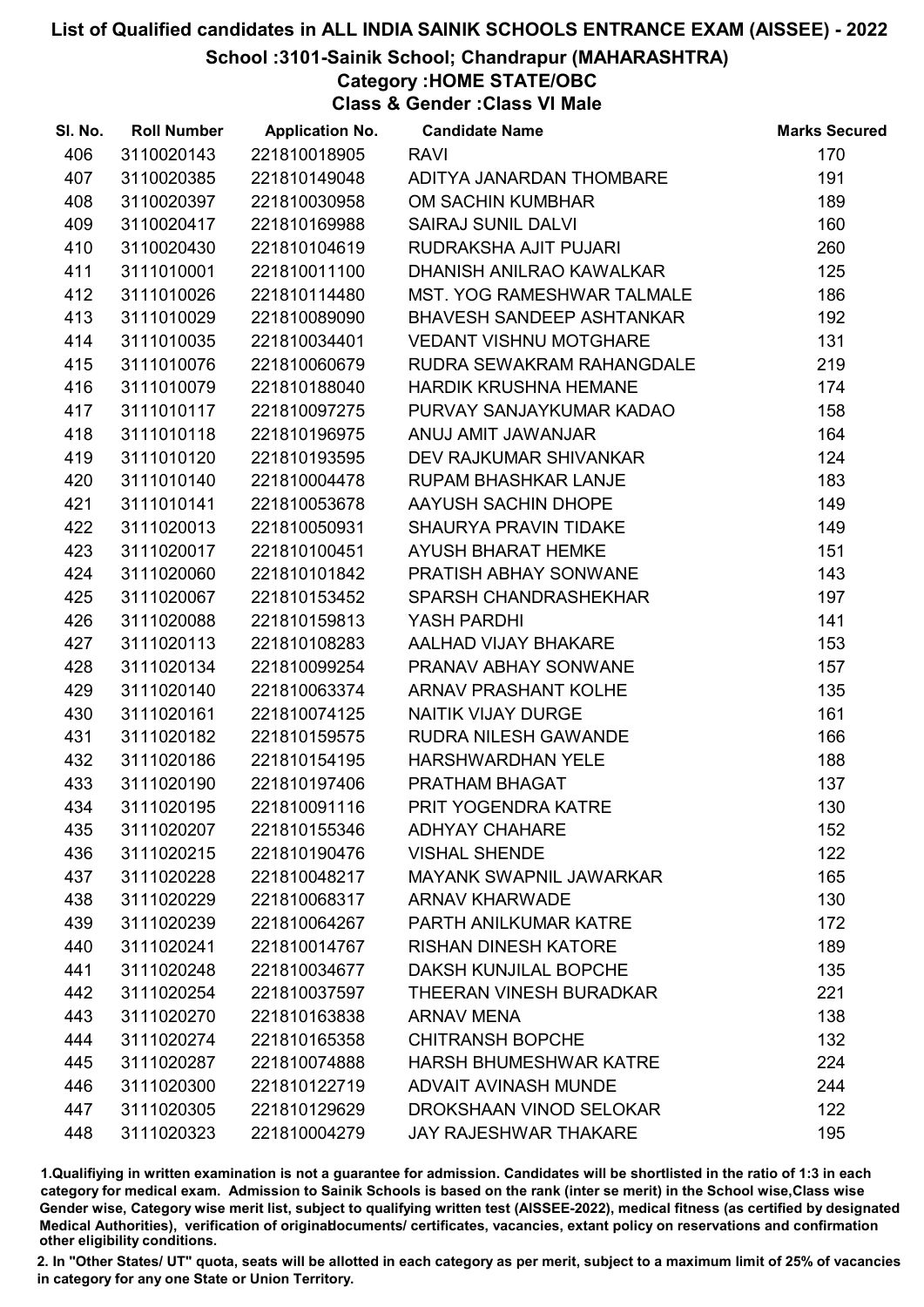#### School :3101-Sainik School; Chandrapur (MAHARASHTRA)

Category :HOME STATE/OBC

Class & Gender :Class VI Male

| SI. No. | <b>Roll Number</b> | <b>Application No.</b> | <b>Candidate Name</b>            | <b>Marks Secured</b> |
|---------|--------------------|------------------------|----------------------------------|----------------------|
| 449     | 3111020338         | 221810101599           | <b>MAYANK PANKAJ TAPARE</b>      | 258                  |
| 450     | 3112010022         | 221810094960           | <b>WILEKAR PRANAV TANAJI</b>     | 121                  |
| 451     | 3112010067         | 221810039082           | AMARDIP NARAYAN WANKHADE         | 175                  |
| 452     | 3112010073         | 221810101013           | <b>MAYURESH RAJU GUNJAKAR</b>    | 135                  |
| 453     | 3112010087         | 221810169463           | <b>WAGHMARE SURAJ GAJANAN</b>    | 213                  |
| 454     | 3112020031         | 221810185032           | SHARVIL ANAND MENE               | 137                  |
| 455     | 3112020045         | 221810089243           | OMKARESHWAR DATTA RATHOD         | 185                  |
| 456     | 3112020050         | 221810071704           | <b>RUDRA SHIVSAMB BHURE</b>      | 192                  |
| 457     | 3112020105         | 221810014468           | NALABALE ARNAV MADHAV            | 240                  |
| 458     | 3112020161         | 221810044127           | <b>GANRAJ GANGAPRASAD</b>        | 205                  |
| 459     | 3112020170         | 221810140187           | SANSKAR SANTOSH                  | 177                  |
| 460     | 3112020176         | 221810094908           | ARYAN MUNJA PURNE                | 218                  |
| 461     | 3112020178         | 221810040118           | <b>SUJAL NAGESH PANCHBAHI</b>    | 208                  |
| 462     | 3112020188         | 221810086248           | AADINATH LAXMANRAO KANDE         | 165                  |
| 463     | 3112020198         | 221810153878           | SANSKAR SHYAMSUNDER KATKAR       | 242                  |
| 464     | 3112020209         | 221810029529           | AVDHUT SACHIN PARBHANIKAR        | 191                  |
| 465     | 3113010004         | 221810038420           | SHREYAS BALKRUSHNA AHER          | 202                  |
| 466     | 3113010026         | 221810030001           | PALASH AMIT SHINDE               | 224                  |
| 467     | 3113010027         | 221810040301           | ROUNAK AJIT PAWAR                | 242                  |
| 468     | 3113010082         | 221810059023           | <b>ARNAV VALMIK SHEWALE</b>      | 161                  |
| 469     | 3113010091         | 221810177543           | SIDDHESH SANDEEP KANKATE         | 154                  |
| 470     | 3113010221         | 221810020868           | PARTH SANDEEP BHANGALE           | 121                  |
| 471     | 3113010269         | 221810075090           | PAWAR PRANAV LALSING             | 220                  |
| 472     | 3113010277         | 221810047102           | <b>HITESH DHANSING THOKE</b>     | 197                  |
| 473     | 3113010340         | 221810131596           | KHAIRE SOHAM PRAKASH             | 249                  |
| 474     | 3113010349         | 221810098618           | <b>RAJ KISHOR PANEKAR</b>        | 239                  |
| 475     | 3113010352         | 221810059148           | NISHANT RAJENDRA MORE            | 216                  |
| 476     | 3113010355         | 221810102168           | <b>RITESH TUKARAM AHIRE</b>      | 197                  |
| 477     | 3113010363         | 221810051019           | ADITYA NITIN KAPADNIS            | 237                  |
| 478     | 3114010074         | 221810040723           | NISHANT PANDHARINATH NAWALE      | 147                  |
| 479     | 3114010089         | 221810151683           | <b>VISHWATEJ ANNA SID</b>        | 212                  |
| 480     | 3114010112         | 221810095664           | <b>SHAMBHURAJ UMESH DHONE</b>    | 155                  |
| 481     | 3114020064         | 221810086070           | <b>RUDRA VIJAY IRKAR</b>         | 143                  |
| 482     | 3114020136         | 221810051341           | <b>AVNISH SATISH DEORE</b>       | 135                  |
| 483     | 3114020162         | 221810152661           | <b>LOKESH SHIVDAS PATIL</b>      | 123                  |
| 484     | 3114020322         | 221810062433           | <b>TANMAY GANESH KARPE</b>       | 171                  |
| 485     | 3114020435         | 221810093544           | <b>VIRAT PRASHANT MULUK</b>      | 131                  |
| 486     | 3114020475         | 221810098546           | PREM GANESH GOUND                | 209                  |
| 487     | 3114020476         | 221810165646           | <b>KRUTADNYA SOMNATH MORE</b>    | 158                  |
| 488     | 3114020489         | 221810039507           | <b>ADINATH INDRAJIT DOMBALE</b>  | 125                  |
| 489     | 3114020550         | 221810091339           | HARSHAVARDHAN SANTOSH            | 167                  |
| 490     | 3114020552         | 221810086049           | <b>VEDANT YASHWANT ANANDPURE</b> | 152                  |
| 491     | 3114030115         | 221810022965           | KARAD SHRAVAN GORAKSHA           | 169                  |

1.Qualifiying in written examination is not a guarantee for admission. Candidates will be shortlisted in the ratio of 1:3 in each category for medical exam. Admission to Sainik Schools is based on the rank (inter se merit) in the School wise,Class wise Gender wise, Category wise merit list, subject to qualifying written test (AISSEE-2022), medical fitness (as certified by designated Medical Authorities), verification of originablocuments/ certificates, vacancies, extant policy on reservations and confirmation other eligibility conditions.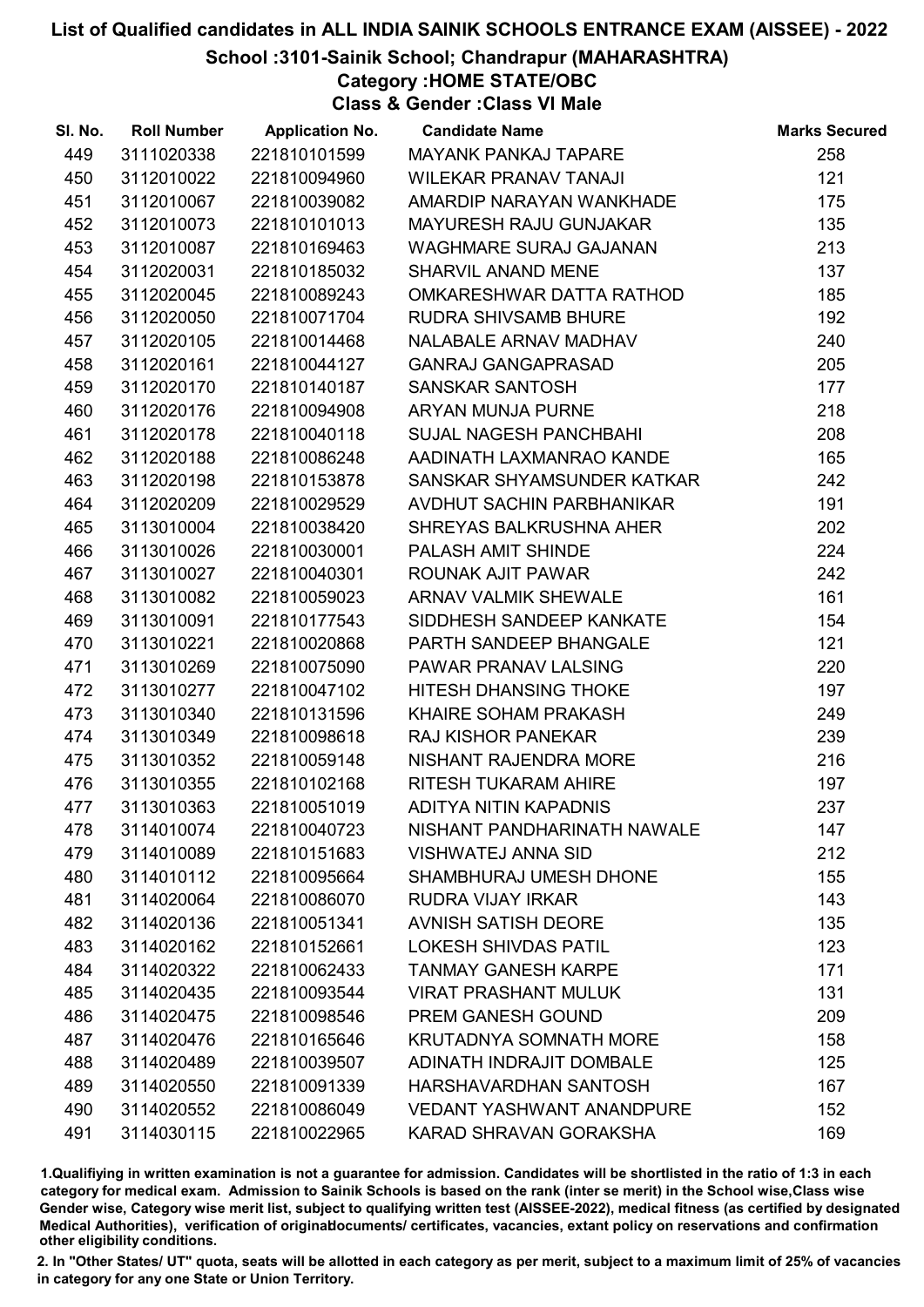School :3101-Sainik School; Chandrapur (MAHARASHTRA)

Category :HOME STATE/OBC

Class & Gender :Class VI Male

| SI. No. | <b>Roll Number</b> | <b>Application No.</b> | <b>Candidate Name</b>            |           | <b>Marks Secured</b> |
|---------|--------------------|------------------------|----------------------------------|-----------|----------------------|
| 492     | 3114030303         | 221810137287           | SHIVAM VITTHAL KARCHE            |           | 120                  |
| 493     | 3114030347         | 221810049248           | <b>ARNAV SHRIRAM CHAVAN</b>      |           | 124                  |
| 494     | 3114030372         | 221810048878           | SPARSH SHRIKRISHNA GHORPADE      |           | 211                  |
| 495     | 3114030462         | 221810033979           | ANVAY MANDAR BHOSTEKAR           |           | 209                  |
| 496     | 3115010098         | 221810145761           | ARYAN SANTOSH GHANWAT            |           | 208                  |
| 497     | 3115020001         | 221810092662           | SAKET SAJJAN SHENDAGE            |           | 156                  |
| 498     | 3115020349         | 221810125496           | SWAROOP PANKAJ KHOT              |           | 203                  |
| 499     | 3115020485         | 221810138068           | PARAG PADMANABHA POOJARY         |           | 209                  |
| 500     | 3115030033         | 221810155940           | NALAWADE VEDANT PRAKASH          |           | 155                  |
| 501     | 3115030129         | 221810079461           | DHRUV DEODAS DEOKAR              |           | 230                  |
| 502     | 3115030278         | 221810150104           | SHIVAM SANDIP JATHAR             |           | 182                  |
| 503     | 3115030388         | 221810086759           | SHREYASH RAMCHANDRA              |           | 125                  |
| 504     | 3115030406         | 221810159779           | PRATIK APPA SONWALKAR            |           | 212                  |
| 505     | 3115040076         | 221810110435           | <b>RUDRANSH WALVEKAR</b>         |           | 218                  |
| 506     | 3115040409         | 221810062289           | RANVEER VINAY RAUT               |           | 141                  |
| 507     | 3116010029         | 221810081701           | MEGHRAJ SHANTILAL SHINDE         |           | 128                  |
| 508     | 3116010036         | 221810069921           | SOHAM ANNASAHEB NIMGIRE          |           | 217                  |
| 509     | 3116010117         | 221810147853           | AYUSH GANESH DESHMUKH            |           | 208                  |
| 510     | 3116010159         | 221810063115           | <b>ARYAN SANJAY SUL</b>          |           | 170                  |
| 511     | 3116010199         | 221810108726           | TAMBOLI MOHAMAD.KAIF RASHID      |           | 241                  |
| 512     | 3116020004         | 221810059510           | <b>VEDANT SATISH RUPNAVAR</b>    |           | 224                  |
| 513     | 3116020021         | 221810077221           | <b>VALLABH KAILAS PALASE</b>     |           | 234                  |
| 514     | 3116020022         | 221810060721           | HIMANSHU MANOHAR KARANDE         |           | 189                  |
| 515     | 3116020039         | 221810074491           | <b>RUSHI PRASHANT PAWAR</b>      |           | 235                  |
| 516     | 3116020072         | 221810074903           | SIDDHANT VISHAL SHINDE           |           | 242                  |
| 517     | 3116020078         | 221810018443           | SUYASH ASHOK JADHAV              |           | 177                  |
| 518     | 3116020132         | 221810085636           | UTKARSH NITIN JADHAV             |           | 174                  |
| 519     | 3116020134         | 221810055546           | JAYKUMAR GAJANAN SHINDE          |           | 226                  |
| 520     | 3116020141         | 221810122207           | SHLOK CHANDRAKANT DHOPE          |           | 176                  |
| 521     | 3116020159         | 221810047228           | ANUJ DHANANJAY YEDAGE            |           | 255                  |
| 522     | 3116020160         | 221810046828           | ATHARVA KAMLESH BHEDE            |           | 211                  |
| 523     | 3116020202         | 221810179067           | <b>GAURAV SHIVAJI PAREKAR</b>    |           | 167                  |
| 524     | 3116020214         | 221810054397           | <b>BHANUDAS GANESH SHIRASKAR</b> |           | 216                  |
| 525     | 3116020242         | 221810054488           | <b>GAURAV PANDURANG YECHWAD</b>  |           | 205                  |
| 526     | 3201010443         | 221810071924           | SHANTANU RAMAKANT LANDGE         | <b>AR</b> | 221                  |
| 527     | 3904041068         | 221810077319           | <b>MEET HARISH PHALAK</b>        |           | 161                  |

1.Qualifiying in written examination is not a guarantee for admission. Candidates will be shortlisted in the ratio of 1:3 in each category for medical exam. Admission to Sainik Schools is based on the rank (inter se merit) in the School wise,Class wise Gender wise, Category wise merit list, subject to qualifying written test (AISSEE-2022), medical fitness (as certified by designated Medical Authorities), verification of originablocuments/ certificates, vacancies, extant policy on reservations and confirmation other eligibility conditions.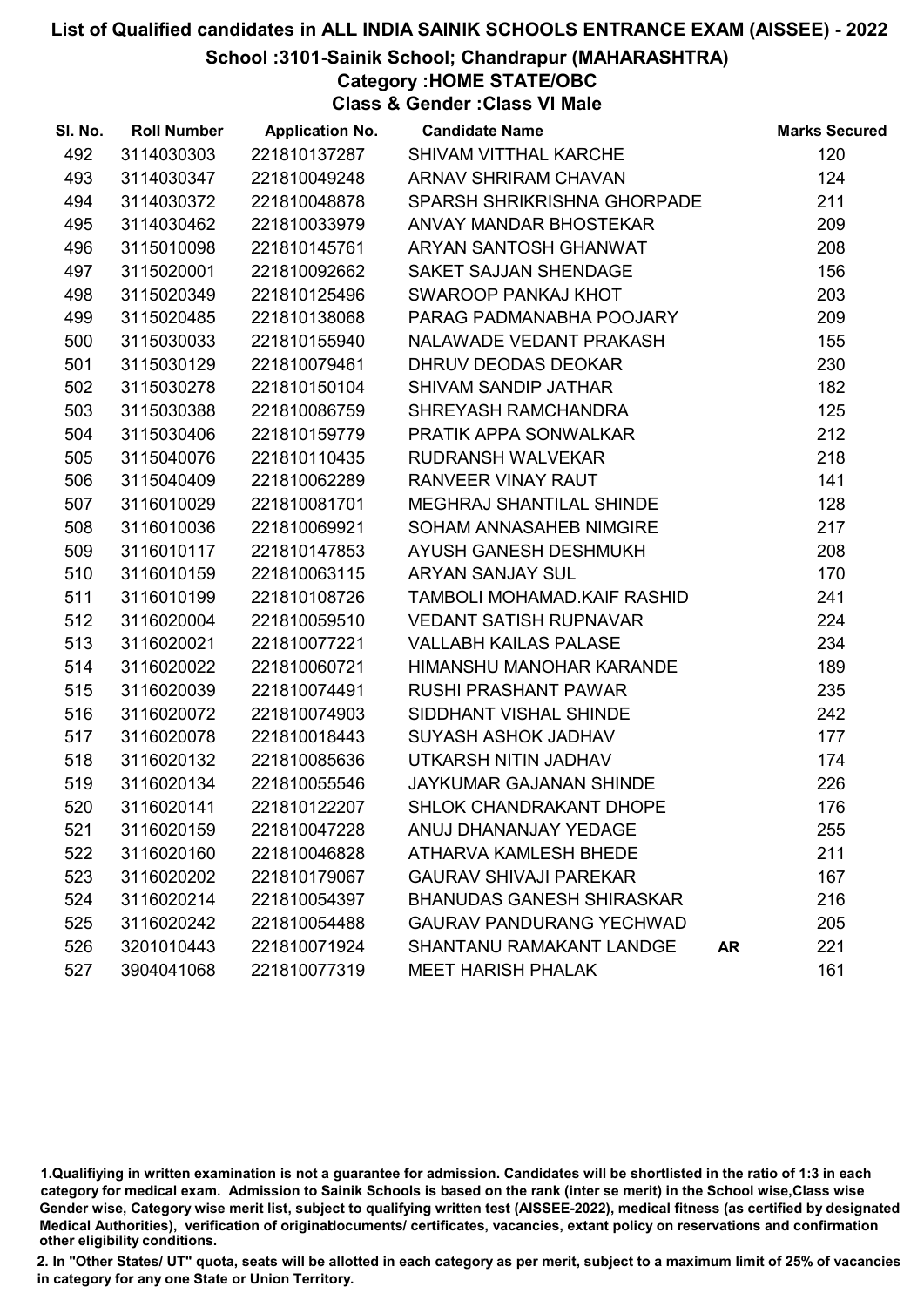#### School :3101-Sainik School; Chandrapur (MAHARASHTRA)

Category :HOME STATE/DEF

Class & Gender :Class VI Male

| SI. No. | <b>Roll Number</b> | <b>Application No.</b> | <b>Candidate Name</b>        | <b>Marks Secured</b> |
|---------|--------------------|------------------------|------------------------------|----------------------|
| 528     | 1403010031         | 221810074600           | MAYUR CHANDRASHEKHAR         | 131                  |
| 529     | 2701020471         | 221810189905           | ATHARVA ABHAY SHARMA         | 120                  |
| 530     | 3001030463         | 221810058784           | <b>GAURAV YOGESH ROKADE</b>  | 179                  |
| 531     | 3101010017         | 221810029480           | <b>KRISHNA ANIL GADE</b>     | 224                  |
| 532     | 3101010019         | 221810128401           | PUSHPRAJ LOTAN SONAWANE      | 197                  |
| 533     | 3101010182         | 221810110560           | <b>BADE VIKRANT ANKUSH</b>   | 164                  |
| 534     | 3103010010         | 221810007130           | PARHAD VIVEK VIJAY           | 137                  |
| 535     | 3103010079         | 221810048404           | ANURAJ GAJANAN KALE          | 186                  |
| 536     | 3103010149         | 221810064587           | <b>VARUN SANTOSH BODKHE</b>  | 217                  |
| 537     | 3103010382         | 221810133568           | KAYANDE SAIRAJ UDHAV         | 203                  |
| 538     | 3105010132         | 221810158428           | PUSTODE HARSHIT DAKRAM       | 128                  |
| 539     | 3105020015         | 221810013291           | <b>MEER BHAURAO BOBADE</b>   | 149                  |
| 540     | 3105020080         | 221810020673           | <b>VIHAN ASHOK PENDOR</b>    | 121                  |
| 541     | 3105020162         | 221810015595           | ARCHIT DIPAK MESHRAM         | 148                  |
| 542     | 3105020250         | 221810122718           | <b>MOHAMMAD KHALID</b>       | 208                  |
| 543     | 3105020276         | 221810016019           | HARSH DNYANESHWAR MILMILE    | 211                  |
| 544     | 3106010014         | 221810026641           | NAYAN BHATU DHOLE            | 166                  |
| 545     | 3106010036         | 221810039863           | YASH VAIBHAV PATIL           | 189                  |
| 546     | 3106010047         | 221810024654           | <b>BORSE MUKUL PRAVIN</b>    | 177                  |
| 547     | 3107010185         | 221810172961           | SURYAWANSHI SANCHIT          | 193                  |
| 548     | 3107010195         | 221810181871           | DHANRAJ KRISHNATH GURAV      | 199                  |
| 549     | 3107010358         | 221810042943           | SHETE SAMARTHA SACHIN        | 151                  |
| 550     | 3107020352         | 221810191767           | SIDDHESH UDAY PATIL          | 162                  |
| 551     | 3107020370         | 221810075087           | SHIVRAJ VILAS VAKSE          | 187                  |
| 552     | 3107020424         | 221810122828           | ATHARVA VILAS JADHAV         | 188                  |
| 553     | 3107020477         | 221810034878           | SANGRAM SANTOSH RAUT         | 137                  |
| 554     | 3107030139         | 221810074167           | SHEWALE ANISH AMAR           | 212                  |
| 555     | 3107030219         | 221810016029           | RISHABH PANDURANG SALOKHE    | 176                  |
| 556     | 3107030234         | 221810048439           | OM SHARAD GHANWAT            | 237                  |
| 557     | 3108010087         | 221810000390           | <b>BHANGE MALHRI LAXMAN</b>  | 187                  |
| 558     | 3108010524         | 221810106967           | YASHVIR RAMESH MUGALE        | 173                  |
| 559     | 3108010599         | 221810038039           | <b>KALGE VIRAT VENKAT</b>    | 133                  |
| 560     | 3110020168         | 221810006255           | <b>JITU SUNIL PATIL</b>      | 134                  |
| 561     | 3110020273         | 221810018117           | <b>GOSAVI VAJRA PANKAJ</b>   | 186                  |
| 562     | 3110020320         | 221810077957           | <b>TANISHQ PRASAD THAKUR</b> | 153                  |
| 563     | 3110020335         | 221810062087           | <b>ADVAIT GEDAM</b>          | 159                  |
| 564     | 3111010005         | 221810096700           | SAMAKSH DHARAMPAL ATHAWALE   | 139                  |
| 565     | 3111010018         | 221810132660           | <b>PUNEET</b>                | 179                  |
| 566     | 3111020004         | 221810001421           | ATHANG KRISHNA CHAUHAN       | 169                  |
| 567     | 3111020011         | 221810179531           | <b>DHRUP PRAKASH KAPGATE</b> | 143                  |
| 568     | 3111020324         | 221810062379           | <b>VANSH SANJAY AHIRRAO</b>  | 135                  |
| 569     | 3112020078         | 221810017936           | <b>SHAIKH ABUZAR GAUS</b>    | 202                  |
| 570     | 3113010015         | 221810024170           | SIDHANT PRAMOD PATIL         | 242                  |

1.Qualifiying in written examination is not a guarantee for admission. Candidates will be shortlisted in the ratio of 1:3 in each category for medical exam. Admission to Sainik Schools is based on the rank (inter se merit) in the School wise,Class wise Gender wise, Category wise merit list, subject to qualifying written test (AISSEE-2022), medical fitness (as certified by designated Medical Authorities), verification of originablocuments/ certificates, vacancies, extant policy on reservations and confirmation other eligibility conditions.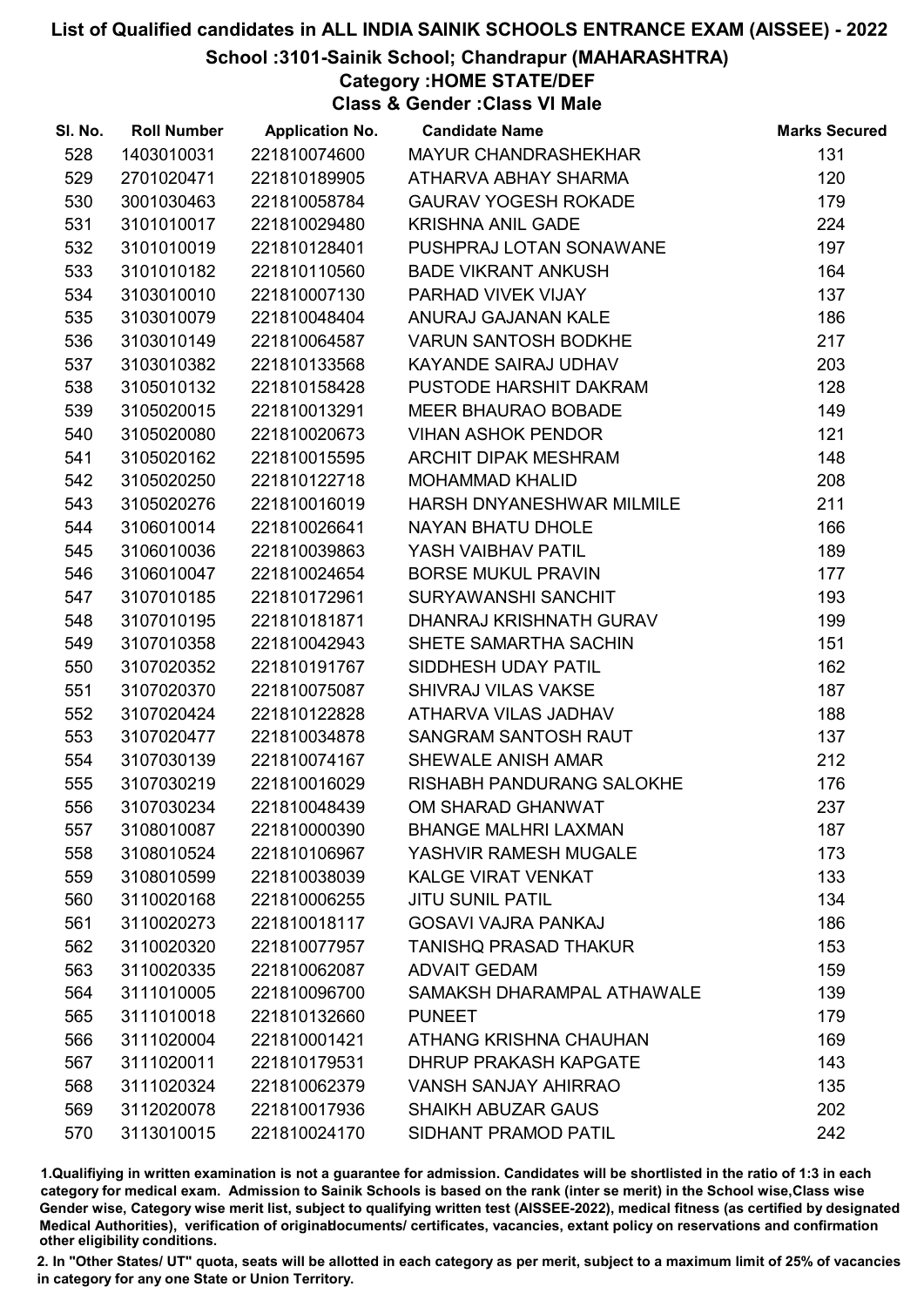### School :3101-Sainik School; Chandrapur (MAHARASHTRA)

Category :HOME STATE/DEF

Class & Gender :Class VI Male

| <b>Roll Number</b> | <b>Application No.</b> | <b>Candidate Name</b>          | <b>Marks Secured</b> |
|--------------------|------------------------|--------------------------------|----------------------|
| 3113010047         | 221810135171           | <b>JITESH</b>                  | 141                  |
| 3113010129         | 221810041274           | YASH SHARAD DHIKLE             | 144                  |
| 3113010244         | 221810030389           | AARYAN CHANDRAKANT NIKAM       | 188                  |
| 3114020058         | 221810025260           | KARAN HANMANTRO KOTHAWALE      | 177                  |
| 3114020073         | 221810041970           | KARTIK KASHINATH SHELKE        | 173                  |
| 3114020103         | 221810032111           | HARSHVARDHAN JAMBUVANT         | 126                  |
| 3114020192         | 221810015102           | YASHRAJ NAMDEV SAWANT          | 171                  |
| 3114020385         | 221810047793           | GAIKWAD TANISH MAHENDRA        | 123                  |
| 3114020414         | 221810074624           | SIDDHARTH VISHWAS HARIHAR      | 176                  |
| 3114020436         | 221810105544           | <b>VEDANT DATTATRAY KHAIRE</b> | 249                  |
| 3114020451         | 221810011690           | <b>JADHAV VIJAY PRADIP</b>     | 156                  |
| 3114030053         | 221810036694           | <b>WAKLE ADARSH SURESH</b>     | 248                  |
| 3114030068         | 221810073415           | VIRAJ YUVARAJ VAPILKAR         | 235                  |
| 3114030202         | 221810007176           | SAI GANESH SONAWANE            | 127                  |
| 3114030271         | 221810051657           | ADITYA TIRUPATI KENDRE         | 129                  |
| 3114030473         | 221810033399           | SHAURYA KRUSHNA SONUNE         | 120                  |
| 3115010010         | 221810004310           | <b>BHOSALE JAY DATTATRAYA</b>  | 244                  |
| 3115020067         | 221810031843           | AYUSH ARJUN GHOLAP             | 191                  |
| 3115020105         | 221810118393           | AYUSH SACHIN CHAVAN            | 165                  |
| 3115020484         | 221810077558           | ADITTYA ABASO MULIK            | 146                  |
| 3115030144         | 221810105691           | <b>SHLOK VIJAY KADAM</b>       | 185                  |
| 3115030154         | 221810071022           | <b>VEDANT CHANDRASHEKHAR</b>   | 181                  |
| 3115040162         | 221810018346           | KASHID GAURAV ANKUSH           | 159                  |
| 3115040183         | 221810088176           | RUDRA DHANAJI BHOSALE          | 171                  |
| 3115040314         | 221810089358           | PAWAR VIGHNESH VINOD           | 122                  |
| 3115040323         | 221810063368           | AYUSH SAMPAT PAWAR             | 120                  |
| 3115040328         | 221810000178           | PIYUSH NITIN KHARADE           | 249                  |
| 3115040367         | 221810082929           | SHRAVAN ANIL KOCHALE           | 255                  |
| 3904041149         | 221810000679           | <b>VIRAT KURMVANSHI</b>        | 189                  |
| 3905030392         | 221810150169           | ABHAY BHURAJI CHAVHAN          | 232                  |
| 3905040235         | 221810059842           | AHER TEJAS KIRAN               | 206                  |
| 4201070314         | 221810021359           | <b>RUSHABH JAGDISH BHADANE</b> | 194                  |
| 4401030152         | 221810110761           | UJJWAL JASWANT WAGHMARE        | 136                  |
| 4401030319         | 221810052653           | KHEDKAR SHUBHAM GAUTAM         | 123                  |
|                    |                        |                                |                      |

<sup>1.</sup>Qualifiying in written examination is not a guarantee for admission. Candidates will be shortlisted in the ratio of 1:3 in each category for medical exam. Admission to Sainik Schools is based on the rank (inter se merit) in the School wise,Class wise Gender wise, Category wise merit list, subject to qualifying written test (AISSEE-2022), medical fitness (as certified by designated Medical Authorities), verification of originablocuments/ certificates, vacancies, extant policy on reservations and confirmation other eligibility conditions.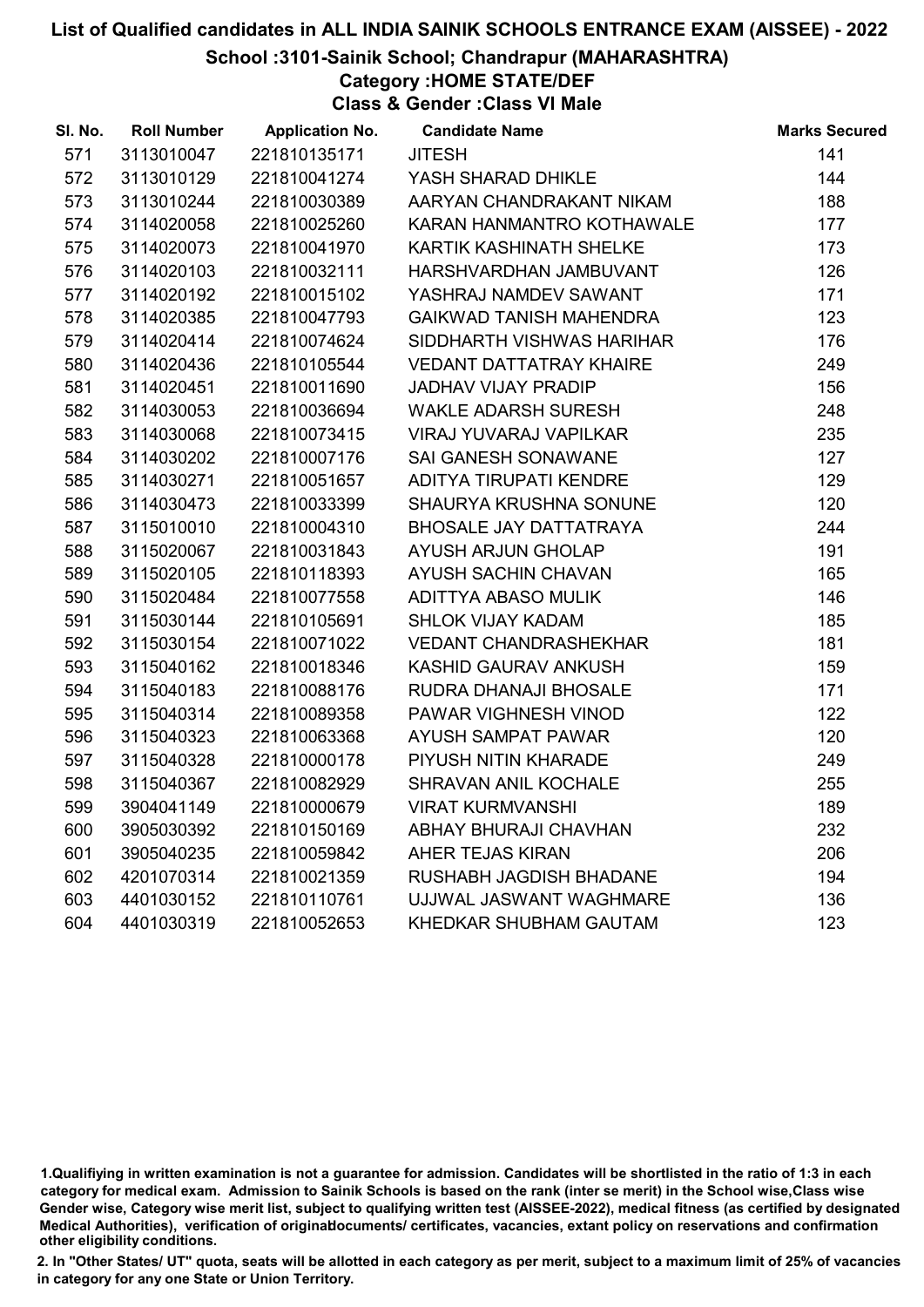School :3101-Sainik School; Chandrapur (MAHARASHTRA)

Category :HOME STATE/GEN

Class & Gender :Class VI Male

| SI. No. | <b>Roll Number</b> | <b>Application No.</b> | <b>Candidate Name</b>              | <b>Marks Secured</b> |
|---------|--------------------|------------------------|------------------------------------|----------------------|
| 605     | 1404010047         | 221810095292           | ADITYA MAHENDRA BHALKE             | 131                  |
| 606     | 1511050183         | 221810067923           | <b>AVINASH TRIVEDI</b>             | 274                  |
| 607     | 2001030291         | 221810069890           | PRADYUMNA MARUTI WADEKAR           | 209                  |
| 608     | 2001061007         | 221810027699           | <b>ADVIT SINGH</b>                 | 232                  |
| 609     | 2304040206         | 221810054894           | <b>AKSHAY</b>                      | 121                  |
| 610     | 2702020225         | 221810062363           | <b>JEEVAN SANJIVKUMAR HIREMATH</b> | 181                  |
| 611     | 3101010011         | 221810139950           | DHRUV SHRIKANT MAGAR               | 162                  |
| 612     | 3101010128         | 221810025208           | OM NITIN KAKDE                     | 192                  |
| 613     | 3101010150         | 221810002249           | <b>ARNAV KISHOR KALE</b>           | 240                  |
| 614     | 3101010270         | 221810147855           | DHUMAL VIRAJ NAGESH                | 156                  |
| 615     | 3101010333         | 221810100479           | <b>SHLOK KISHOR PAWAR</b>          | 239                  |
| 616     | 3102010020         | 221810014213           | AKSHAT SUDHIR THAKUR               | 128                  |
| 617     | 3102010045         | 221810112616           | ARNAV HEMANT LADKHEDKAR            | 147                  |
| 618     | 3102010089         | 221810152233           | <b>SWARAJ MANIK DANGE</b>          | 213                  |
| 619     | 3102010092         | 221810187766           | ADITYA VISHNU INGLE                | 201                  |
| 620     | 3102010097         | 221810120688           | <b>VIVEK BADRINARAYAN NAGRE</b>    | 141                  |
| 621     | 3103010001         | 221810040300           | <b>SHAIKH AMAAD</b>                | 136                  |
| 622     | 3103010002         | 221810155300           | JEDHE SHRIVARDHAN BABASAHEB        | 192                  |
| 623     | 3103010012         | 221810159930           | MAGAR RUTURAJ SANDEEP              | 121                  |
| 624     | 3103010058         | 221810176062           | <b>TANISH DIPAK KOLI</b>           | 155                  |
| 625     | 3103010123         | 221810094536           | <b>SHANTANU SUDHIR GURNALKAR</b>   | 221                  |
| 626     | 3103010127         | 221810043856           | YOGRAJ VIJESING RAJPUT             | 147                  |
| 627     | 3103010136         | 221810114907           | YUVRAJ VIJAY THORAT                | 149                  |
| 628     | 3103010216         | 221810045740           | SARVESH SHAILESH DESHMUKH          | 265                  |
| 629     | 3103010233         | 221810188831           | <b>CHETAN VIVEK NIKAS</b>          | 157                  |
| 630     | 3103010235         | 221810151641           | PRASANNAKUMAR VISHNU GHULE         | 139                  |
| 631     | 3103010262         | 221810168862           | <b>TANAY RAJU SHINGANE</b>         | 186                  |
| 632     | 3103010264         | 221810149772           | SWARIT DNYANESHWAR                 | 216                  |
| 633     | 3103010272         | 221810121603           | SAMARTH VILAS SONAVANE             | 205                  |
| 634     | 3103010306         | 221810083474           | <b>PRANAV DIPAK DAKLE</b>          | 207                  |
| 635     | 3103010314         | 221810167105           | OM VISHNU RAUT                     | 164                  |
| 636     | 3103010323         | 221810021695           | SAMRAT SHINGRAPPA CHOUGALE         | 206                  |
| 637     | 3103010349         | 221810018037           | KAUSTUBH GOPAL SONUNE              | 165                  |
| 638     | 3103010356         | 221810084757           | <b>JADHAV SANSKRUTI HANUMAN</b>    | 124                  |
| 639     | 3103010362         | 221810187297           | <b>VIVEK BHAGWAT MULE</b>          | 223                  |
| 640     | 3103010364         | 221810040797           | NACHIKET RAJENDRA JANJAL           | 155                  |
| 641     | 3103010371         | 221810124638           | RUDRA SURYAKANT DAHIPHALE          | 204                  |
| 642     | 3103010374         | 221810075148           | ATHARV BHAUSAHEB SIRSATH           | 238                  |
| 643     | 3103010377         | 221810156358           | <b>POL SOHAM MAHESH</b>            | 203                  |
| 644     | 3103010401         | 221810103589           | <b>VEDANT VISHNU PAWAR</b>         | 181                  |
| 645     | 3104010007         | 221810038311           | KOLANGDE ADITYA ANIL               | 185                  |
| 646     | 3104010019         | 221810019682           | <b>ARNAV SHAILENDRA GADHE</b>      | 158                  |
| 647     | 3104010022         | 221810084613           | SHRIRAJ SANJAY KALKUTE             | 174                  |

1.Qualifiying in written examination is not a guarantee for admission. Candidates will be shortlisted in the ratio of 1:3 in each category for medical exam. Admission to Sainik Schools is based on the rank (inter se merit) in the School wise,Class wise Gender wise, Category wise merit list, subject to qualifying written test (AISSEE-2022), medical fitness (as certified by designated Medical Authorities), verification of originablocuments/ certificates, vacancies, extant policy on reservations and confirmation other eligibility conditions.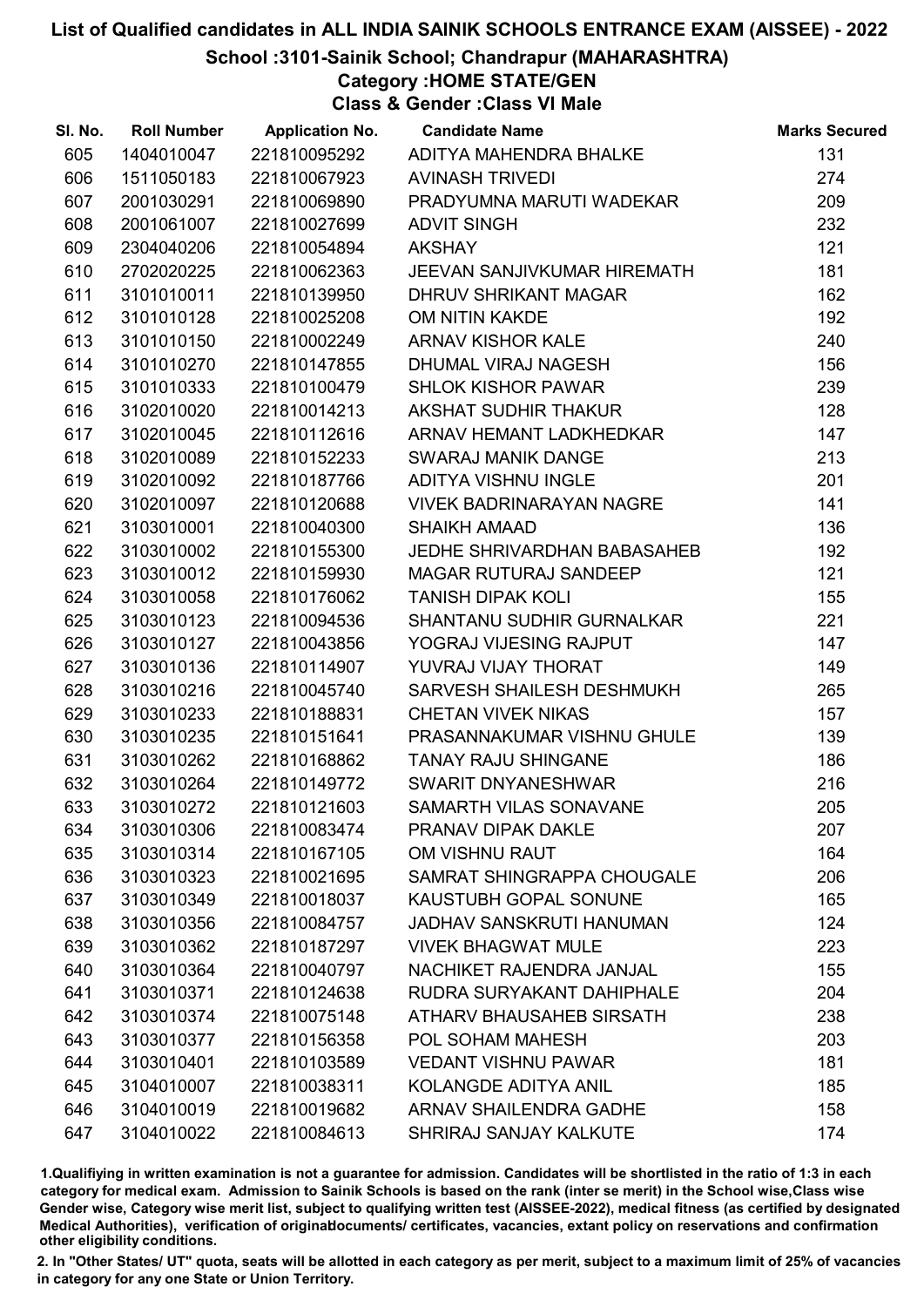School :3101-Sainik School; Chandrapur (MAHARASHTRA)

Category :HOME STATE/GEN

Class & Gender :Class VI Male

| SI. No. | <b>Roll Number</b> | <b>Application No.</b> | <b>Candidate Name</b>          |    | <b>Marks Secured</b> |
|---------|--------------------|------------------------|--------------------------------|----|----------------------|
| 648     | 3104010024         | 221810043663           | SUYASH SHYAM SOLANKE           |    | 273                  |
| 649     | 3104010030         | 221810078985           | <b>VIRAJ ANANT KSHIRSAGAR</b>  |    | 145                  |
| 650     | 3104010039         | 221810038569           | HARSHVARDHAN DIPAK PAWAR       |    | 122                  |
| 651     | 3104010045         | 221810108430           | <b>KARTIK BALU YEVALE</b>      |    | 137                  |
| 652     | 3104010048         | 221810072170           | MOTE AVDHOOT MEGHRAJ           |    | 211                  |
| 653     | 3104010051         | 221810110190           | HARSHAD SARJERAV ABDAR         |    | 155                  |
| 654     | 3104010058         | 221810110331           | ATHARV BALASAHEB DHENGALE      |    | 206                  |
| 655     | 3104010063         | 221810040841           | SARTHAK VAIJENATH AMBAD        |    | 237                  |
| 656     | 3104010066         | 221810175271           | PAWAL DNYANESH PRAKASH         |    | 174                  |
| 657     | 3104010074         | 221810053742           | PAWAR SHIVRAJ NITIN            |    | 122                  |
| 658     | 3104010082         | 221810083092           | AWCHAR RAMESHWAR DEVIDAS       |    | 123                  |
| 659     | 3104010085         | 221810144323           | HARSHVARDHAN SANTOSH           |    | 180                  |
| 660     | 3104010110         | 221810176294           | <b>HARSHAVARDHAN</b>           | AR | 232                  |
| 661     | 3104010119         | 221810058435           | DIGANTAR PRATIBHA AJAYKUMAR    |    | 206                  |
| 662     | 3104010121         | 221810048635           | <b>VINIT LAXMAN PATIL</b>      |    | 131                  |
| 663     | 3104010122         | 221810063935           | <b>VARAD NARESH DAWKAR</b>     |    | 211                  |
| 664     | 3104010144         | 221810082746           | <b>GAWALI SWARAJ BALASAHEB</b> |    | 169                  |
| 665     | 3104010146         | 221810130266           | SHREE NANDKISHOR JOGDAND       |    | 181                  |
| 666     | 3104010158         | 221810075627           | <b>DHOLE ROHIT GANGADHAR</b>   |    | 125                  |
| 667     | 3104010161         | 221810051937           | <b>RAJAN AVINASH KALE</b>      |    | 159                  |
| 668     | 3104010171         | 221810107687           | ABHIMANYU SANTOSH KULKARNI     |    | 150                  |
| 669     | 3104010172         | 221810081897           | MADHUSUDAN SHIVAJI CHAVAN      |    | 161                  |
| 670     | 3105010005         | 221810047110           | AARUSH KANAI DAS               |    | 173                  |
| 671     | 3105010028         | 221810075850           | AVDHUTT PATHRABE               |    | 171                  |
| 672     | 3105010031         | 221810116370           | <b>KRITHIK GADDAMWAR</b>       |    | 163                  |
| 673     | 3105010033         | 221810024870           | SHISHIR SUBHASH KAMDI          |    | 219                  |
| 674     | 3105010037         | 221810070480           | <b>TAANUSH BEPARI</b>          |    | 134                  |
| 675     | 3105010075         | 221810048661           | <b>HUZAIF SHARIF SHEIKH</b>    |    | 149                  |
| 676     | 3105020020         | 221810112802           | <b>SHOUMIK RUPESH ADHIKARI</b> |    | 133                  |
| 677     | 3105020023         | 221810060812           | ATHARVA BASU MAJUMDAR          |    | 149                  |
| 678     | 3105020065         | 221810095453           | SANSKAR PANKAJ GUBBAWAR        |    | 160                  |
| 679     | 3105020087         | 221810140693           | SARTHAK SATISH SAINWAR         |    | 144                  |
| 680     | 3105020090         | 221810046804           | <b>VARAD ARSH SANJAY RAI</b>   |    | 210                  |
| 681     | 3105020096         | 221810074424           | PURVESH SANJAY KHODE           |    | 164                  |
| 682     | 3105020111         | 221810040564           | <b>SHAAN SADIK SHEIKH</b>      |    | 145                  |
| 683     | 3105020117         | 221810084584           | SANMAY AJAY KUMAR SAHA         |    | 125                  |
| 684     | 3105020140         | 221810182845           | SHRILEKH MANGESH BHOMBE        |    | 149                  |
| 685     | 3105020174         | 221810020126           | <b>SAKET JITENDRA DESHKAR</b>  |    | 172                  |
| 686     | 3105020178         | 221810013036           | <b>SOHAM SUHAS BOKADE</b>      |    | 201                  |
| 687     | 3105020204         | 221810178976           | <b>SAIRAJ SHIVRAJ NAIKWADE</b> |    | 147                  |
| 688     | 3105020220         | 221810048227           | YASH VINOD NIMJE               |    | 245                  |
| 689     | 3105020221         | 221810045037           | PRANAV SAINDANE                |    | 247                  |
| 690     | 3105020225         | 221810032447           | <b>DEVESH PAHALAJ DODANI</b>   |    | 123                  |

1.Qualifiying in written examination is not a guarantee for admission. Candidates will be shortlisted in the ratio of 1:3 in each category for medical exam. Admission to Sainik Schools is based on the rank (inter se merit) in the School wise,Class wise Gender wise, Category wise merit list, subject to qualifying written test (AISSEE-2022), medical fitness (as certified by designated Medical Authorities), verification of originablocuments/ certificates, vacancies, extant policy on reservations and confirmation other eligibility conditions.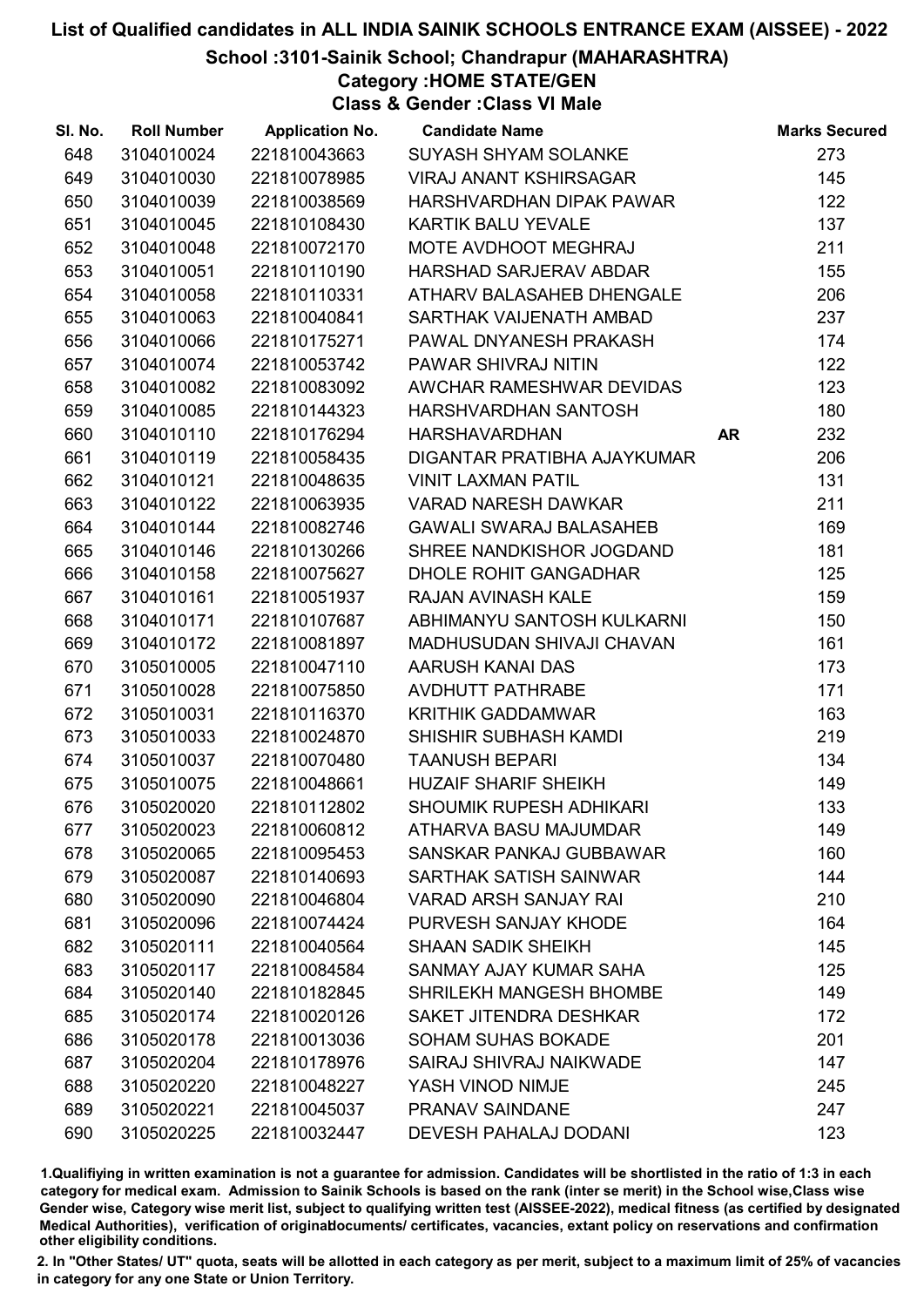#### School :3101-Sainik School; Chandrapur (MAHARASHTRA)

# Category :HOME STATE/GEN

Class & Gender :Class VI Male

| SI. No. | <b>Roll Number</b> | <b>Application No.</b> | <b>Candidate Name</b>          | <b>Marks Secured</b> |
|---------|--------------------|------------------------|--------------------------------|----------------------|
| 691     | 3105020226         | 221810075647           | <b>MADHAVAN KANOJE</b>         | 135                  |
| 692     | 3105020228         | 221810049747           | <b>DARSHAN</b>                 | 133                  |
| 693     | 3105020236         | 221810098867           | RACHIT SANDIP BOPANWAR         | 123                  |
| 694     | 3105020277         | 221810103119           | PRABHAT SHARMA                 | 178                  |
| 695     | 3105020282         | 221810063829           | ARCHIT ARVIND CHAUDHARI        | 151                  |
| 696     | 3105020295         | 221810029869           | <b>ARNAV PARBHANE</b>          | 206                  |
| 697     | 3106010013         | 221810048921           | <b>DIVY SHUKLA</b>             | 191                  |
| 698     | 3106010068         | 221810049737           | <b>DEVANSHU</b>                | 123                  |
| 699     | 3106010087         | 221810017289           | <b>HARSH RAJ</b>               | 252                  |
| 700     | 3107010007         | 221810187600           | ANOJ UMESH CHOUGALE            | 140                  |
| 701     | 3107010021         | 221810091410           | OM RAMCHNADRA PAWAR            | 200                  |
| 702     | 3107010035         | 221810041820           | SHAURYA ABHIJEET BHOSALE       | 252                  |
| 703     | 3107010039         | 221810091030           | ANURAJ KAPIL SURYAWANSHI       | 222                  |
| 704     | 3107010055         | 221810043540           | PRAJVAL NETAJI DESHMUKH        | 241                  |
| 705     | 3107010075         | 221810107660           | SHANTANU VINAYAK PATIL         | 195                  |
| 706     | 3107010149         | 221810024531           | SHARDUL SUDHIR TONAGE          | 243                  |
| 707     | 3107010241         | 221810085822           | <b>SUHAS SUNIL MITAKE</b>      | 216                  |
| 708     | 3107010264         | 221810136152           | <b>INDRANIL KRUSHNAT PATIL</b> | 252                  |
| 709     | 3107010271         | 221810101852           | NIGADE SAMARTH SACHIN          | 187                  |
| 710     | 3107010299         | 221810119882           | <b>ATHARV SHRIKANT PATIL</b>   | 134                  |
| 711     | 3107010309         | 221810038992           | YASHRAJ                        | 254                  |
| 712     | 3107010322         | 221810124413           | <b>DEVRAJ EKNATH KUNKARI</b>   | 173                  |
| 713     | 3107010354         | 221810055643           | SANGRAM SANTOSH YADAV          | 225                  |
| 714     | 3107020003         | 221810031034           | <b>ADITYA SATISH PATIL</b>     | 224                  |
| 715     | 3107020004         | 221810047034           | <b>MORE ONKAR SATISH</b>       | 235                  |
| 716     | 3107020015         | 221810084834           | RAJVEER SANDEEP SALOKHE        | 231                  |
| 717     | 3107020028         | 221810061744           | RUTURAJ SHAMRAO SHINDE         | 188                  |
| 718     | 3107020055         | 221810086474           | NIKAM AMEY VASANT              | 246                  |
| 719     | 3107020059         | 221810086874           | PARTHRAJ DIGAMBAR PATIL        | 156                  |
| 720     | 3107020066         | 221810115384           | PREM PRASHANT BHOSALE          | 179                  |
| 721     | 3107020092         | 221810032305           | HARSHVARDHAN BALASO PAWAR      | 176                  |
| 722     | 3107020093         | 221810033405           | <b>ARJUN VITHOBA PAWAR</b>     | 226                  |
| 723     | 3107020104         | 221810172515           | <b>SAWANT VARAD RAHUL</b>      | 126                  |
| 724     | 3107020116         | 221810127525           | <b>SWARAJ</b>                  | 159                  |
| 725     | 3107020139         | 221810083745           | <b>PREM NITIN ANKALE</b>       | 125                  |
| 726     | 3107020178         | 221810096775           | <b>SWARAJ SARDAR PATIL</b>     | 233                  |
| 727     | 3107020190         | 221810188095           | PADAVAL PRATHAMESH DHANAJI     | 148                  |
| 728     | 3107020209         | 221810192816           | PRANAV SHANTARAM EKAL          | 215                  |
| 729     | 3107020217         | 221810140426           | PARTH CHANDRKANT PATIL         | 246                  |
| 730     | 3107020257         | 221810086476           | <b>SOHAM SARADAR PATIL</b>     | 216                  |
| 731     | 3107020270         | 221810084586           | ATHARV ARVIND SALUNKHE         | 206                  |
| 732     | 3107020277         | 221810044986           | <b>DEVEN VIKAS NIKAM</b>       | 197                  |
| 733     | 3107020332         | 221810170157           | OM                             | 186                  |

1.Qualifiying in written examination is not a guarantee for admission. Candidates will be shortlisted in the ratio of 1:3 in each category for medical exam. Admission to Sainik Schools is based on the rank (inter se merit) in the School wise,Class wise Gender wise, Category wise merit list, subject to qualifying written test (AISSEE-2022), medical fitness (as certified by designated Medical Authorities), verification of originablocuments/ certificates, vacancies, extant policy on reservations and confirmation other eligibility conditions.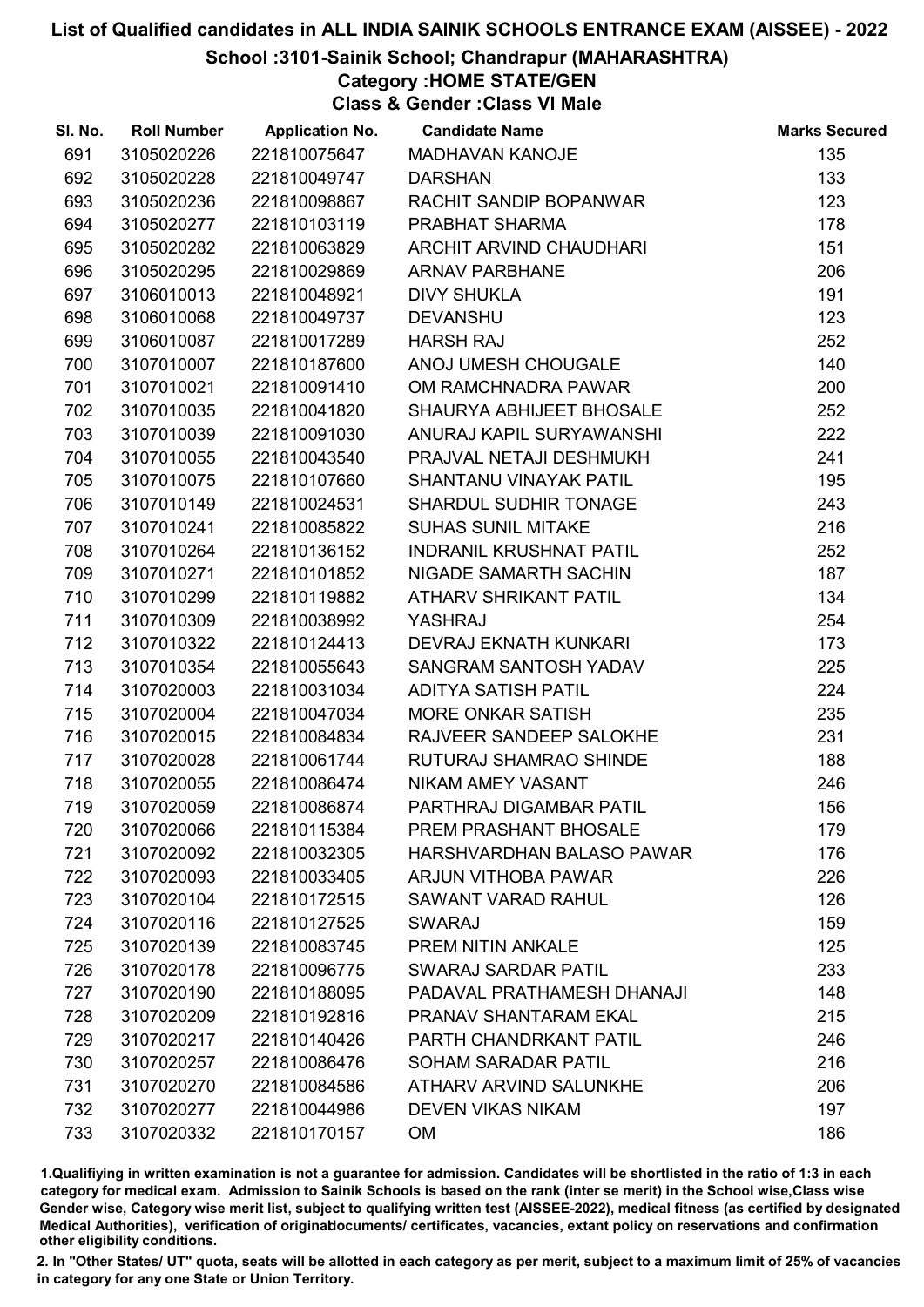#### School :3101-Sainik School; Chandrapur (MAHARASHTRA)

Category :HOME STATE/GEN

Class & Gender :Class VI Male

| SI. No. | <b>Roll Number</b> | <b>Application No.</b> | <b>Candidate Name</b>           | <b>Marks Secured</b> |
|---------|--------------------|------------------------|---------------------------------|----------------------|
| 734     | 3107020383         | 221810109197           | <b>SHARVAN CHAVAN</b>           | 140                  |
| 735     | 3107020388         | 221810054597           | SARVADNYA PRAMOD PAWAR          | 242                  |
| 736     | 3107020409         | 221810046418           | ARNAV SATYAWAN DHANE            | 230                  |
| 737     | 3107020448         | 221810068558           | <b>ANUJ ANIL EKAL</b>           | 235                  |
| 738     | 3107020459         | 221810107468           | ANURAG RANJIT CHARAPALE         | 197                  |
| 739     | 3107020461         | 221810177568           | <b>GAURAV BABANRAO NALAWADE</b> | 190                  |
| 740     | 3107020463         | 221810060868           | ANURAG SURENDRA PATIL           | 179                  |
| 741     | 3107020472         | 221810119478           | AYUSH DEEPAK PATIL              | 238                  |
| 742     | 3107020476         | 221810132778           | <b>VEDANT SAGAR PATIL</b>       | 187                  |
| 743     | 3107030047         | 221810100882           | <b>ADVAIT ATUL PATIL</b>        | 239                  |
| 744     | 3107030124         | 221810140656           | PRATIK PARMESHWAR JADHAV        | 162                  |
| 745     | 3107030133         | 221810084017           | <b>SHREE VINOD MULIK</b>        | 233                  |
| 746     | 3107030221         | 221810104429           | <b>NISHANT AJIT SHEWALE</b>     | 195                  |
| 747     | 3107030238         | 221810085539           | <b>VIRAJ VIJAY CHOUGALE</b>     | 222                  |
| 748     | 3107030243         | 221810158249           | <b>SHASHANK PANKAJ BHOPALE</b>  | 154                  |
| 749     | 3107030265         | 221810034669           | SHIVRAJ MANOJKUMAR PATIL        | 237                  |
| 750     | 3107030300         | 221810056999           | PRANAV VITTHAL GHEMAD           | 206                  |
| 751     | 3108010007         | 221810093790           | KAIWALYA ANANT BHOSLE           | 223                  |
| 752     | 3108010044         | 221810082335           | <b>VEDANT BABASAHEB NEWAL</b>   | 129                  |
| 753     | 3108010076         | 221810189728           | ARJUN AVINASH JADHAV            | 165                  |
| 754     | 3108010098         | 221810144920           | PRASAD PRAKASH LANDGE           | 152                  |
| 755     | 3108010099         | 221810176920           | <b>ROHIT KISAN JAWRE</b>        | 237                  |
| 756     | 3108010101         | 221810033330           | KRISHNA DHANRAJ SHIVPURE        | 165                  |
| 757     | 3108010107         | 221810119930           | ANSH DAYANAND GAWALI            | 226                  |
| 758     | 3108010121         | 221810095960           | <b>VIVEKANAND MANE</b>          | 173                  |
| 759     | 3108010129         | 221810118380           | <b>SUMIT AMRUT JADHAV</b>       | 197                  |
| 760     | 3108010140         | 221810111490           | <b>BHOSALE SURAJ HARIVIJAY</b>  | 217                  |
| 761     | 3108010142         | 221810081690           | LOMATE PRUTHVIRAJ AMOL          | 253                  |
| 762     | 3108010148         | 221810038101           | HARSHAVARDHAN ANAND             | 226                  |
| 763     | 3108010150         | 221810122501           | <b>MAHESH BALASAHEB CHAVAN</b>  | 163                  |
| 764     | 3108010152         | 221810034311           | <b>HADOLE SHREYASH BALIRAM</b>  | 176                  |
| 765     | 3108010156         | 221810180721           | PARTH ARUN SALEGAVE             | 216                  |
| 766     | 3108010166         | 221810133751           | <b>JADHAV KARAN SANTOSH</b>     | 190                  |
| 767     | 3108010172         | 221810090061           | HARSHAD VITTHAL MARGANE         | 200                  |
| 768     | 3108010182         | 221810082771           | HIPPLAGE KRUSHNA PRABHAKAR      | 207                  |
| 769     | 3108010189         | 221810051091           | <b>GUJARE LINGESH RAJU</b>      | 135                  |
| 770     | 3108010197         | 221810026602           | <b>SANKET</b>                   | 220                  |
| 771     | 3108010209         | 221810048132           | <b>BARMADE PRATIK AMBADAS</b>   | 242                  |
| 772     | 3108010217         | 221810030842           | HARSH CHANDRASHEKHAR JEURE      | 180                  |
| 773     | 3108010220         | 221810096152           | ANIKET HANAMANT USNALE          | 193                  |
| 774     | 3108010231         | 221810047172           | <b>SHANTANU GOVIND MULE</b>     | 222                  |
| 775     | 3108010234         | 221810047972           | <b>KADAM VEER SUNIL</b>         | 224                  |
| 776     | 3108010236         | 221810161482           | AJINKYA ASHOK BIRADAR           | 232                  |

1.Qualifiying in written examination is not a guarantee for admission. Candidates will be shortlisted in the ratio of 1:3 in each category for medical exam. Admission to Sainik Schools is based on the rank (inter se merit) in the School wise,Class wise Gender wise, Category wise merit list, subject to qualifying written test (AISSEE-2022), medical fitness (as certified by designated Medical Authorities), verification of originablocuments/ certificates, vacancies, extant policy on reservations and confirmation other eligibility conditions.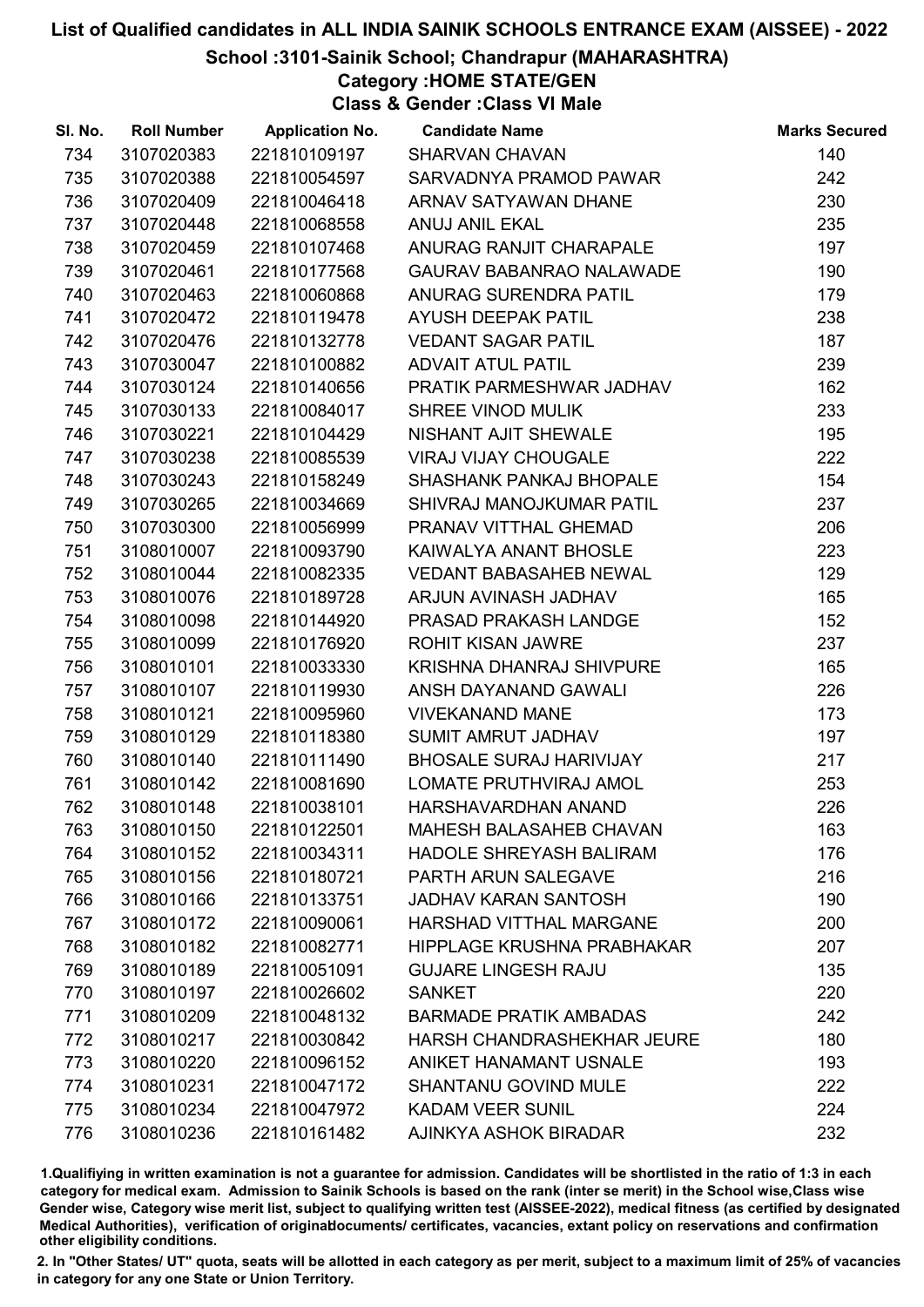#### School :3101-Sainik School; Chandrapur (MAHARASHTRA)

Category :HOME STATE/GEN

Class & Gender :Class VI Male

| SI. No. | <b>Roll Number</b> | <b>Application No.</b> | <b>Candidate Name</b>           | <b>Marks Secured</b> |
|---------|--------------------|------------------------|---------------------------------|----------------------|
| 777     | 3108010237         | 221810096582           | <b>OMSAI KALLAPPA HADOLE</b>    | 201                  |
| 778     | 3108010248         | 221810100692           | ABHIJEET RAJARAM GAIKWAD        | 186                  |
| 779     | 3108010253         | 221810025503           | ADARSH AMOL GANGTHADE           | 154                  |
| 780     | 3108010254         | 221810096703           | PARTHAMESH SHIVSHANKAR          | 165                  |
| 781     | 3108010263         | 221810041323           | SALUNKE PAVAN DATTATRAY         | 138                  |
| 782     | 3108010274         | 221810083433           | <b>BIRADAR HARSHAVARDHAN</b>    | 248                  |
| 783     | 3108010280         | 221810102143           | ADITYA RAJARAM MORE             | 210                  |
| 784     | 3108010292         | 221810105463           | <b>BHOPI YOGESH JIVAN</b>       | 231                  |
| 785     | 3108010298         | 221810089673           | MULE PRATHVIRAJ KHANDOBA        | 178                  |
| 786     | 3108010316         | 221810082114           | SUDARSHAN BALBHIM PAWAR         | 141                  |
| 787     | 3108010318         | 221810055214           | <b>BIRAJDAR ASHISH SATISH</b>   | 132                  |
| 788     | 3108010325         | 221810025724           | SWADHIN GANESH JADHAV           | 227                  |
| 789     | 3108010326         | 221810114924           | SAMARTH SANJAY                  | 163                  |
| 790     | 3108010334         | 221810099344           | PRASAD KESHAV GANGTHADE         | 188                  |
| 791     | 3108010335         | 221810109844           | RAJ DHANAJI ANPAT               | 221                  |
| 792     | 3108010340         | 221810166554           | <b>SHINDE PREM PANDURANG</b>    | 129                  |
| 793     | 3108010342         | 221810068854           | SHINDE ARNAV UMESH              | 182                  |
| 794     | 3108010344         | 221810097364           | SWARAJ SHIDHARTH NAGADE         | 239                  |
| 795     | 3108010345         | 221810029364           | ADITYA VIJAYKUMAR BIRAJDAR      | 144                  |
| 796     | 3108010346         | 221810050864           | <b>BARMADE ADITYA ANAND</b>     | 227                  |
| 797     | 3108010352         | 221810062674           | <b>VALANDE SARVESH SHANKAR</b>  | 174                  |
| 798     | 3108010355         | 221810063184           | SHETGAR SAGAR DINKAR            | 127                  |
| 799     | 3108010357         | 221810111584           | <b>JADHAV ROHAN NAGESH</b>      | 221                  |
| 800     | 3108010360         | 221810039784           | AJINKYA BRAMHANAND MORE         | 169                  |
| 801     | 3108010376         | 221810167815           | <b>TEJASH MADHAV INCHURE</b>    | 190                  |
| 802     | 3108010380         | 221810106125           | <b>NAKADE ROHIT HANMANT</b>     | 167                  |
| 803     | 3108010390         | 221810038045           | MULE SAMARTH DIGAMBAR           | 157                  |
| 804     | 3108010404         | 221810083165           | HANDE VEDANT DAMAJI             | 194                  |
| 805     | 3108010408         | 221810036565           | DODAKE SOHAM AVINASH            | 242                  |
| 806     | 3108010409         | 221810153765           | <b>VISHAL GANESH JADHAV</b>     | 176                  |
| 807     | 3108010410         | 221810024765           | SWARAJ NITIN SURYAWANSHI        | 179                  |
| 808     | 3108010423         | 221810024875           | <b>SAI SACHIN GAIKWAD</b>       | 238                  |
| 809     | 3108010426         | 221810046585           | <b>KSHIRSAGAR SWARUP SACHIN</b> | 228                  |
| 810     | 3108010436         | 221810161416           | <b>BIRADAR ADARSH HANMANT</b>   | 200                  |
| 811     | 3108010444         | 221810011526           | SHREYASH YASHWANT MORE          | 188                  |
| 812     | 3108010453         | 221810073346           | <b>DESHMUKH ATHARV ATUL</b>     | 205                  |
| 813     | 3108010457         | 221810080846           | SOLUNKE GOVIND BHANUDAS         | 245                  |
| 814     | 3108010466         | 221810016566           | SOHAM SHASHIKANT JADHAV         | 159                  |
| 815     | 3108010467         | 221810117666           | SALUNKE AADARSH VIJAY           | 191                  |
| 816     | 3108010471         | 221810078176           | <b>BIRADAR PRANAV SANTOSH</b>   | 148                  |
| 817     | 3108010479         | 221810087186           | PAWAR SANSKAR MUKESH            | 158                  |
| 818     | 3108010480         | 221810106786           | THETE SARANG SANJAY             | 213                  |
| 819     | 3108010483         | 221810031107           | <b>MANE BALAJI SHARAD</b>       | 243                  |

1.Qualifiying in written examination is not a guarantee for admission. Candidates will be shortlisted in the ratio of 1:3 in each category for medical exam. Admission to Sainik Schools is based on the rank (inter se merit) in the School wise,Class wise Gender wise, Category wise merit list, subject to qualifying written test (AISSEE-2022), medical fitness (as certified by designated Medical Authorities), verification of originablocuments/ certificates, vacancies, extant policy on reservations and confirmation other eligibility conditions.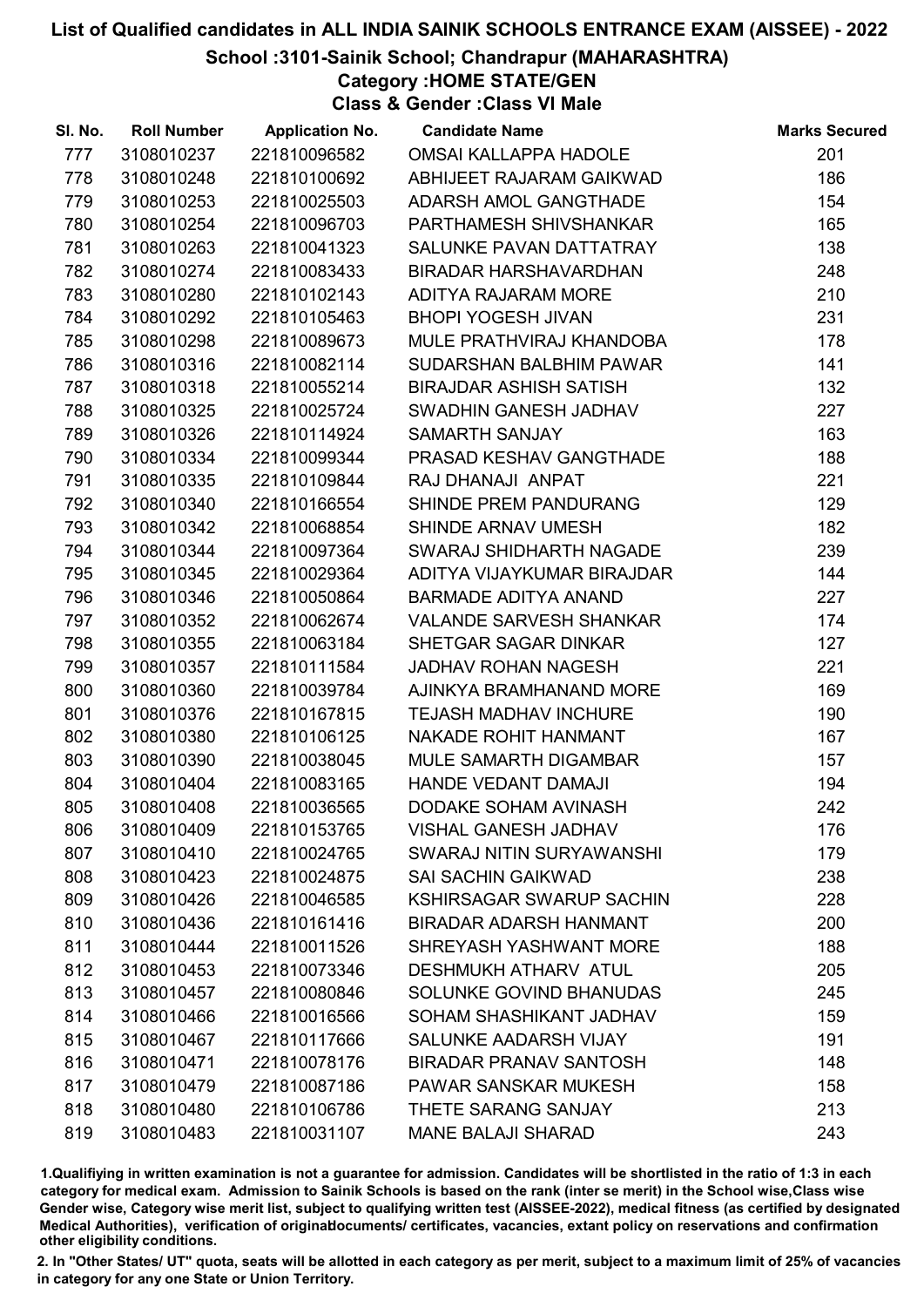#### School :3101-Sainik School; Chandrapur (MAHARASHTRA)

Category :HOME STATE/GEN

Class & Gender :Class VI Male

| SI. No. | <b>Roll Number</b> | <b>Application No.</b> | <b>Candidate Name</b>           | <b>Marks Secured</b> |
|---------|--------------------|------------------------|---------------------------------|----------------------|
| 820     | 3108010490         | 221810097017           | SAGAR SATYAWAN SONVANE          | 232                  |
| 821     | 3108010493         | 221810101317           | WADIKAR SUYESH DNYANOBA         | 161                  |
| 822     | 3108010496         | 221810081817           | PATHANKAR SAMRATH DIPAK         | 163                  |
| 823     | 3108010498         | 221810077817           | BIRAJADAR GURUPRASAD BALAJI     | 143                  |
| 824     | 3108010506         | 221810117927           | PAWAR RAJESH RAHUL              | 157                  |
| 825     | 3108010509         | 221810110347           | CHOUDHARI SWARAJ BABASAHEB      | 225                  |
| 826     | 3108010510         | 221810041447           | NIRANJAN SUMANTH TUGAONKAR      | 200                  |
| 827     | 3108010520         | 221810094957           | DNYANESHWAR MAROTI MORE         | 185                  |
| 828     | 3108010536         | 221810097097           | <b>JUNAID JALIL SAYYAD</b>      | 252                  |
| 829     | 3108010552         | 221810137538           | SUDARSHAN UTTAM JADHAV          | 186                  |
| 830     | 3108010563         | 221810180858           | ARYAN AMAR BIRAJDAR             | 149                  |
| 831     | 3108010594         | 221810076819           | SONALE OM DEVIDAS               | 191                  |
| 832     | 3108010603         | 221810088639           | <b>BHOSALE MALHAR DHANANJAY</b> | 134                  |
| 833     | 3108010614         | 221810076859           | <b>GASTGAR SHRISHANT KUMAR</b>  | 194                  |
| 834     | 3108010623         | 221810117279           | <b>BIRAJDAR PRUTHVIRAJ</b>      | 154                  |
| 835     | 3108010628         | 221810090689           | <b>MAHESH SATISH MANE</b>       | 204                  |
| 836     | 3108010631         | 221810075799           | <b>HANGARGE TOFIK SHAFIK</b>    | 208                  |
| 837     | 3110010003         | 221810053200           | KHUSHANT SUDHAKAR PATIL         | 127                  |
| 838     | 3110010011         | 221810111700           | ANISH MUKESH MISHRA             | 226                  |
| 839     | 3110010037         | 221810041440           | <b>RISHI</b>                    | 165                  |
| 840     | 3110010039         | 221810115540           | <b>ADVAIT SACHIN MENON</b>      | 158                  |
| 841     | 3110010089         | 221810067511           | <b>ARYAMAN KUMAR VEER</b>       | 245                  |
| 842     | 3110010126         | 221810019361           | ABHIJAY AJAY CHOUDHARE          | 201                  |
| 843     | 3110010159         | 221810043702           | <b>KARTIK</b>                   | 190                  |
| 844     | 3110010169         | 221810167812           | ADARSH RAJENDRA AVHAD           | 126                  |
| 845     | 3110010232         | 221810056292           | SARTHAK SHRIKANT DHAMAL         | 159                  |
| 846     | 3110010256         | 221810023901           | ATHARVA RAJENDRA SURYARAO       | 245                  |
| 847     | 3110010270         | 221810013506           | <b>SANSKAR AMOL MAGAR</b>       | 242                  |
| 848     | 3110020103         | 221810125844           | <b>ATHARVA</b>                  | 171                  |
| 849     | 3110020135         | 221810111594           | DARSH AMIT CHOUDHARY            | 187                  |
| 850     | 3110020137         | 221810148994           | <b>SARTHAK PATIL</b>            | 132                  |
| 851     | 3110020181         | 221810083475           | PRANAV DNYANESHWAR BHOR         | 187                  |
| 852     | 3110020210         | 221810075626           | <b>SWARAJ</b>                   | 248                  |
| 853     | 3110020237         | 221810106266           | <b>JHA SHIVAM L.</b>            | 184                  |
| 854     | 3110020253         | 221810067686           | SARTHAK RAHUL JADHAV            | 156                  |
| 855     | 3110020262         | 221810024896           | <b>SHARVIL KATKAR</b>           | 151                  |
| 856     | 3110020270         | 221810059607           | <b>NINAD</b>                    | 170                  |
| 857     | 3110020288         | 221810067337           | <b>SARTHAK PRAMOD AUTI</b>      | 248                  |
| 858     | 3110020366         | 221810123028           | AARYAN DATTATRAYA GAIKWAD       | 141                  |
| 859     | 3111010008         | 221810139210           | <b>SOHAM PETKAR</b>             | 177                  |
| 860     | 3111010033         | 221810016001           | <b>VIKRAM PRAKASH HINGE</b>     | 168                  |
| 861     | 3111010046         | 221810042322           | PARAM PURANLAL DASARIYA         | 157                  |
| 862     | 3111020020         | 221810036061           | <b>TEJAS RATNESH KOHROO</b>     | 172                  |

1.Qualifiying in written examination is not a guarantee for admission. Candidates will be shortlisted in the ratio of 1:3 in each category for medical exam. Admission to Sainik Schools is based on the rank (inter se merit) in the School wise,Class wise Gender wise, Category wise merit list, subject to qualifying written test (AISSEE-2022), medical fitness (as certified by designated Medical Authorities), verification of originablocuments/ certificates, vacancies, extant policy on reservations and confirmation other eligibility conditions.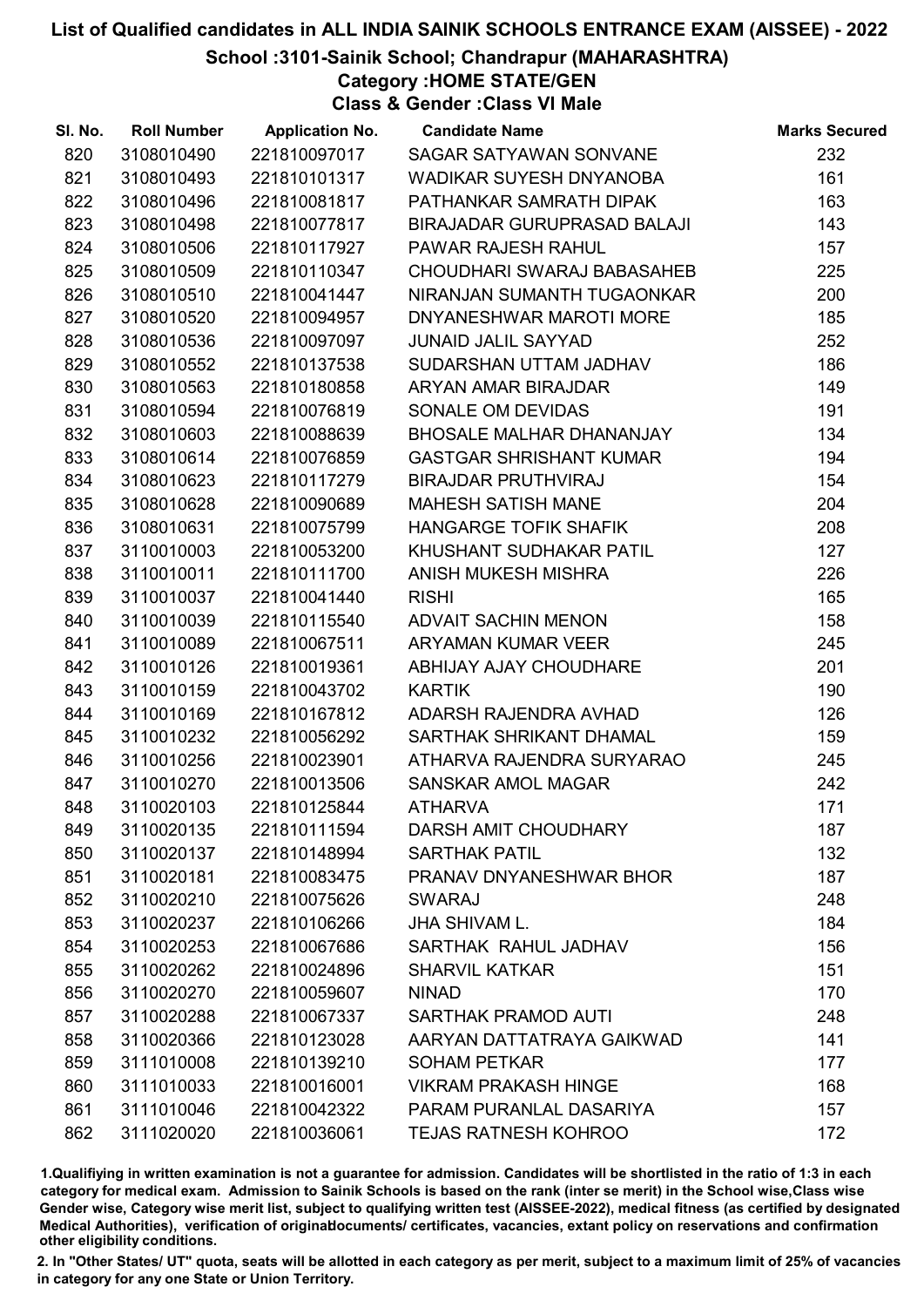#### School :3101-Sainik School; Chandrapur (MAHARASHTRA)

## Category :HOME STATE/GEN

Class & Gender :Class VI Male

| SI. No. | <b>Roll Number</b> |              | <b>Application No. Candidate Name</b> | <b>Marks Secured</b> |
|---------|--------------------|--------------|---------------------------------------|----------------------|
| 863     | 3111020021         | 221810007761 | AVIRAL NITIN TIWARI                   | 150                  |
| 864     | 3111020024         | 221810035571 | <b>ARSH SAJID SHAIKH</b>              | 167                  |
| 865     | 3111020072         | 221810119562 | <b>SARANG PRAMOD BHONDLE</b>          | 175                  |
| 866     | 3111020080         | 221810166392 | V. DARSHIT NARSINGRAO                 | 177                  |
| 867     | 3111020098         | 221810008543 | <b>AYUSH SINGH</b>                    | 178                  |
| 868     | 3111020121         | 221810096604 | SOHAM VIKRANT HOLAY                   | 223                  |
| 869     | 3111020123         | 221810161114 | <b>SHAURYA HIRAPURE</b>               | 142                  |
| 870     | 3111020126         | 221810157124 | <b>HARDIK SUNIL INGOLE</b>            | 129                  |
| 871     | 3111020127         | 221810028224 | VIGHNESH VIVEK KOLLIPARA              | 141                  |
| 872     | 3111020136         | 221810059754 | <b>ARNAV PUNNAJWAR</b>                | 137                  |
| 873     | 3111020184         | 221810093185 | <b>VEENAL RAJKUMAR BASONE</b>         | 164                  |
| 874     | 3111020217         | 221810149876 | <b>ADHISH PANDA</b>                   | 135                  |
| 875     | 3111020231         | 221810152127 | <b>SADNYANU</b>                       | 144                  |
| 876     | 3111020302         | 221810171429 | <b>RONAK KHOHARE</b>                  | 210                  |
| 877     | 3111020321         | 221810187669 | ADITYA SANJAY MESHRAM                 | 182                  |
| 878     | 3112010002         | 221810049100 | <b>RUPESH NAKHATE</b>                 | 222                  |
| 879     | 3112010004         | 221810075700 | ADKINE SANSKAR DNYANESHWAR            | 138                  |
| 880     | 3112010007         | 221810088410 | <b>UBALE SOHAM VIJAY</b>              | 143                  |
| 881     | 3112010012         | 221810153130 | MAYURESH ANANT PIMPARKAR              | 159                  |
| 882     | 3112010013         | 221810046130 | RAHEKAR ADITYA GANESH                 | 138                  |
| 883     | 3112010014         | 221810160730 | <b>KALE KARTIK KAILAS</b>             | 152                  |
| 884     | 3112010028         | 221810146980 | SHREYASH SHRIRAM WAKODE               | 213                  |
| 885     | 3112010064         | 221810095572 | PATIL SHRINIWAS GOPAL                 | 249                  |
| 886     | 3112010070         | 221810082592 | MALWATKAR KRUSHNA SANJAY              | 187                  |
| 887     | 3112010076         | 221810145323 | PRUTHVIRAJ DEVIDAS PANJARE            | 137                  |
| 888     | 3112010078         | 221810136033 | PARTH SHASHIKIRAN PATIL               | 216                  |
| 889     | 3112010088         | 221810125373 | SANSHKAR SANTOSH                      | 148                  |
| 890     | 3112010089         | 221810037473 | <b>JISHAN</b>                         | 177                  |
| 891     | 3112010098         | 221810087983 | <b>SHRIKHANDE HRUSHIKESH</b>          | 164                  |
| 892     | 3112010099         | 221810099193 | <b>SHINDE YASH ANIL</b>               | 173                  |
| 893     | 3112010132         | 221810122605 | <b>DNYANESHWAR PRASAD</b>             | 157                  |
| 894     | 3112010137         | 221810109925 | <b>CHAVAN NIVRUTTI NAMDEV</b>         | 121                  |
| 895     | 3112010140         | 221810033735 | <b>SOHAM GAJANAN TALEKAR</b>          | 193                  |
| 896     | 3112010148         | 221810099395 | <b>GHODAKE HARSHAVARDHAN</b>          | 172                  |
| 897     | 3112010154         | 221810046606 | POPHALE PRANAV VISHNU                 | 152                  |
| 898     | 3112020004         | 221810096510 | ARVIND PANDURANG MEKWAD               | 230                  |
| 899     | 3112020012         | 221810066350 | SOHAM UMAKANT JADHAV                  | 242                  |
| 900     | 3112020020         | 221810062721 | <b>DAMLE SHAILESH NAMDEV</b>          | 251                  |
| 901     | 3112020041         | 221810002513 | <b>NIRMIT</b>                         | 234                  |
| 902     | 3112020044         | 221810115723 | KASTURE AKHILESH UMESH                | 178                  |
| 903     | 3112020059         | 221810060764 | <b>BALAJI MAROTI SHIRSE</b>           | 255                  |
| 904     | 3112020069         | 221810144065 | YUVRAJ VYANKATRAO PAWALE              | 186                  |
| 905     | 3112020079         | 221810108146 | <b>MANISH SANTOSH HOTTE</b>           | 132                  |

1.Qualifiying in written examination is not a guarantee for admission. Candidates will be shortlisted in the ratio of 1:3 in each category for medical exam. Admission to Sainik Schools is based on the rank (inter se merit) in the School wise,Class wise Gender wise, Category wise merit list, subject to qualifying written test (AISSEE-2022), medical fitness (as certified by designated Medical Authorities), verification of originablocuments/ certificates, vacancies, extant policy on reservations and confirmation other eligibility conditions.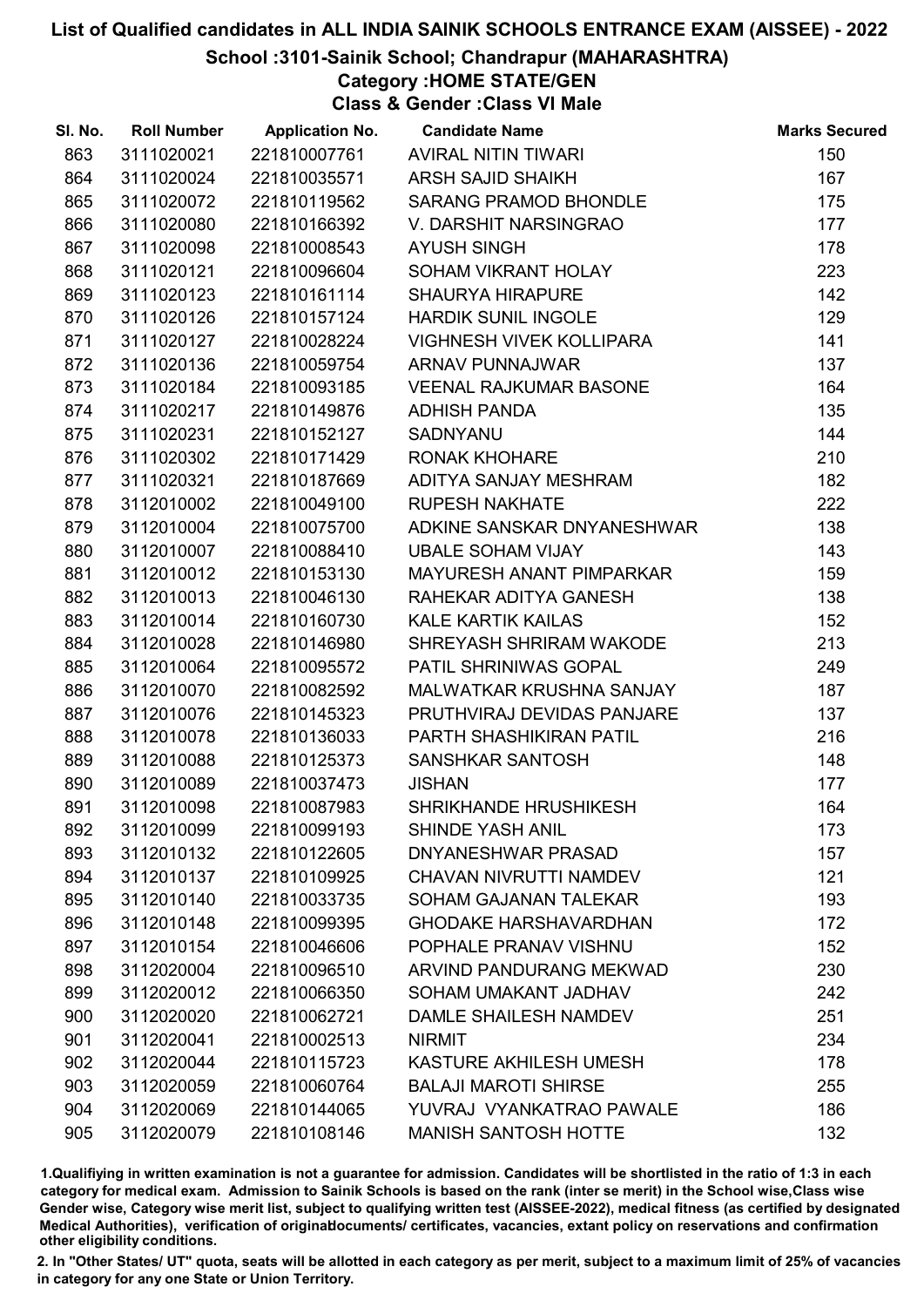#### School :3101-Sainik School; Chandrapur (MAHARASHTRA)

# Category :HOME STATE/GEN

Class & Gender :Class VI Male

| SI. No. | <b>Roll Number</b> | <b>Application No.</b> | <b>Candidate Name</b>            |    | <b>Marks Secured</b> |
|---------|--------------------|------------------------|----------------------------------|----|----------------------|
| 906     | 3112020083         | 221810063066           | SHINDE SHAHAJI BALIRAM           |    | 266                  |
| 907     | 3112020092         | 221810106157           | <b>SWAYAM VIVEKANAND</b>         |    | 242                  |
| 908     | 3112020095         | 221810096657           | <b>PRITHVIRAJ</b>                |    | 266                  |
| 909     | 3112020096         | 221810008067           | <b>ISHAN</b>                     |    | 246                  |
| 910     | 3112020101         | 221810011908           | SHIVAM SANTOSH KAPASE            |    | 137                  |
| 911     | 3112020102         | 221810098818           | SHRISAMARTH BHIMASHANKAR         |    | 171                  |
| 912     | 3112020104         | 221810065848           | PRATHMESH MADHAV SHINDE          |    | 230                  |
| 913     | 3112020130         | 221810046746           | PARDE PANDURANG GAJANAN          |    | 172                  |
| 914     | 3112020131         | 221810185946           | <b>OMKAR VIKAS PAWADE</b>        |    | 214                  |
| 915     | 3112020150         | 221810142296           | TUKARAM PANDURANG KURHE          |    | 160                  |
| 916     | 3112020164         | 221810144147           | NAGESH UDDHAV GAIKWAD            |    | 124                  |
| 917     | 3112020167         | 221810158947           | RAVIRAJ SANTOSH PAWADE           |    | 225                  |
| 918     | 3112020174         | 221810189797           | SARVDNYA DATTARAO KADAM          |    | 129                  |
| 919     | 3112020183         | 221810055228           | YATHARTH SATISH DESHMUKH         |    | 217                  |
| 920     | 3112020185         | 221810046928           | PHAPAL ABHAY RAMCHANDRA          |    | 200                  |
| 921     | 3112020192         | 221810093168           | LATAPATE SAMARTH RAMKISHAN       |    | 207                  |
| 922     | 3112020196         | 221810058278           | <b>VEDADNYA RAMDAS WANKHEDE</b>  |    | 181                  |
| 923     | 3112020213         | 221810047259           | <b>SOLANKE RITESH KIRAN</b>      |    | 204                  |
| 924     | 3112020214         | 221810093359           | <b>CHALAK SAMARATH RAMESHWAR</b> |    | 131                  |
| 925     | 3113010038         | 221810131041           | <b>HIRAY SWAYAM ANIL</b>         |    | 258                  |
| 926     | 3113010073         | 221810043792           | <b>SAI BHARAT SHEWALE</b>        |    | 205                  |
| 927     | 3113010085         | 221810177433           | AYUSH AMAR NAYAKWADI             |    | 147                  |
| 928     | 3113010094         | 221810056453           | <b>VEDANT PAWAN BHAMRE</b>       |    | 153                  |
| 929     | 3113010151         | 221810041195           | KAVHAD TEJAS VIJAY               |    | 259                  |
| 930     | 3113010234         | 221810027619           | MARATHE YATHARTH SANJAY          |    | 193                  |
| 931     | 3113010374         | 221810116869           | DEVDATTA AJAY PATIL              |    | 139                  |
| 932     | 3114010030         | 221810086141           | SHRAVAN RAHUL WAGH               |    | 193                  |
| 933     | 3114010051         | 221810067942           | ARNAV SHRINIVAS SABALE           |    | 216                  |
| 934     | 3114010061         | 221810054192           | <b>SHLOK PRAKASH MANE</b>        |    | 142                  |
| 935     | 3114010078         | 221810068343           | SAMARTH MANIKRAO KULKARNI        |    | 139                  |
| 936     | 3114010105         | 221810179244           | <b>SWARAJ VIKAS BHOSALE</b>      |    | 231                  |
| 937     | 3114010115         | 221810121684           | <b>ARJUN MUKUND MANE</b>         |    | 205                  |
| 938     | 3114010116         | 221810110194           | YASH VISHNU BHOSALE              | CG | 123                  |
| 939     | 3114020007         | 221810104400           | <b>SHWET AMIT SATI</b>           |    | 129                  |
| 940     | 3114020086         | 221810091390           | ARNAV SAGAR SHIRWADKAR           |    | 132                  |
| 941     | 3114020102         | 221810115011           | <b>SOHAM VIKAS KARPE</b>         |    | 186                  |
| 942     | 3114020215         | 221810114522           | <b>DARSHAN</b>                   |    | 147                  |
| 943     | 3114020226         | 221810061532           | ADITYA GANESH NALAWADE           |    | 159                  |
| 944     | 3114020235         | 221810101442           | <b>KSHITIJ YUVRAJ KEDAR</b>      |    | 259                  |
| 945     | 3114020259         | 221810106372           | <b>YUVRAJ VILAS DESAI</b>        |    | 212                  |
| 946     | 3114020404         | 221810105714           | SAARTH SUDARSHAN GAIKWAD         |    | 204                  |
| 947     | 3114020410         | 221810108024           | <b>SHANTANU</b>                  |    | 155                  |
| 948     | 3114020507         | 221810083008           | OM VILAS DHAWADE                 |    | 258                  |

1.Qualifiying in written examination is not a guarantee for admission. Candidates will be shortlisted in the ratio of 1:3 in each category for medical exam. Admission to Sainik Schools is based on the rank (inter se merit) in the School wise,Class wise Gender wise, Category wise merit list, subject to qualifying written test (AISSEE-2022), medical fitness (as certified by designated Medical Authorities), verification of originablocuments/ certificates, vacancies, extant policy on reservations and confirmation other eligibility conditions.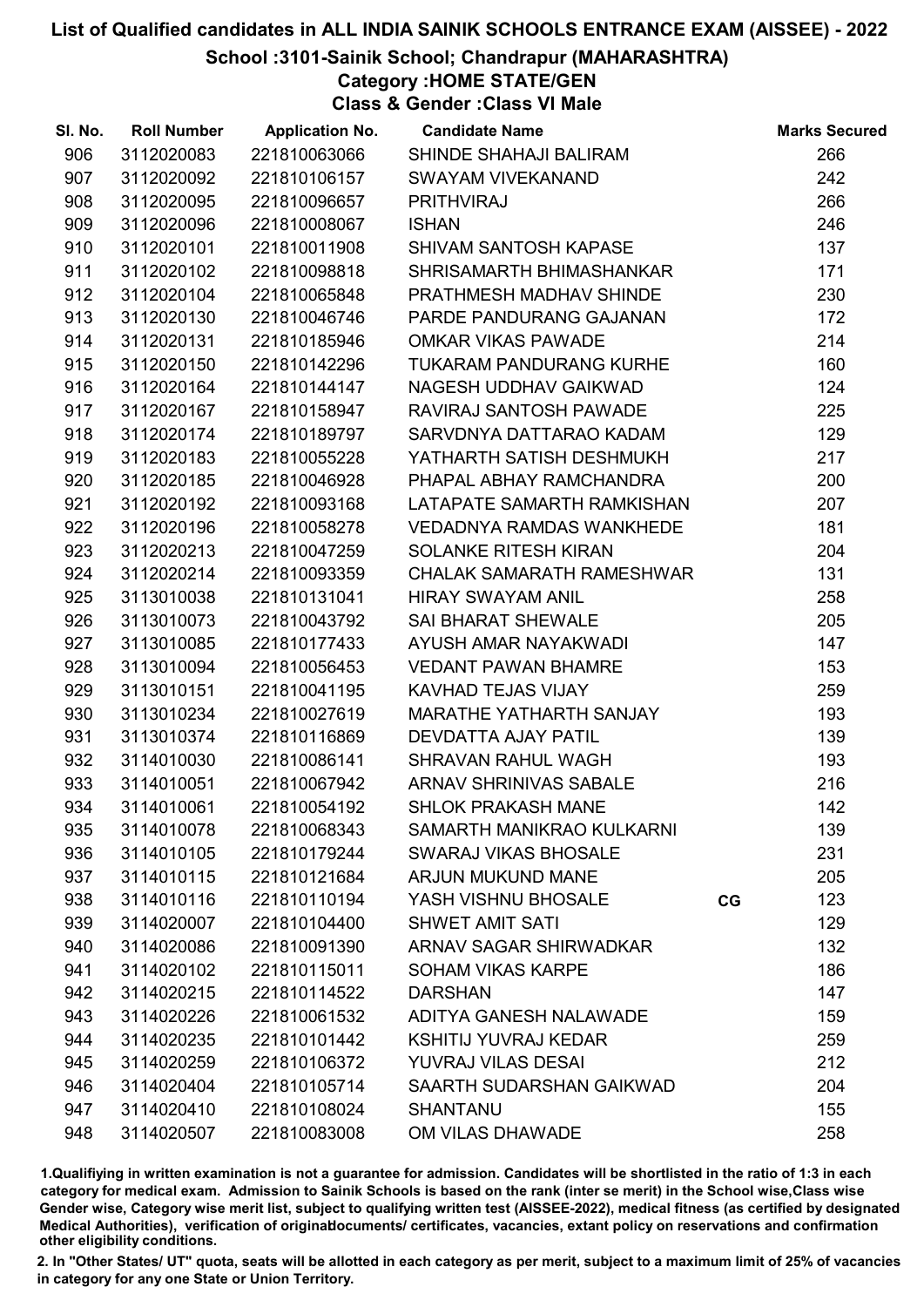#### School :3101-Sainik School; Chandrapur (MAHARASHTRA)

## Category :HOME STATE/GEN

Class & Gender :Class VI Male

| SI. No. | <b>Roll Number</b> | <b>Application No.</b> | <b>Candidate Name</b>           | <b>Marks Secured</b> |
|---------|--------------------|------------------------|---------------------------------|----------------------|
| 949     | 3114020516         | 221810120848           | AMARJIT SANJAY GAIKWAD          | 137                  |
| 950     | 3114020542         | 221810088419           | SAI SANTAJI GODASE              | 217                  |
| 951     | 3114020544         | 221810137919           | SHREYASH SANTOSH JADHAV         | 131                  |
| 952     | 3114030005         | 221810000754           | <b>RISHABH PATIL</b>            | 231                  |
| 953     | 3114030157         | 221810001626           | SOHAM AMOL BHAPKAR              | 153                  |
| 954     | 3114030165         | 221810055636           | RUDRAPRAN SANGRAM PAWAR         | 227                  |
| 955     | 3114030192         | 221810107366           | <b>SIDDHESHWAR</b>              | 133                  |
| 956     | 3114030225         | 221810082307           | <b>PARTH</b>                    | 159                  |
| 957     | 3114030294         | 221810100777           | ADVED SACHIN MULIK              | 246                  |
| 958     | 3114030324         | 221810081408           | SHAURYA PRAMOD BORKAR           | 137                  |
| 959     | 3114030333         | 221810016418           | ADIT SANDEEP PAYAGUDE           | 196                  |
| 960     | 3114030357         | 221810045458           | <b>SARTHAK VIKAS MATE</b>       | 184                  |
| 961     | 3114030469         | 221810151989           | SOHAM VIJAY AUTADE              | 173                  |
| 962     | 3115010044         | 221810054970           | KUNAL RAHUL KADAM               | 175                  |
| 963     | 3115010050         | 221810164380           | VEERRANA RANJEET PAWAR          | 132                  |
| 964     | 3115010060         | 221810078990           | <b>SUMIT MAHESH THORAT</b>      | 179                  |
| 965     | 3115010122         | 221810043591           | AVDHUT PRASHANT PHADTARE        | 212                  |
| 966     | 3115020012         | 221810028082           | DESHMUKH KRUSHNRAJ SANDIP       | 234                  |
| 967     | 3115020047         | 221810108913           | SATYAM NILESH JADHAV            | 237                  |
| 968     | 3115020089         | 221810154283           | ATHARVA NILKANTH NIMBALKAR      | 193                  |
| 969     | 3115020253         | 221810151385           | <b>VASANTRAO SHASHIKANT</b>     | 190                  |
| 970     | 3115020287         | 221810133226           | DEEPRAJ PRAVIN SHEDGE           | 187                  |
| 971     | 3115020365         | 221810140517           | YASH SAMBHAJI KSHIRSAGAR        | 133                  |
| 972     | 3115020385         | 221810114047           | AMIT SAMADHAN GHADGE            | 220                  |
| 973     | 3115020411         | 221810052177           | ROHIT SHRINIWAS SAWANT          | 238                  |
| 974     | 3115020416         | 221810142677           | <b>DEVESH PRAVIN KUMBHAR</b>    | 254                  |
| 975     | 3115030052         | 221810016180           | <b>ASMIT AMAR GHARGE</b>        | 165                  |
| 976     | 3115030104         | 221810018541           | DESHPANDE DHWIJENDRA ABHIJIT    | 174                  |
| 977     | 3115030151         | 221810012412           | <b>GAIKWAD DHRUV RUPESH</b>     | 129                  |
| 978     | 3115030194         | 221810034082           | <b>VIREN RAHULKUMAR PATIL</b>   | 167                  |
| 979     | 3115030238         | 221810078343           | AYUSH MANGESH YADAV             | 130                  |
| 980     | 3115030326         | 221810144088           | PARTH JAGANNATH SHINDE          | 136                  |
| 981     | 3115030364         | 221810129329           | <b>THORAT SARTHAK SANDIP</b>    | 159                  |
| 982     | 3115040029         | 221810076184           | <b>MALHAAR VAIBHAV BHONGALE</b> | 237                  |
| 983     | 3115040120         | 221810062585           | <b>SWAYAM SHASHIKANT MOHITE</b> | 136                  |
| 984     | 3115040133         | 221810120606           | <b>VEDANT VIKAS POL</b>         | 205                  |
| 985     | 3115040140         | 221810133616           | <b>VANRAJ VIKRANT MOHITE</b>    | 247                  |
| 986     | 3115040237         | 221810101547           | <b>JADHAV RUDRA RAJENDRA</b>    | 228                  |
| 987     | 3115040291         | 221810118428           | SHAURYA SANJAY RASAL            | 231                  |
| 988     | 3115040299         | 221810094638           | OMKAR DNYANESHWAR SHINDE        | 144                  |
| 989     | 3116010003         | 221810044900           | ADITYA RAVSAHEB JADHAV          | 178                  |
| 990     | 3116010005         | 221810111220           | ADITYA ANNASAHEB PAWAR          | 163                  |
| 991     | 3116010013         | 221810035930           | <b>TANMAY POPAT SARADE</b>      | 162                  |

1.Qualifiying in written examination is not a guarantee for admission. Candidates will be shortlisted in the ratio of 1:3 in each category for medical exam. Admission to Sainik Schools is based on the rank (inter se merit) in the School wise,Class wise Gender wise, Category wise merit list, subject to qualifying written test (AISSEE-2022), medical fitness (as certified by designated Medical Authorities), verification of originablocuments/ certificates, vacancies, extant policy on reservations and confirmation other eligibility conditions.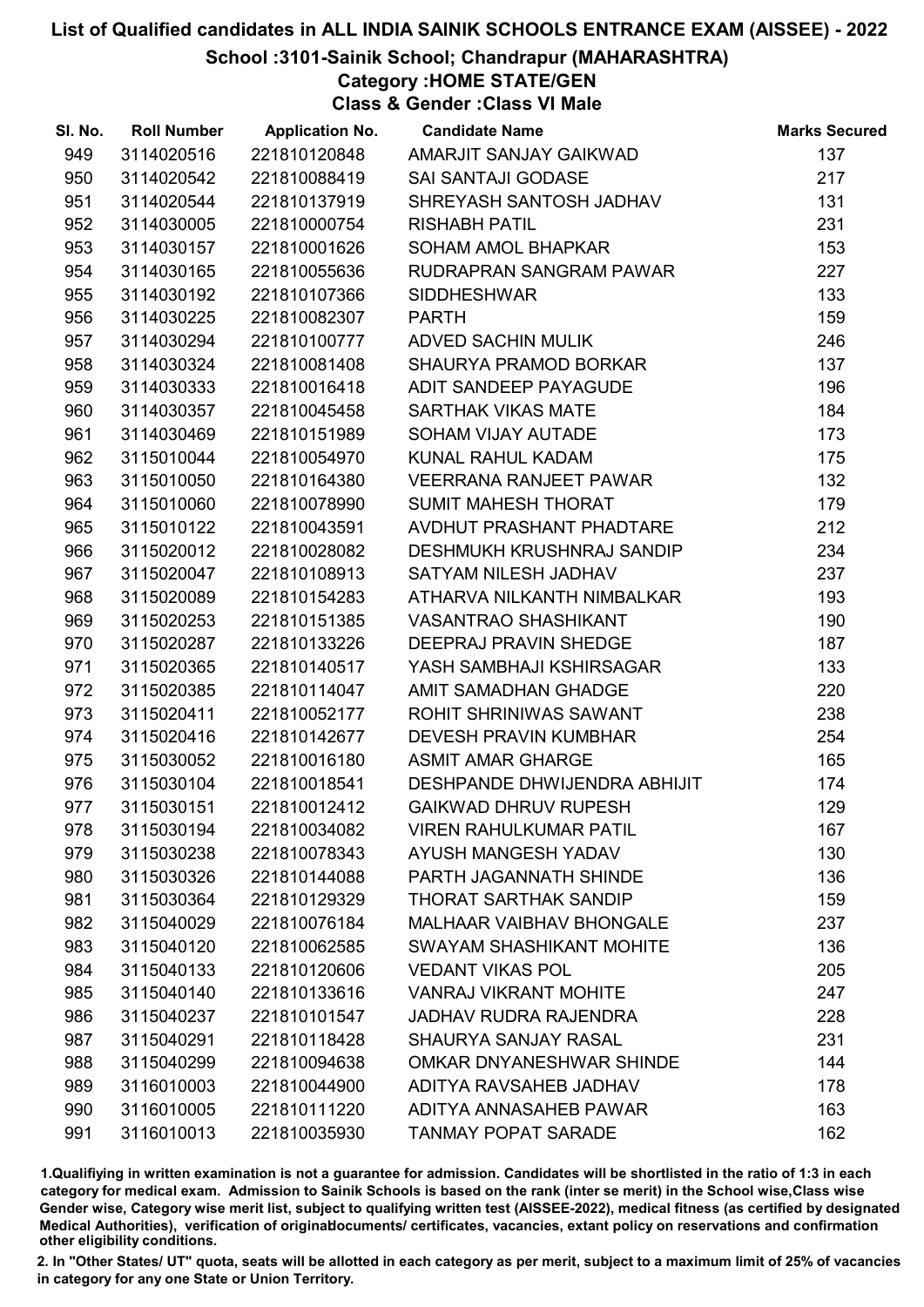School :3101-Sainik School; Chandrapur (MAHARASHTRA)

Category :HOME STATE/GEN

Class & Gender :Class VI Male

| SI. No. | <b>Roll Number</b> | <b>Application No.</b> | <b>Candidate Name</b>       | <b>Marks Secured</b> |
|---------|--------------------|------------------------|-----------------------------|----------------------|
| 992     | 3116010076         | 221810064932           | SHREYASH SATYAWAN SHINDE    | 200                  |
| 993     | 3116010103         | 221810133603           | HANSARAJ SANGRAMSINH        | 239                  |
| 994     | 3116010110         | 221810093543           | KARALE OMRAJE AUDUMBAR      | 170                  |
| 995     | 3116010147         | 221810053074           | SAMARTH SANTOSH SATPUTE     | 250                  |
| 996     | 3116010149         | 221810115274           | RATNADEEP KARANDE           | 244                  |
| 997     | 3116010163         | 221810036225           | ROHIT SHANKAR KADAM         | 212                  |
| 998     | 3116020002         | 221810095200           | PRUTHVIRAJ ASHOK PATIL      | 241                  |
| 999     | 3116020018         | 221810049001           | SANSKAR NAVANATH GAIKWAD    | 204                  |
| 1000    | 3116020045         | 221810047222           | KRISHNA SHRINIWAS GUNDEWAR  | 150                  |
| 1001    | 3116020055         | 221810047762           | SAMANYU CHETAN ANDEWAR      | 217                  |
| 1002    | 3116020085         | 221810153373           | SAMARTH KRUSHNA YADAV       | 165                  |
| 1003    | 3116020094         | 221810045324           | SHOURYA SACHIN WADKAR       | 216                  |
| 1004    | 3116020098         | 221810014144           | <b>SHOURYA</b>              | 263                  |
| 1005    | 3116020111         | 221810067035           | ARYN SUYOG PRATAPWAR        | 249                  |
| 1006    | 3116020128         | 221810046726           | PARTH RAJENDRA SURAWASE     | 234                  |
| 1007    | 3116020145         | 221810107837           | SUVED ANILKUMAR SALUNKE     | 144                  |
| 1008    | 3116020165         | 221810048398           | <b>VEDANT</b>               | 260                  |
| 1009    | 3116020230         | 221810151338           | <b>FRAJ AJIJ SHAIKH</b>     | 169                  |
| 1010    | 3116020240         | 221810066078           | AVISHKAR ARUN YELAPALE      | 245                  |
| 1011    | 3116020249         | 221810053639           | PRAJWAJ PRTATAP KANASE      | 121                  |
| 1012    | 3901010274         | 221810021745           | <b>KRISHNA VINOD MISHRA</b> | 196                  |
| 1013    | 3906010024         | 221810039730           | <b>BADGUJAR KUNAL</b>       | 189                  |
| 1014    | 4102020031         | 221810038860           | AAYUSH SANDEEP NIKAM        | 200                  |
| 1015    | 4408010115         | 221810027071           | RUDRAKSH MADHAV BIRADAR     | 127                  |
| 1016    | 4602010481         | 221810016409           | <b>ANAMAYA P MONDAL</b>     | 174                  |

<sup>1.</sup>Qualifiying in written examination is not a guarantee for admission. Candidates will be shortlisted in the ratio of 1:3 in each category for medical exam. Admission to Sainik Schools is based on the rank (inter se merit) in the School wise,Class wise Gender wise, Category wise merit list, subject to qualifying written test (AISSEE-2022), medical fitness (as certified by designated Medical Authorities), verification of originablocuments/ certificates, vacancies, extant policy on reservations and confirmation other eligibility conditions.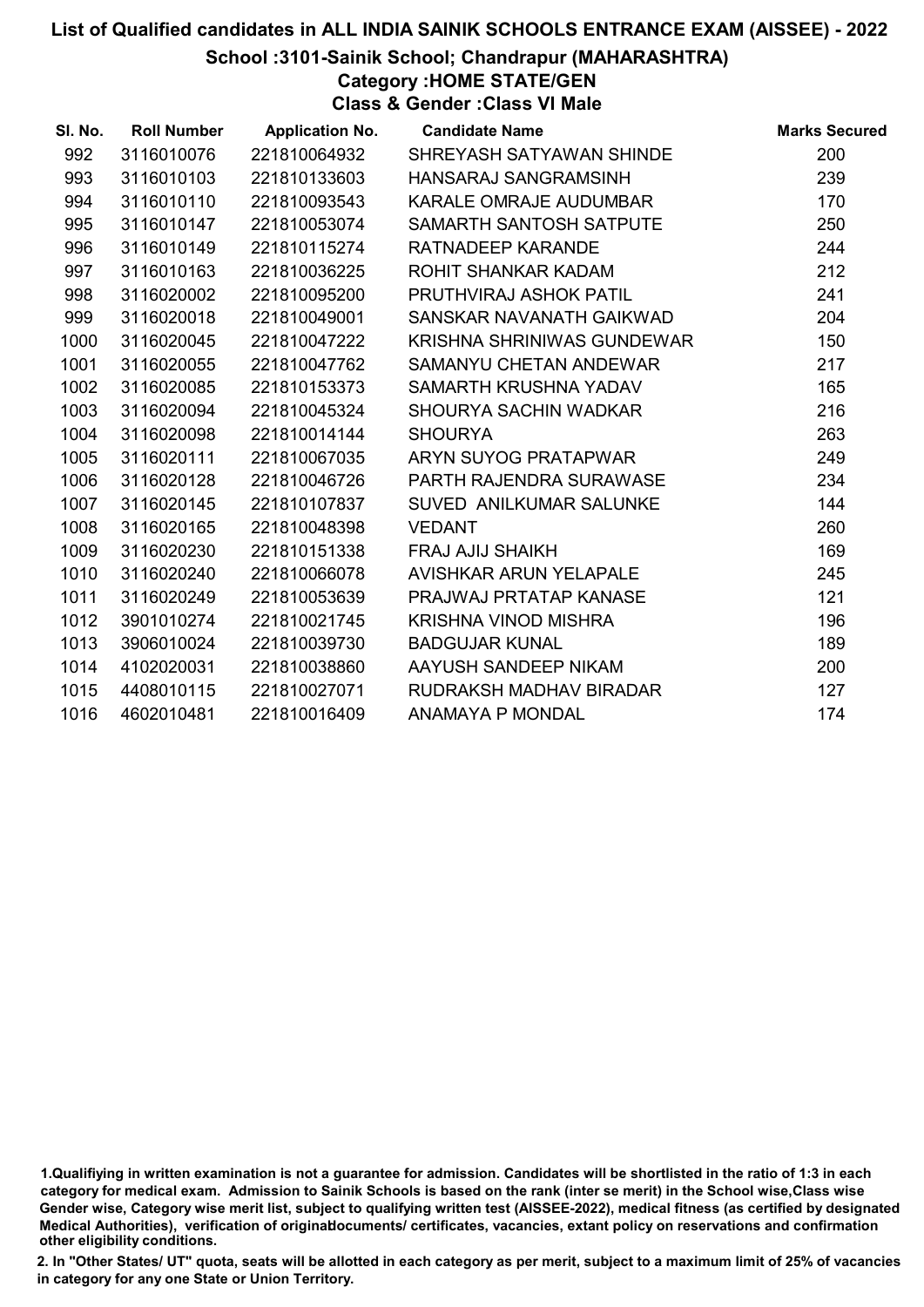#### School :3101-Sainik School; Chandrapur (MAHARASHTRA)

Category :OTHER STATE/SC

Class & Gender :Class VI Male

| SI. No. | <b>Roll Number</b> | <b>Application No.</b> | <b>Candidate Name</b>      | <b>Marks Secured</b> |
|---------|--------------------|------------------------|----------------------------|----------------------|
| 1017    | 1211010275         | 221810072253           | OGGU ABHI RAJ KUMAR        | 120                  |
| 1018    | 1211020335         | 221810055709           | ANAPARTHI JASWANTH SYAM    | 81                   |
| 1019    | 1211020369         | 221810036739           | PEYYALA JAYA KRISHNA KUMAR | 130                  |
| 1020    | 1505010547         | 221810088131           | <b>ANSH RAJ</b>            | 106                  |
| 1021    | 1510010140         | 221810111462           | ANKIT KUMAR CHAUDHARY      | 123                  |
| 1022    | 1511020405         | 221810075653           | <b>KUMAR SHANTANU</b>      | 189                  |
| 1023    | 1702010293         | 221810084608           | <b>AKSHAT RANJAN</b>       | 227                  |
| 1024    | 1705010521         | 221810161398           | <b>ARHAT GANVEER</b>       | 87                   |
| 1025    | 2707020256         | 221810000866           | <b>JAI KUMAR</b>           | 97                   |
| 1026    | 2708020438         | 221810076044           | <b>ROHAN</b>               | 89                   |
| 1027    | 2708030061         | 221810036256           | <b>ADITYA</b>              | 103                  |
| 1028    | 2708030399         | 221810067979           | <b>KARTIK</b>              | 127                  |
| 1029    | 3001020156         | 221810047670           | <b>ISHAN GOHE</b>          | 97                   |
| 1030    | 3001020482         | 221810140976           | <b>SARTHAK GANDHEWAR</b>   | 46                   |
| 1031    | 3002010080         | 221810070470           | <b>PRIYANSHU</b>           | 94                   |
| 1032    | 3002010296         | 221810047452           | JAYBARDHAN SINGH JAYANT    | 179                  |
| 1033    | 3105010032         | 221810138770           | <b>CHADUVALA SRIMAN</b>    | 239                  |
| 1034    | 3111020016         | 221810176641           | PRASHEEK DONGRE            | 85                   |
| 1035    | 3111020078         | 221810177782           | <b>VIPUL CHAUKIKAR</b>     | 77                   |
| 1036    | 3112020002         | 221810159100           | <b>ADITYA</b>              | 110                  |
| 1037    | 3114020437         | 221810066544           | RAMTEKE ARNAV NARENDRA     | 156                  |
| 1038    | 4201070241         | 221810116439           | <b>GODA MANINDHAR</b>      | 84                   |
| 1039    | 4202010084         | 221810107130           | <b>GOGARLA JAISHWANTH</b>  | 95                   |
| 1040    | 4202020100         | 221810142771           | <b>KADARI SHREYAS</b>      | 177                  |
| 1041    | 4202020207         | 221810049272           | <b>BHOVARE SHREYAS</b>     | 114                  |
| 1042    | 4202020309         | 221810139853           | <b>JANGAM ANIKETH</b>      | 120                  |
| 1043    | 4202020458         | 221810052564           | <b>DONGRE PRANITH</b>      | 152                  |
| 1044    | 4202020627         | 221810074895           | PENDEM PREETHAM            | 109                  |
| 1045    | 4202020795         | 221810052857           | <b>DONGRE TANUJ</b>        | 137                  |
| 1046    | 4202020833         | 221810064987           | MEKALA HARSHAVARDHAN       | 72                   |
| 1047    | 4202020892         | 221810057738           | <b>JUVVALA SRICHANTH</b>   | 91                   |
| 1048    | 4202020925         | 221810047668           | <b>PATIL MAHESH</b>        | 179                  |
| 1049    | 4202021002         | 221810125439           | <b>ESAMPALLI HARSHAN</b>   | 68                   |
| 1050    | 4406020247         | 221810076082           | <b>ASMIT KUMAR</b>         | 200                  |
| 1051    | 4406030014         | 221810098104           | <b>TARUN SAGAR</b>         | 104                  |

<sup>1.</sup>Qualifiying in written examination is not a guarantee for admission. Candidates will be shortlisted in the ratio of 1:3 in each category for medical exam. Admission to Sainik Schools is based on the rank (inter se merit) in the School wise,Class wise Gender wise, Category wise merit list, subject to qualifying written test (AISSEE-2022), medical fitness (as certified by designated Medical Authorities), verification of originablocuments/ certificates, vacancies, extant policy on reservations and confirmation other eligibility conditions.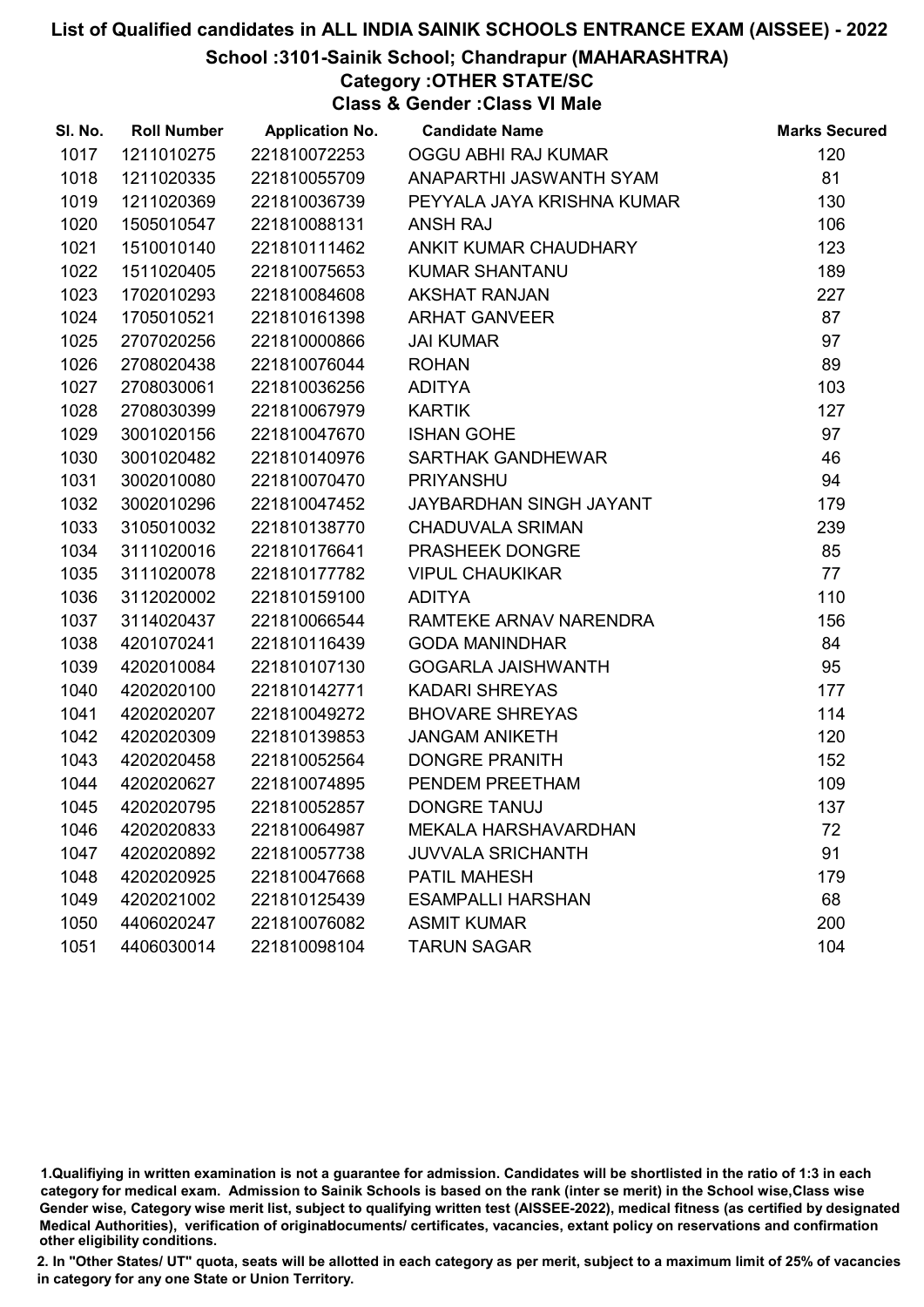#### School :3101-Sainik School; Chandrapur (MAHARASHTRA)

Category :OTHER STATE/ST

Class & Gender :Class VI Male

| SI. No. | <b>Roll Number</b> | <b>Application No.</b> | <b>Candidate Name</b>         |    | <b>Marks Secured</b> |
|---------|--------------------|------------------------|-------------------------------|----|----------------------|
| 1052    | 1201020139         | 221810067876           | YERUKULA YESHWANTH            |    | 109                  |
| 1053    | 1211020178         | 221810124966           | <b>AGVANTHKAR SHRI SAI</b>    |    | 97                   |
| 1054    | 2001050386         | 221810015544           | <b>VARTHYA MANOJ KUMAR</b>    |    | 99                   |
| 1055    | 3105010003         | 221810046900           | <b>JADHAV LOKESH</b>          |    | 79                   |
| 1056    | 3105010010         | 221810032520           | RATHOD ABHI                   | CG | 67                   |
| 1057    | 3105010061         | 221810140331           | RATHOD DHANUSH                |    | 167                  |
| 1058    | 3105020006         | 221810101081           | <b>JADAV SUSHANTH</b>         |    | 83                   |
| 1059    | 3105020172         | 221810171616           | <b>JADHAV ANWESH KUMAR</b>    |    | 88                   |
| 1060    | 3105020175         | 221810082126           | RATHOD VIVEK VARDHAN          |    | 117                  |
| 1061    | 3105020189         | 221810151056           | <b>JADHAV ROSHAN NAIK</b>     |    | 124                  |
| 1062    | 3105020192         | 221810042456           | <b>CHOUHAN NITHESH NAIK</b>   |    | 65                   |
| 1063    | 4201020279         | 221810126530           | <b>JADHAV GOPI KRISHNA</b>    |    | 145                  |
| 1064    | 4201020328         | 221810008940           | DHARAVATH RAM CHARAN DEEP     |    | 98                   |
| 1065    | 4201030042         | 221810055590           | PAWAR SAI CHARAN              |    | 180                  |
| 1066    | 4201030103         | 221810074211           | <b>GUGULOTH GURUDEEP</b>      |    | 91                   |
| 1067    | 4201040411         | 221810129724           | JADHAV VISHWATEJA             |    | 179                  |
| 1068    | 4201050330         | 221810116226           | KATROTH HARSHAVARDHAN         |    | 92                   |
| 1069    | 4201050450         | 221810128656           | <b>JADHAV SHEEV SHAN NAIK</b> |    | 91                   |
| 1070    | 4201060495         | 221810030248           | <b>BODA MANIKANTA</b>         |    | 91                   |
| 1071    | 4201070038         | 221810138778           | AMGOTHU VIDYADHAR             |    | 117                  |
| 1072    | 4201070243         | 221810118439           | <b>B KOUSHIK</b>              |    | 89                   |
| 1073    | 4202020052         | 221810178531           | RATHOD DINESH                 |    | 161                  |
| 1074    | 4202020433         | 221810109054           | JADHAV SAI PRANEETH           |    | 104                  |
| 1075    | 4202020507         | 221810109405           | <b>RATHOD ROHITH</b>          |    | 93                   |
| 1076    | 4202020592         | 221810135175           | <b>JADHAV RAHUL NAYAK</b>     |    | 142                  |
| 1077    | 4202020637         | 221810185806           | <b>CHAWAN DHANUSH</b>         |    | 107                  |
| 1078    | 4202020689         | 221810194666           | <b>RATHOD AKHIL</b>           |    | 132                  |
| 1079    | 4202021023         | 221810092749           | RATHOD NISHANTH               |    | 84                   |
| 1080    | 4202021036         | 221810153659           | <b>JADHAV VIREN KUMAR</b>     |    | 90                   |
| 1081    | 4202021045         | 221810020769           | <b>CHAVAN SAITEJA</b>         |    | 196                  |
| 1082    | 4202021051         | 221810140779           | <b>BANOTH ARISHMAN</b>        |    | 128                  |
| 1083    | 4202021059         | 221810141389           | <b>MALOTHU NEEHAR</b>         |    | 67                   |
| 1084    | 4202021060         | 221810161489           | <b>JADHAV CHAKRADHARI</b>     |    | 88                   |

<sup>1.</sup>Qualifiying in written examination is not a guarantee for admission. Candidates will be shortlisted in the ratio of 1:3 in each category for medical exam. Admission to Sainik Schools is based on the rank (inter se merit) in the School wise,Class wise Gender wise, Category wise merit list, subject to qualifying written test (AISSEE-2022), medical fitness (as certified by designated Medical Authorities), verification of originablocuments/ certificates, vacancies, extant policy on reservations and confirmation other eligibility conditions.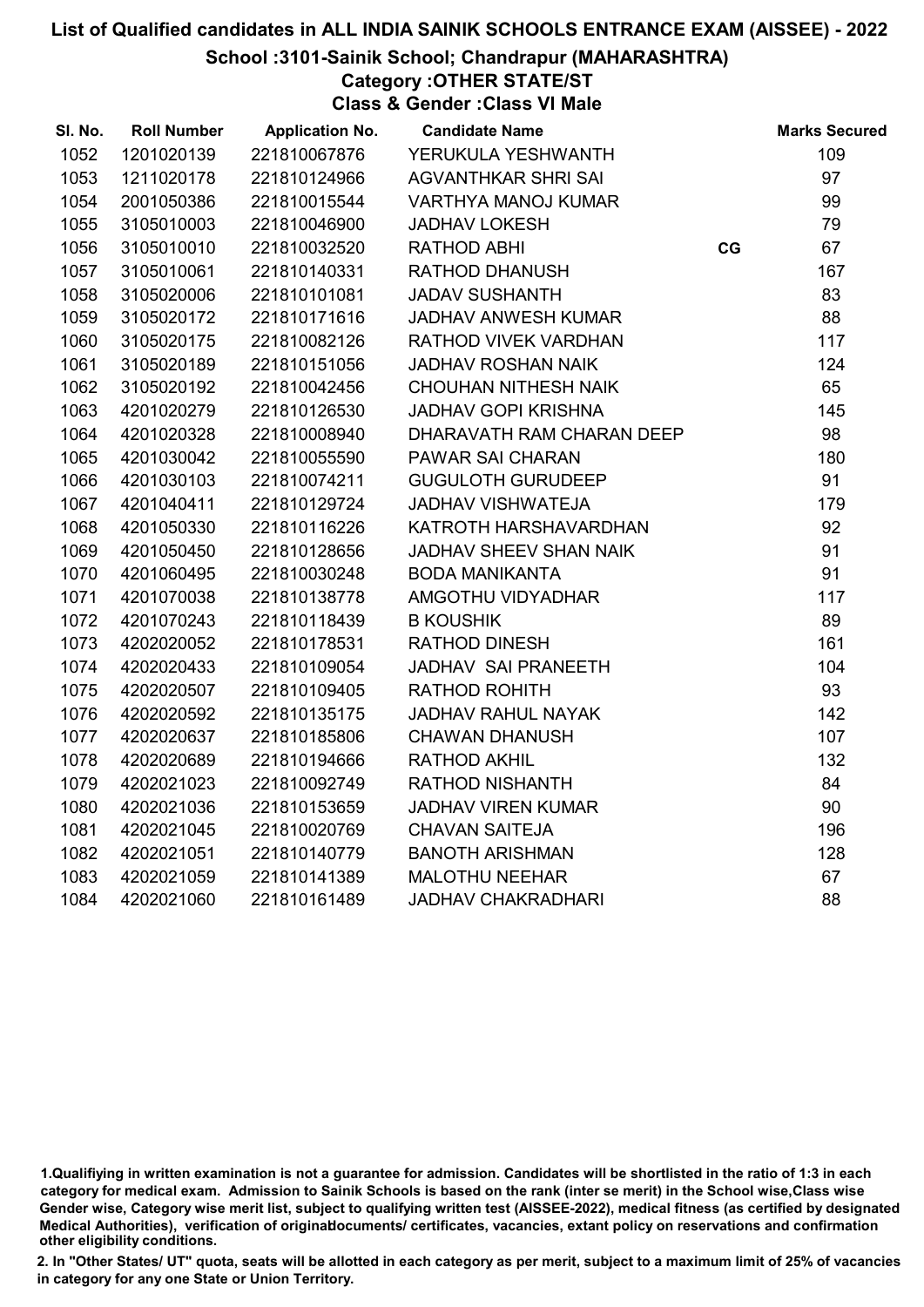#### School :3101-Sainik School; Chandrapur (MAHARASHTRA)

Category :OTHER STATE/OBC

Class & Gender :Class VI Male

| SI. No. | <b>Roll Number</b> | <b>Application No.</b> | <b>Candidate Name</b>      | <b>Marks Secured</b> |
|---------|--------------------|------------------------|----------------------------|----------------------|
| 1085    | 1201020081         | 221810058806           | <b>BILLE UDAY PRAVEEN</b>  | 175                  |
| 1086    | 1212030278         | 221810140394           | VANAPARTHI DEVANSH ADITHYA | 136                  |
| 1087    | 1502010154         | 221810067657           | <b>SIDDHANT RANJAN</b>     | 253                  |
| 1088    | 1505010538         | 221810074711           | <b>WILSON KUMAR</b>        | 226                  |
| 1089    | 1505010980         | 221810193008           | <b>PRASHANT KUMAR</b>      | 225                  |
| 1090    | 1506010014         | 221810124430           | <b>SHUBHAM KUMAR</b>       | 250                  |
| 1091    | 1506010016         | 221810124530           | SARWAN KUMAR GIRI          | 244                  |
| 1092    | 1506010057         | 221810124331           | <b>GAURAV KUMAR</b>        | 161                  |
| 1093    | 1507010101         | 221810070763           | <b>ANKIT KUMAR</b>         | 234                  |
| 1094    | 1509020102         | 221810011580           | <b>AADIT KUMAR</b>         | 241                  |
| 1095    | 1509040374         | 221810130529           | <b>AMIT KUMAR</b>          | 181                  |
| 1096    | 1509040445         | 221810169779           | <b>BANDHAN KUMAR</b>       | 237                  |
| 1097    | 1510010009         | 221810086310           | <b>AMAN KUMAR</b>          | 210                  |
| 1098    | 1510020197         | 221810034116           | <b>RAVI KUMAR</b>          | 265                  |
| 1099    | 1510020277         | 221810160708           | <b>PRASHANT RAJ</b>        | 178                  |
| 1100    | 1511020078         | 221810094270           | <b>PRINCE KUMAR</b>        | 261                  |
| 1101    | 1511020139         | 221810116521           | <b>VISHAL KUMAR</b>        | 180                  |
| 1102    | 1511020316         | 221810017092           | ABHITOSH KUMAR SINGH       | 225                  |
| 1103    | 1511020413         | 221810134263           | PRIYATAM KUMAR             | 150                  |
| 1104    | 1511020475         | 221810167904           | SUNDHIR ANIL YADAV         | 175                  |
| 1105    | 1511020488         | 221810113324           | <b>DHIRAJ KUMAR</b>        | 173                  |
| 1106    | 1511030019         | 221810090784           | <b>VIKRAM KUMAR</b>        | 165                  |
| 1107    | 1511030338         | 221810017257           | ABHINASH KUMAR SINGH       | 184                  |
| 1108    | 1511030438         | 221810036828           | PRIYANSHU RAJ              | 235                  |
| 1109    | 1511040363         | 221810123598           | <b>ARPIT BHASKAR</b>       | 261                  |
| 1110    | 1513010185         | 221810117963           | <b>ABHISHEK RAJ</b>        | 190                  |
| 1111    | 1513010233         | 221810105684           | <b>MOHAMMAD SUHEL</b>      | 240                  |
| 1112    | 2201020212         | 221810010184           | RITESH PANKAJ PATIL        | 216                  |
| 1113    | 3001020226         | 221810138012           | <b>SUTIKSHNA SONWANE</b>   | 133                  |
| 1114    | 3002010101         | 221810157490           | <b>PRADEEP GOUR</b>        | 193                  |
| 1115    | 3002010155         | 221810131931           | <b>RUDRA GURJAR</b>        | 195                  |
| 1116    | 3002010166         | 221810168051           | DEEPAKRAJ SINGH DHAKAD     | 126                  |
| 1117    | 3002010231         | 221810047002           | <b>HARENDRA DHAKAR</b>     | 199                  |
| 1118    | 3002020081         | 221810137043           | <b>AYUSH</b>               | 185                  |
| 1119    | 3002020471         | 221810051996           | <b>DIPANSHU DHAKAR</b>     | 180                  |
| 1120    | 3002030703         | 221810053489           | <b>DEEPESH SINGH</b>       | 238                  |
| 1121    | 3003020081         | 221810047701           | ROUNAK RAHANGDALE          | 214                  |
| 1122    | 3105020287         | 221810036749           | NAGULAMALYALA JATHIN       | 150                  |
| 1123    | 3901010167         | 221810018523           | <b>AYUSH KUMAR</b>         | 156                  |
| 1124    | 3903010131         | 221810168903           | <b>RAJESH GURJAR</b>       | 169                  |
| 1125    | 3904020242         | 221810155992           | <b>TARUN YADAV</b>         | 131                  |
| 1126    | 3904040754         | 221810027086           | <b>CHINMAY SONI</b>        | 138                  |
| 1127    | 3905010007         | 221810019800           | <b>DIPESH CHAHAR</b>       | 232                  |

1.Qualifiying in written examination is not a guarantee for admission. Candidates will be shortlisted in the ratio of 1:3 in each category for medical exam. Admission to Sainik Schools is based on the rank (inter se merit) in the School wise,Class wise Gender wise, Category wise merit list, subject to qualifying written test (AISSEE-2022), medical fitness (as certified by designated Medical Authorities), verification of originablocuments/ certificates, vacancies, extant policy on reservations and confirmation other eligibility conditions.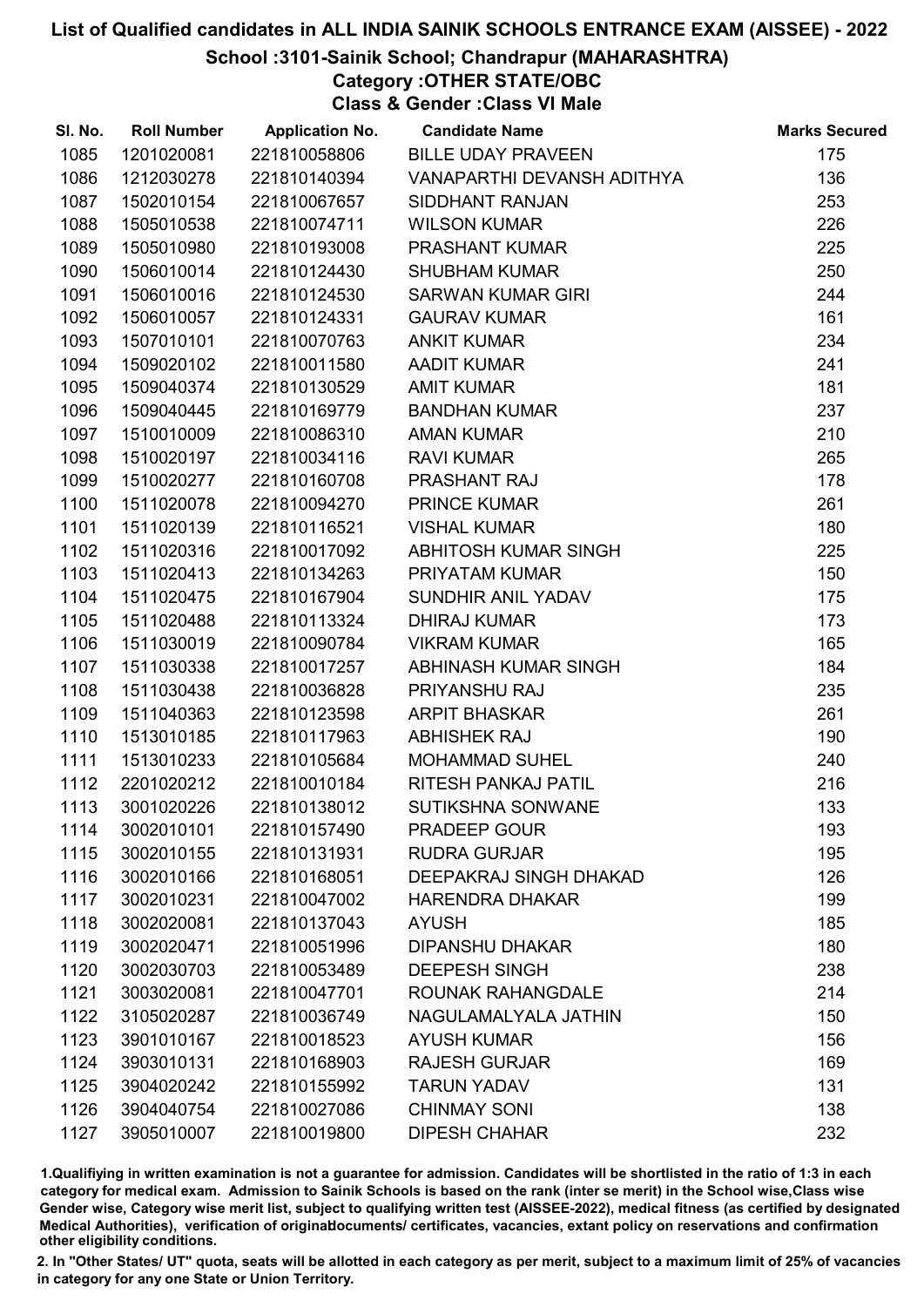#### School :3101-Sainik School; Chandrapur (MAHARASHTRA)

# Category :OTHER STATE/OBC

Class & Gender :Class VI Male

| SI. No. | <b>Roll Number</b> | <b>Application No.</b> | <b>Candidate Name</b>       | <b>Marks Secured</b> |
|---------|--------------------|------------------------|-----------------------------|----------------------|
| 1128    | 3905010144         | 221810106211           | <b>CHETAN BARALA</b>        | 219                  |
| 1129    | 3905020168         | 221810119813           | ADITYA KUMAR                | 189                  |
| 1130    | 3905020350         | 221810080264           | <b>DALIP</b>                | 160                  |
| 1131    | 3905020547         | 221810067436           | <b>PRIYANSHU</b>            | 245                  |
| 1132    | 3905030162         | 221810113497           | <b>JITESH MAHALA</b>        | 168                  |
| 1133    | 3905030338         | 221810105929           | <b>AYUSH</b>                | 218                  |
| 1134    | 3906010237         | 221810043864           | KAGITALA HARSHA KUMAR REDDY | 149                  |
| 1135    | 3906010648         | 221810060045           | <b>RONAK JANGID</b>         | 205                  |
| 1136    | 4201020373         | 221810047360           | KARTHIKEYA JANNU            | 264                  |
| 1137    | 4201030545         | 221810070832           | MATTERI VARSHA TEJ          | 192                  |
| 1138    | 4201050196         | 221810062185           | PISARABODU MALLESH          | 244                  |
| 1139    | 4201060322         | 221810035297           | <b>CHAKALI BHARATH</b>      | 198                  |
| 1140    | 4201070320         | 221810099459           | CHINTHAKUNTA GOWTHAM        | 159                  |
| 1141    | 4202010117         | 221810074360           | PRANAY RAJ NUNE             | 164                  |
| 1142    | 4202020087         | 221810134361           | KUNA ASHWITH                | 213                  |
| 1143    | 4202020106         | 221810053181           | <b>JABARI PRANAY</b>        | 165                  |
| 1144    | 4202020695         | 221810130176           | PODUGU GURU CHARAN KUMAR    | 134                  |
| 1145    | 4202020846         | 221810005997           | PURELLA ASHWANTH            | 152                  |
| 1146    | 4401010067         | 221810041850           | <b>ABID KHAN</b>            | 214                  |
| 1147    | 4401040271         | 221810052787           | <b>ABHINAY KUMAR</b>        | 187                  |
| 1148    | 4405020202         | 221810186127           | <b>ABHISHEK CHAUHAN</b>     | 123                  |
| 1149    | 4406030092         | 221810067815           | MOHAMMAD ADNAN              | 256                  |
|         |                    |                        |                             |                      |

<sup>1.</sup>Qualifiying in written examination is not a guarantee for admission. Candidates will be shortlisted in the ratio of 1:3 in each category for medical exam. Admission to Sainik Schools is based on the rank (inter se merit) in the School wise,Class wise Gender wise, Category wise merit list, subject to qualifying written test (AISSEE-2022), medical fitness (as certified by designated Medical Authorities), verification of originablocuments/ certificates, vacancies, extant policy on reservations and confirmation other eligibility conditions.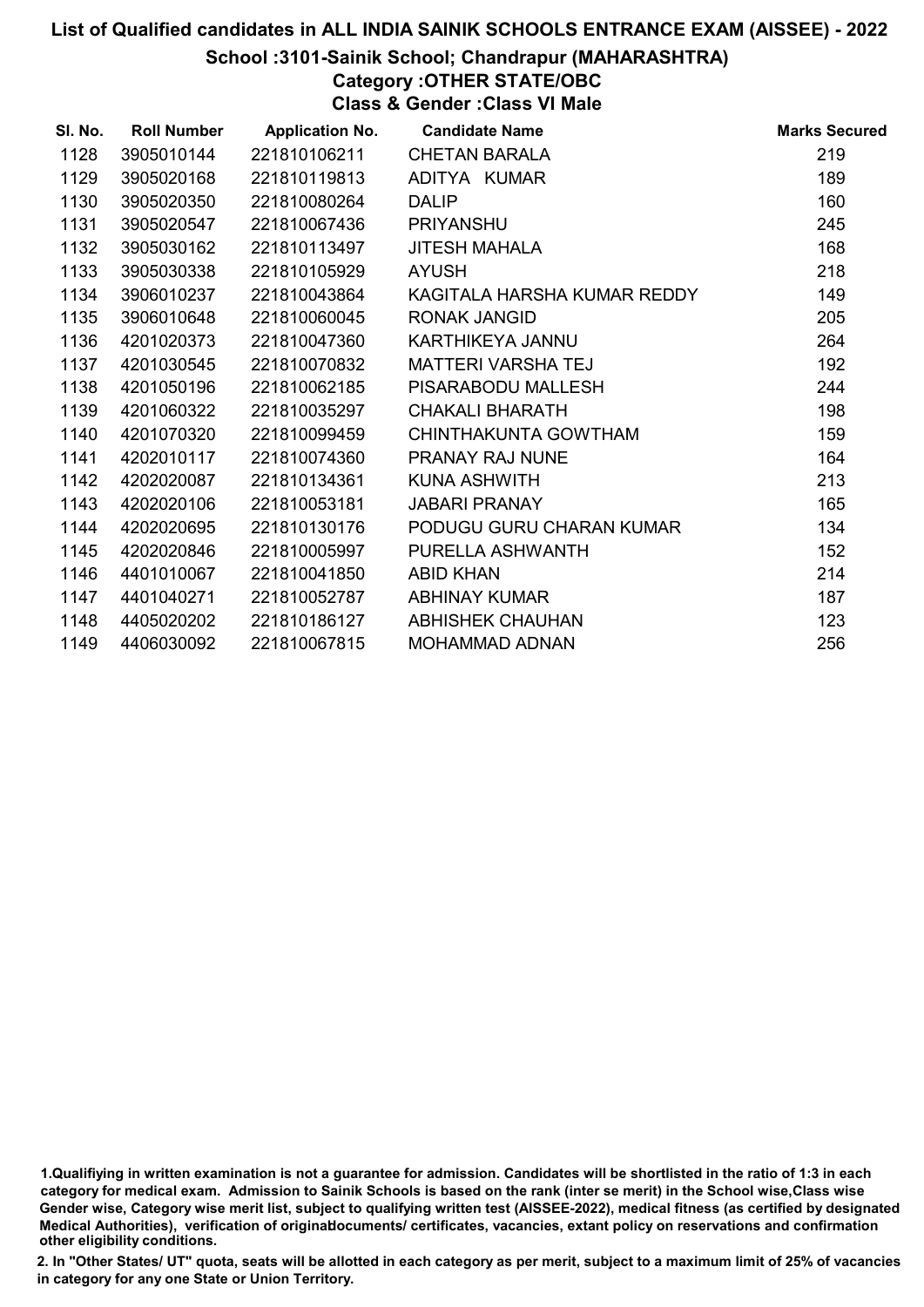#### School :3101-Sainik School; Chandrapur (MAHARASHTRA)

# Category :OTHER STATE/DEF

Class & Gender :Class VI Male

| SI. No. | <b>Roll Number</b> | <b>Application No.</b> | <b>Candidate Name</b>       |    | <b>Marks Secured</b> |
|---------|--------------------|------------------------|-----------------------------|----|----------------------|
| 1150    | 1509010111         | 221810154362           | <b>ABHINAV RAJ</b>          |    | 135                  |
| 1151    | 1509020069         | 221810111750           | <b>AYUSH RAJ</b>            |    | 233                  |
| 1152    | 1509030010         | 221810145432           | <b>PRIYANSHU KUMAR</b>      |    | 233                  |
| 1153    | 1511060305         | 221810052927           | <b>PIYUSH SHARMA</b>        |    | 128                  |
| 1154    | 1513010204         | 221810117814           | ASHUTOSH KUMAR SINGH        |    | 121                  |
| 1155    | 2303080203         | 221810075907           | <b>ADITYA SHARMA</b>        |    | 186                  |
| 1156    | 3001020015         | 221810083800           | <b>ASIT KUMAR</b>           |    | 246                  |
| 1157    | 3002020049         | 221810018413           | <b>ISHU YADAV</b>           |    | 252                  |
| 1158    | 3002020302         | 221810021255           | <b>SONU YADAV</b>           |    | 238                  |
| 1159    | 3105020051         | 221810017423           | <b>SHASHANK KUMAR SINGH</b> |    | 158                  |
| 1160    | 3105020213         | 221810007507           | <b>ROMIL YADAV</b>          |    | 187                  |
| 1161    | 3110010211         | 221810025862           | <b>ADARSH RAJ</b>           |    | 200                  |
| 1162    | 3111010027         | 221810092880           | <b>SAKSHAM SHAURYA</b>      |    | 225                  |
| 1163    | 3111010039         | 221810003710           | <b>ANSH SAGARE</b>          |    | 163                  |
| 1164    | 3111020097         | 221810056043           | ANKUSH KUMAR RAY            |    | 152                  |
| 1165    | 3905020116         | 221810026182           | <b>MANOW KUMAR SAHANI</b>   |    | 176                  |
| 1166    | 4401020492         | 221810038027           | <b>AAYANSH</b>              |    | 177                  |
| 1167    | 4401040015         | 221810045515           | PRIYAM MISHRA               |    | 190                  |
| 1168    | 4410010146         | 221810174794           | <b>BHAWES</b>               | CG | 163                  |
| 1169    | 4412020377         | 221810124149           | AAYUSH YADAV                |    | 154                  |

1.Qualifiying in written examination is not a guarantee for admission. Candidates will be shortlisted in the ratio of 1:3 in each category for medical exam. Admission to Sainik Schools is based on the rank (inter se merit) in the School wise,Class wise Gender wise, Category wise merit list, subject to qualifying written test (AISSEE-2022), medical fitness (as certified by designated Medical Authorities), verification of originablocuments/ certificates, vacancies, extant policy on reservations and confirmation other eligibility conditions.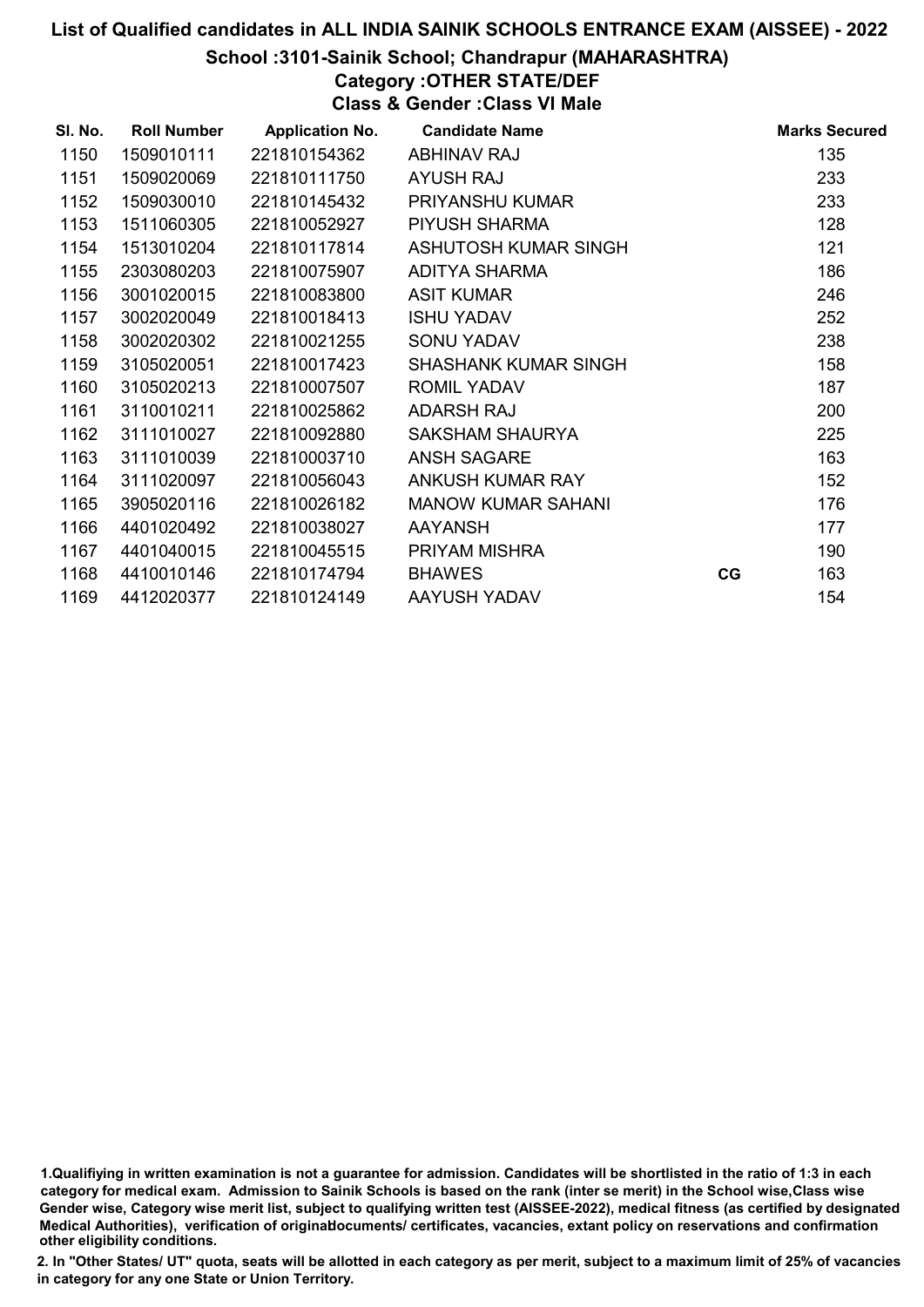#### School :3101-Sainik School; Chandrapur (MAHARASHTRA)

Category :OTHER STATE/GEN

Class & Gender :Class VI Male

| SI. No. | <b>Roll Number</b> | <b>Application No.</b> | <b>Candidate Name</b>           |    | <b>Marks Secured</b> |
|---------|--------------------|------------------------|---------------------------------|----|----------------------|
| 1170    | 1210020391         | 221810053333           | <b>GODESI MAHESH</b>            |    | 244                  |
| 1171    | 1210020647         | 221810039284           | K BHAVAN VARMA                  |    | 204                  |
| 1172    | 1505010693         | 221810086153           | <b>ADITYA KUMAR</b>             |    | 271                  |
| 1173    | 1505010996         | 221810024918           | <b>HIMANSHU KUMAR</b>           |    | 186                  |
| 1174    | 1509020156         | 221810170321           | <b>SATYAM KUMAR</b>             |    | 211                  |
| 1175    | 1509020299         | 221810160094           | <b>UTKARSH KUMAR</b>            |    | 232                  |
| 1176    | 1509020461         | 221810149849           | <b>AASHISH RAJ</b>              |    | 193                  |
| 1177    | 1509030342         | 221810112294           | ADITYA KASHYAP                  |    | 170                  |
| 1178    | 1509030345         | 221810124394           | <b>AKSHAY ANAND</b>             |    | 238                  |
| 1179    | 1510020073         | 221810023331           | <b>AKASH KUMAR</b>              |    | 239                  |
| 1180    | 1510020217         | 221810103356           | <b>ABHIGYAN RAJ</b>             |    | 123                  |
| 1181    | 1511030014         | 221810135184           | ADITYA RANJAN PANDEY            |    | 224                  |
| 1182    | 1511060175         | 221810116456           | <b>AYUSHMAN JEE</b>             |    | 167                  |
| 1183    | 1513020188         | 221810161976           | <b>MAHESHWAR SINGH</b>          |    | 120                  |
| 1184    | 1514010150         | 221810093948           | SAWARIT MADHUKAR                |    | 184                  |
| 1185    | 1701010050         | 221810045145           | <b>ADITYA BISWAS</b>            |    | 123                  |
| 1186    | 2001030506         | 221810018273           | RITUDHWAJ PARMAR                |    | 175                  |
| 1187    | 2001030629         | 221810029617           | NIRBHAY PARMAR                  |    | 167                  |
| 1188    | 2001040128         | 221810062802           | <b>PUNIT</b>                    |    | 177                  |
| 1189    | 2708020351         | 221810082843           | <b>BASWARAJ KAJI</b>            |    | 123                  |
| 1190    | 3002010187         | 221810154361           | <b>DIVYANSH SHARMA</b>          |    | 147                  |
| 1191    | 3002010319         | 221810076772           | <b>DIVYRAJ SINGH</b>            |    | 127                  |
| 1192    | 3002020455         | 221810017286           | ARYAN SINGH TOMAR               |    | 217                  |
| 1193    | 3002030585         | 221810156339           | NAMAN SINGH BHADORIA            |    | 187                  |
| 1194    | 3105020143         | 221810023155           | <b>ARYAN TIWARI</b>             |    | 161                  |
| 1195    | 3105020202         | 221810029676           | <b>BARKADE VITTAL</b>           |    | 136                  |
| 1196    | 3108010590         | 221810147019           | <b>BIRADAR SANSKAR PRASHANT</b> |    | 183                  |
| 1197    | 3111020203         | 221810121036           | <b>DIVYA DATTANSHU</b>          |    | 227                  |
| 1198    | 3111020285         | 221810020388           | <b>KRISHNA</b>                  | AR | 179                  |
| 1199    | 3112020036         | 221810023382           | <b>GANDHEWAR AYUSH</b>          |    | 230                  |
| 1200    | 3114030413         | 221810080529           | ABHINAV BHAGYESH MAGADUM        |    | 183                  |
| 1201    | 3116020123         | 221810125616           | <b>ADARSH</b>                   |    | 201                  |
| 1202    | 3901020372         | 221810105129           | <b>ADITYA VISHNOI</b>           |    | 199                  |
| 1203    | 3904040203         | 221810059762           | <b>ZAYAN PARVEZ</b>             |    | 168                  |
| 1204    | 3904040902         | 221810171397           | <b>ANSRAJ KUMAR</b>             |    | 188                  |
| 1205    | 3904040945         | 221810122228           | <b>SONU BHASKAR</b>             |    | 156                  |
| 1206    | 3905020127         | 221810024092           | ANURAG CHAUDHARY                |    | 272                  |
| 1207    | 3908010027         | 221810194851           | PUNYA PRATAP SINGH              |    | 235                  |
| 1208    | 4201020140         | 221810069200           | PEESARI ASHWATH REDDY           |    | 168                  |
| 1209    | 4201020168         | 221810029800           | <b>ANUGU VISHWA REDDY</b>       |    | 197                  |
| 1210    | 4201030011         | 221810089680           | <b>UNNAM NITHISH</b>            |    | 186                  |
| 1211    | 4201040431         | 221810077434           | <b>MAHAJAN REYANSH</b>          |    | 227                  |
| 1212    | 4201050532         | 221810112186           | S DEEPESH REDDY                 |    | 121                  |

1.Qualifiying in written examination is not a guarantee for admission. Candidates will be shortlisted in the ratio of 1:3 in each category for medical exam. Admission to Sainik Schools is based on the rank (inter se merit) in the School wise,Class wise Gender wise, Category wise merit list, subject to qualifying written test (AISSEE-2022), medical fitness (as certified by designated Medical Authorities), verification of originablocuments/ certificates, vacancies, extant policy on reservations and confirmation other eligibility conditions.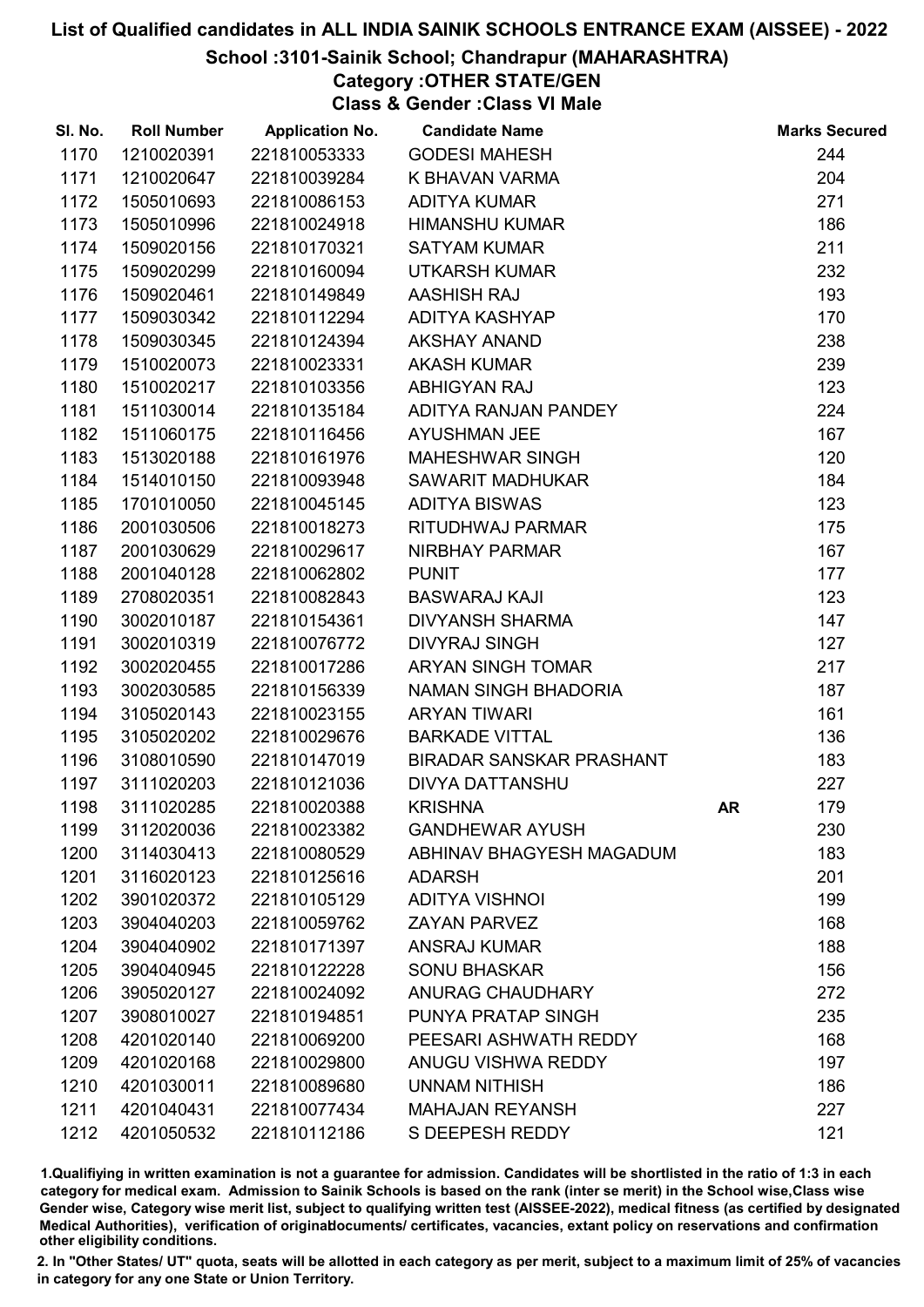#### School :3101-Sainik School; Chandrapur (MAHARASHTRA)

# Category :OTHER STATE/GEN

Class & Gender :Class VI Male

| SI. No. | <b>Roll Number</b> | <b>Application No.</b> | <b>Candidate Name</b>      | <b>Marks Secured</b> |
|---------|--------------------|------------------------|----------------------------|----------------------|
| 1213    | 4201070007         | 221810022868           | PONNURU BHAVESH            | 216                  |
| 1214    | 4201070111         | 221810071009           | MUKPOGLE ARVIND REDDY      | 155                  |
| 1215    | 4201070457         | 221810017499           | <b>MUPPA SREEKAR REDDY</b> | 126                  |
| 1216    | 4202020512         | 221810045115           | ANIRUDH KUMAR JHA          | 234                  |
| 1217    | 4202020991         | 221810130929           | YALLA RATAN REDDY          | 174                  |
| 1218    | 4401040280         | 221810044108           | RAJVARDHAN SINGH           | 214                  |
| 1219    | 4405010056         | 221810099101           | RAGHURAJ PRATAP SINGH      | 168                  |
| 1220    | 4406020392         | 221810168208           | <b>SHLOK SHARMA</b>        | 182                  |
| 1221    | 4411010329         | 221810127806           | UJJWAL PANDEY              | 172                  |

1.Qualifiying in written examination is not a guarantee for admission. Candidates will be shortlisted in the ratio of 1:3 in each category for medical exam. Admission to Sainik Schools is based on the rank (inter se merit) in the School wise,Class wise Gender wise, Category wise merit list, subject to qualifying written test (AISSEE-2022), medical fitness (as certified by designated Medical Authorities), verification of originablocuments/ certificates, vacancies, extant policy on reservations and confirmation other eligibility conditions.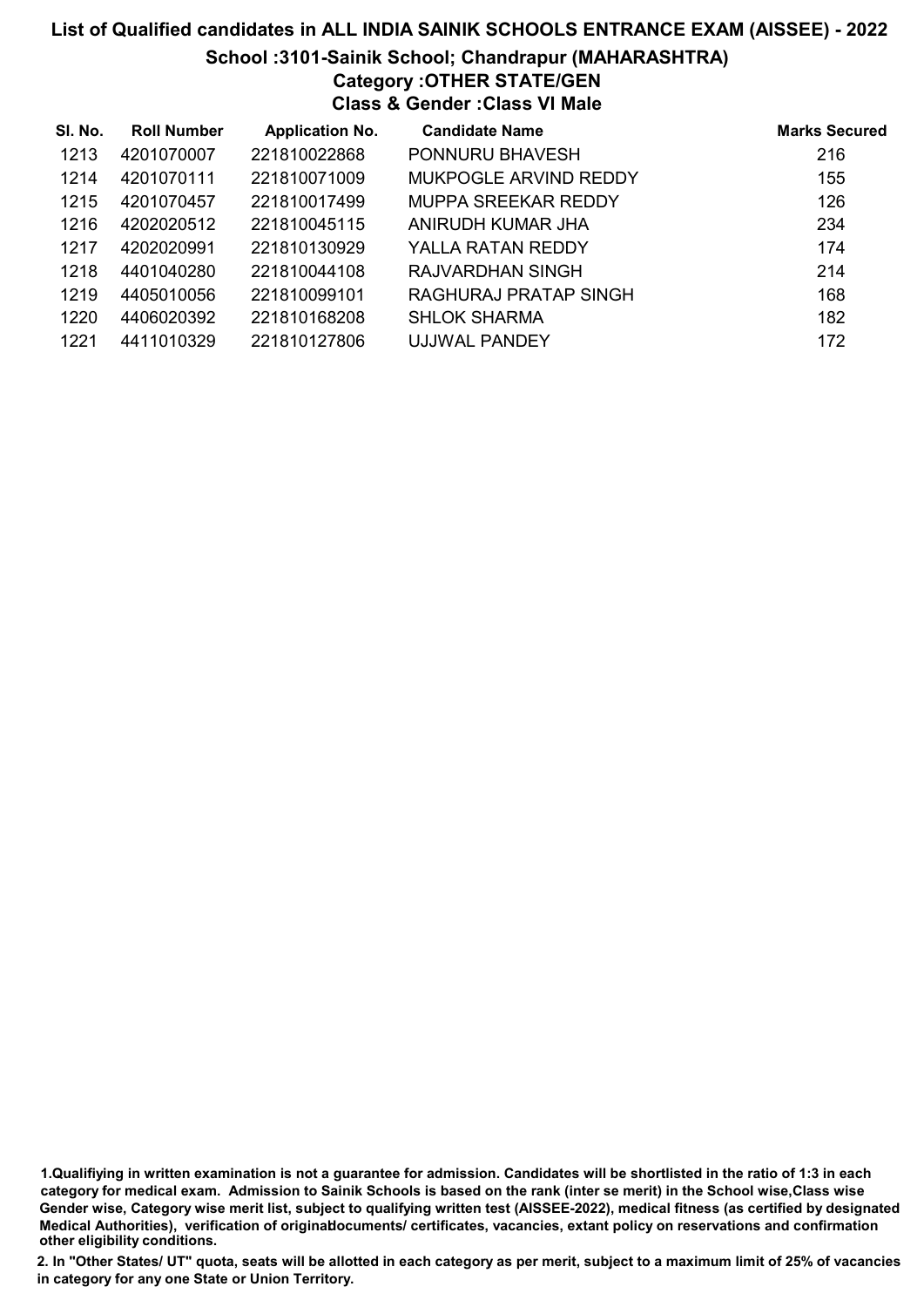#### School :3101-Sainik School; Chandrapur (MAHARASHTRA)

Category :HOME STATE/SC

Class & Gender :Class VI Female

| SI. No. | <b>Roll Number</b> | <b>Application No.</b> | <b>Candidate Name</b>           | <b>Marks Secured</b> |
|---------|--------------------|------------------------|---------------------------------|----------------------|
| 1222    | 1505010970         | 221810005397           | KORE GAYTREE VALMIK             | 99                   |
| 1223    | 1705010433         | 221810177666           | SHREYA RATNASHIL GAJBHIYE       | 173                  |
| 1224    | 3001030160         | 221810053922           | PRANITA ZENDE                   | 171                  |
| 1225    | 3101010155         | 221810066179           | SHELKE NISHIKA DILIP            | 118                  |
| 1226    | 3102010002         | 221810059070           | NIDHI NILESH MESHRAM            | 78                   |
| 1227    | 3102010016         | 221810046752           | SAMRUDHI BALABHAU               | 114                  |
| 1228    | 3102010086         | 221810187302           | <b>PRANALI SURESH RAJGURU</b>   | 218                  |
| 1229    | 3103010018         | 221810195960           | <b>SHRUTI ARUN PAGARE</b>       | 61                   |
| 1230    | 3103010267         | 221810110582           | PRANJAL MAHADEV DONGARE         | 131                  |
| 1231    | 3105010017         | 221810164730           | AARUSHI RAVINDRA DARDE          | 123                  |
| 1232    | 3105010029         | 221810046560           | TISHYA SANTOSH CHANDEKAR        | 121                  |
| 1233    | 3105010073         | 221810127461           | SANCHEE DURVEKANT BANKAR        | 172                  |
| 1234    | 3105010086         | 221810096529           | CHITRA SUNIL BHATWALKAR         | 149                  |
| 1235    | 3105010102         | 221810097391           | SHRAVNI PRASHANT SHAHARE        | 76                   |
| 1236    | 3105020001         | 221810043761           | <b>GUNJAN AMOL DHOKE</b>        | 169                  |
| 1237    | 3105020013         | 221810082091           | SHRAVNI DATTAKUMAR GAURKAR      | 79                   |
| 1238    | 3105020026         | 221810013042           | YAMINI MILIND MORE              | 161                  |
| 1239    | 3105020029         | 221810007542           | <b>SUNIDHI VICKY NIRVAN</b>     | 257                  |
| 1240    | 3105020036         | 221810050672           | PALAK KESKAR                    | 158                  |
| 1241    | 3105020045         | 221810127903           | PRATIGNYA VYENKATI DURGE        | 72                   |
| 1242    | 3105020056         | 221810033633           | SHREEYA VILAS GUDHE             | 136                  |
| 1243    | 3105020077         | 221810174173           | SHREYA VIKAS MESHRAM            | 60                   |
| 1244    | 3105020137         | 221810038245           | <b>ASMI PRASHANT KAMBLE</b>     | 102                  |
| 1245    | 3105020138         | 221810016645           | PRUTHIKA R CHUNARKAR            | 98                   |
| 1246    | 3105020183         | 221810066336           | RAJVI MANOJ BAMBOLE             | 106                  |
| 1247    | 3105020199         | 221810041076           | SWARA ANAND KARMANKAR           | 115                  |
| 1248    | 3105020208         | 221810176096           | <b>SADGI BANDU KAMBLE</b>       | 103                  |
| 1249    | 3105020261         | 221810035068           | ANOKHI SANJAY PADWEKAR          | 96                   |
| 1250    | 3105020269         | 221810126298           | SAUMYA DURVEKANT BANKAR         | 95                   |
| 1251    | 3107010426         | 221810187514           | <b>KAMBLE DRUSHTI SARJERAO</b>  | 112                  |
| 1252    | 3108010112         | 221810097150           | DHANYATA BALASAHEB KALE         | 149                  |
| 1253    | 3108010161         | 221810102931           | <b>KAMBLE ADITI SUMEDH</b>      | 215                  |
| 1254    | 3108010224         | 221810174752           | SAMRUDDHI SAMBHAJI              | 153                  |
| 1255    | 3108010337         | 221810116354           | <b>SAKSHI DATTA NIRGUDE</b>     | 125                  |
| 1256    | 3108010370         | 221810177905           | <b>SWARANGI MILIND BHALERAO</b> | 135                  |
| 1257    | 3108010601         | 221810077539           | SONKAMBLE PRACHI PRATAP         | 201                  |
| 1258    | 3110020294         | 221810085737           | AARYA KAMLESH SAKPAL            | 68                   |
| 1259    | 3110020368         | 221810080228           | <b>SHREYA VILAS MORE</b>        | 66                   |
| 1260    | 3110020480         | 221810177999           | <b>GARGI YOGESH KOSHTI</b>      | 85                   |
| 1261    | 3111010003         | 221810197200           | KINJAL VINOD CHAVHAN            | 89                   |
| 1262    | 3111010016         | 221810004750           | <b>MRUNALI MAHESHKUMAR</b>      | 227                  |
| 1263    | 3111010020         | 221810077960           | <b>GAURVI MANISH MADNE</b>      | 95                   |
| 1264    | 3111010071         | 221810079308           | <b>ASHMEE SACHIN LADE</b>       | 53                   |

1.Qualifiying in written examination is not a guarantee for admission. Candidates will be shortlisted in the ratio of 1:3 in each category for medical exam. Admission to Sainik Schools is based on the rank (inter se merit) in the School wise,Class wise Gender wise, Category wise merit list, subject to qualifying written test (AISSEE-2022), medical fitness (as certified by designated Medical Authorities), verification of originablocuments/ certificates, vacancies, extant policy on reservations and confirmation other eligibility conditions.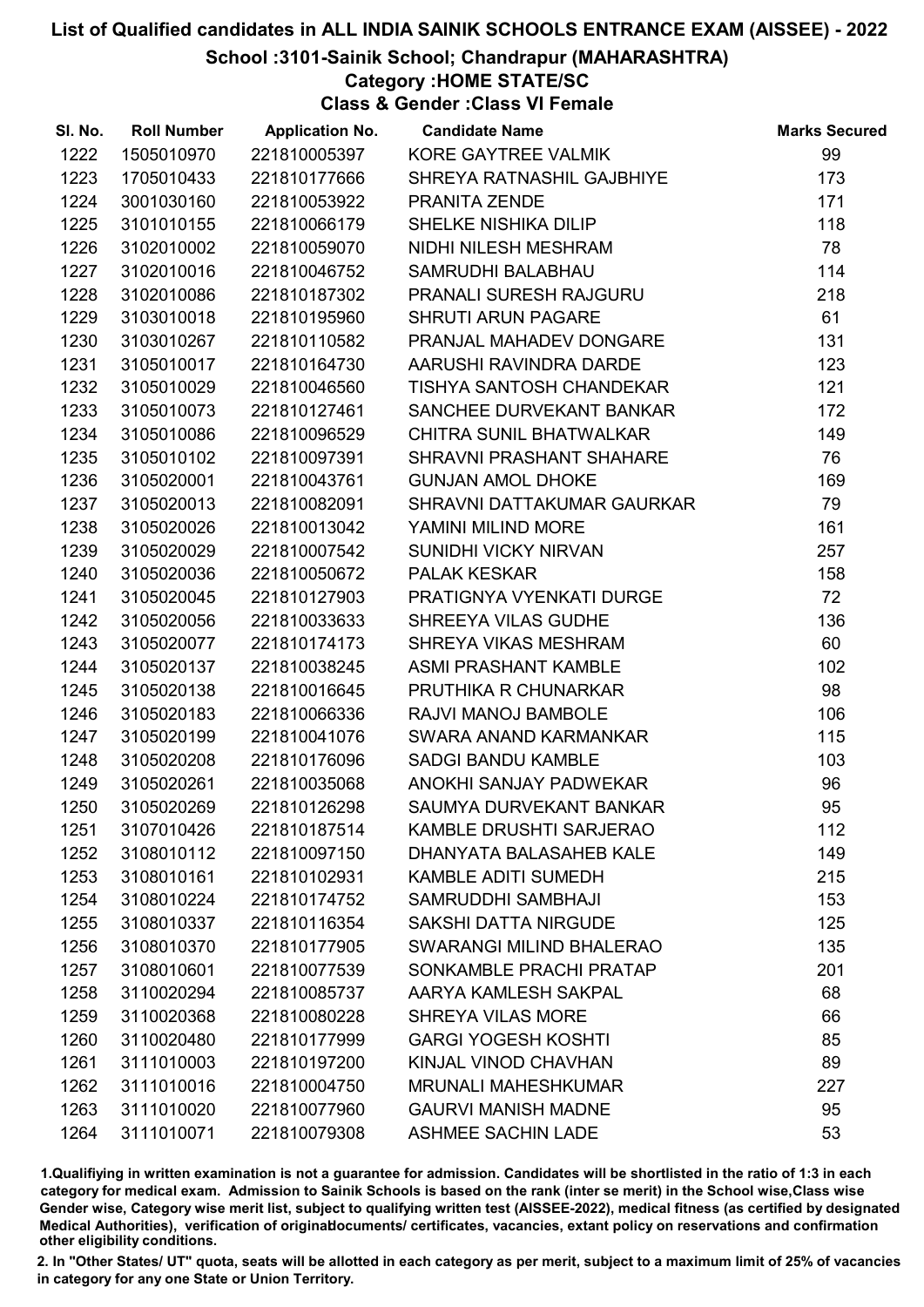School :3101-Sainik School; Chandrapur (MAHARASHTRA)

Category :HOME STATE/SC

Class & Gender :Class VI Female

| SI. No. | <b>Roll Number</b> | <b>Application No.</b> | <b>Candidate Name</b>           |           | <b>Marks Secured</b> |
|---------|--------------------|------------------------|---------------------------------|-----------|----------------------|
| 1265    | 3111010073         | 221810052288           | <b>DISHA GITESH BANSOD</b>      |           | 103                  |
| 1266    | 3111010087         | 221810164181           | PRINCY MANOHAR KHOBRAGADE       |           | 138                  |
| 1267    | 3111010122         | 221810090616           | PURVI JAYENDRA CHOUDHARY        |           | 185                  |
| 1268    | 3111010132         | 221810028367           | AYUSHI RAHUL DHAMGAYE           |           | 78                   |
| 1269    | 3111010136         | 221810159038           | <b>TANMAI MAHESH SHAHARE</b>    |           | 236                  |
| 1270    | 3111010143         | 221810022088           | PRANJAYA DHANANJAY RAMTEKE      |           | 175                  |
| 1271    | 3111010150         | 221810048329           | KANAK KAILASH SHAHARE           |           | 168                  |
| 1272    | 3111020002         | 221810172221           | <b>GRISHMA SARJARE</b>          |           | 113                  |
| 1273    | 3111020042         | 221810022212           | SAMRUDDHI BHASKAR               |           | 74                   |
| 1274    | 3111020059         | 221810140742           | AARYA SHAILESH BHARSHANKAR      |           | 108                  |
| 1275    | 3111020061         | 221810141942           | TURANYA SANJAY GHUBADE          |           | 156                  |
| 1276    | 3111020083         | 221810100203           | AAISHLI HIRACHAND SAKHARE       |           | 67                   |
| 1277    | 3111020086         | 221810127213           | SHREYANSHI MESHRAM              |           | 167                  |
| 1278    | 3111020100         | 221810123153           | SAUMYA SAGAR KUMAR SHENDE       |           | 81                   |
| 1279    | 3111020108         | 221810056953           | ANOBHA PRASHANT SAHARE          |           | 172                  |
| 1280    | 3111020110         | 221810164863           | <b>LAVANYA BHIOGADE</b>         |           | 154                  |
| 1281    | 3111020138         | 221810183164           | SHARANYA MAHESH CHAHANDE        |           | 132                  |
| 1282    | 3111020157         | 221810010615           | RIDHIMA RAVINDRA RAMTEKE        |           | 185                  |
| 1283    | 3111020175         | 221810173065           | ANUJA DHAMGAYE                  |           | 97                   |
| 1284    | 3111020205         | 221810099536           | HITANSHI PALLAVI TEMBHURNE      |           | 103                  |
| 1285    | 3111020211         | 221810176556           | SAMIKSHA DEVENDRA RAMTEKE       | <b>AR</b> | 85                   |
| 1286    | 3111020284         | 221810048288           | RUCHI ASHWIN THAWARE            |           | 91                   |
| 1287    | 3111020292         | 221810195409           | ANANYA PARMANAND GAJBHIYE       |           | 176                  |
| 1288    | 3111020297         | 221810139319           | <b>LAVANYA VISHAL GAJBHIYE</b>  |           | 89                   |
| 1289    | 3111020299         | 221810141719           | SARAKSHI RAJESH KHOBRAGADE      |           | 135                  |
| 1290    | 3111020307         | 221810016729           | SHRAWASTHI SUNIL CHAUDHARI      |           | 101                  |
| 1291    | 3111020312         | 221810050839           | RISHIKA JITENDRA MESHRAM        |           | 77                   |
| 1292    | 3112010017         | 221810102640           | ANUSHKA BHARAT SONTAKKE         |           | 155                  |
| 1293    | 3112010050         | 221810022012           | <b>MONIKA MURLIDHAR GAIKWAD</b> |           | 151                  |
| 1294    | 3112010075         | 221810133023           | <b>AARYA KAMBLE</b>             |           | 55                   |
| 1295    | 3112010095         | 221810085183           | <b>RAUT TRUPTI SANJAY</b>       |           | 135                  |
| 1296    | 3112010153         | 221810175606           | <b>ANANYA GOVIND LONDHE</b>     |           | 169                  |
| 1297    | 3112020223         | 221810078689           | DEESHA DEEPAK WAGHMARE          |           | 117                  |
| 1298    | 3114010135         | 221810051506           | <b>AVANI AVADHUT MANE</b>       |           | 134                  |
| 1299    | 3114020495         | 221810062047           | <b>REVATI PRAPHULLA BHOSALE</b> |           | 154                  |
| 1300    | 3114030223         | 221810079207           | <b>BHAKTI</b>                   |           | 100                  |
| 1301    | 3116010094         | 221810037382           | KADAMBARI BALASAHEB             |           | 108                  |
| 1302    | 3116020101         | 221810161954           | <b>SAMRUDHI</b>                 |           | 58                   |

1.Qualifiying in written examination is not a guarantee for admission. Candidates will be shortlisted in the ratio of 1:3 in each category for medical exam. Admission to Sainik Schools is based on the rank (inter se merit) in the School wise,Class wise Gender wise, Category wise merit list, subject to qualifying written test (AISSEE-2022), medical fitness (as certified by designated Medical Authorities), verification of originablocuments/ certificates, vacancies, extant policy on reservations and confirmation other eligibility conditions.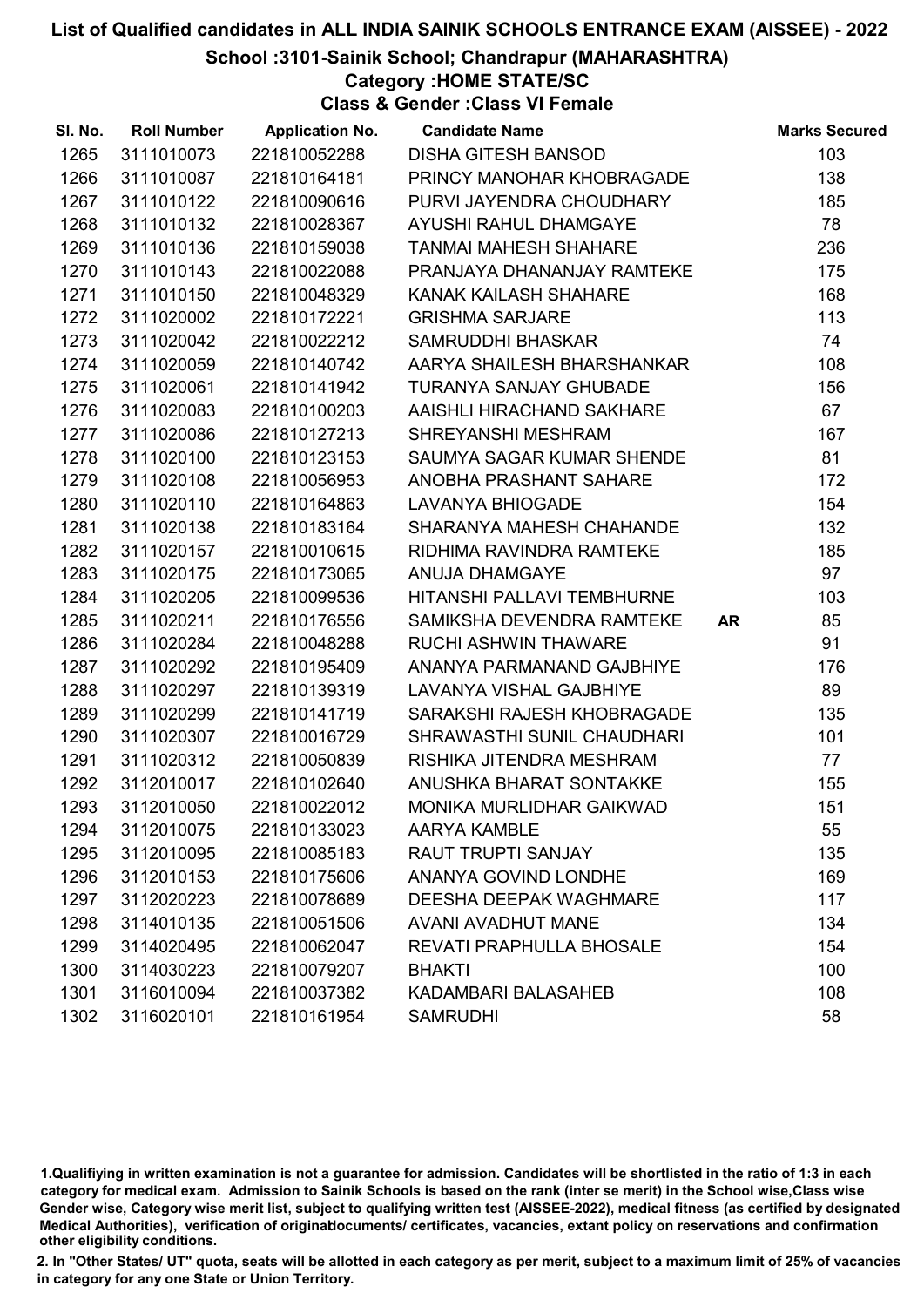#### School :3101-Sainik School; Chandrapur (MAHARASHTRA)

Category :HOME STATE/ST

Class & Gender :Class VI Female

| SI. No. | <b>Roll Number</b> | <b>Application No.</b> | <b>Candidate Name</b>           | <b>Marks Secured</b> |
|---------|--------------------|------------------------|---------------------------------|----------------------|
| 1303    | 3103010310         | 221810178584           | <b>VRUSHALI SHESHRAO DANDGE</b> | 90                   |
| 1304    | 3105010018         | 221810049730           | NIDHI SUDARSHAN NAITAM          | 86                   |
| 1305    | 3105010062         | 221810052531           | TWINKAL JAYBHAWAN MADAVI        | 132                  |
| 1306    | 3105010064         | 221810155341           | SONAKSHI KISHOR PORETI          | 87                   |
| 1307    | 3105010072         | 221810131461           | <b>KRISHIKA DILIP SADMEK</b>    | 79                   |
| 1308    | 3105010092         | 221810130110           | NAVYA HEMANTKUMAR SARWAR        | 49                   |
| 1309    | 3105010104         | 221810074403           | HIMANIKA HARIDAS NANNAWARE      | 75                   |
| 1310    | 3105010107         | 221810177933           | ANANYA BHOJRAJ KORWATE          | 104                  |
| 1311    | 3105020063         | 221810126643           | <b>SHAIN BHIMRAO DABBA</b>      | 91                   |
| 1312    | 3105020074         | 221810057763           | NAVINYA MUKESH TALEKAR          | 182                  |
| 1313    | 3105020103         | 221810091244           | RIYANSHI AVINASH GEDAM          | 102                  |
| 1314    | 3105020110         | 221810161364           | SAMBHAVI SHRIKANT ALAM          | 80                   |
| 1315    | 3105020149         | 221810077875           | SANVI HEMANT KANNAKE            | 173                  |
| 1316    | 3105020194         | 221810154556           | <b>ANANYA</b>                   | 99                   |
| 1317    | 3105020198         | 221810147666           | PRUSHNI GAJANAN MARAPE          | 171                  |
| 1318    | 3105020252         | 221810133438           | <b>GRECY NILESHWAR PADA</b>     | 60                   |
| 1319    | 3107020037         | 221810138854           | RUTUJA ASHOK KOKATE             | 221                  |
| 1320    | 3108010400         | 221810116455           | <b>BARHALE PRATIKSHA</b>        | 115                  |
| 1321    | 3108010420         | 221810171675           | RUDRAKSHI HARSHWRDHAN           | 113                  |
| 1322    | 3108010497         | 221810082817           | <b>MAHESHWARI MAHADEV</b>       | 183                  |
| 1323    | 3111010048         | 221810143082           | <b>MADHURA MORESHWAR WATTI</b>  | 77                   |
| 1324    | 3111010060         | 221810027885           | HEMAKSHI CHHATRAPAL WARTHI      | 58                   |
| 1325    | 3111010137         | 221810162438           | MADHAVI TEJRAM GHARAT           | 129                  |
| 1326    | 3111020056         | 221810129542           | NAINA KASHINATH TARAM           | 91                   |
| 1327    | 3111020147         | 221810084884           | KANCHAN RAJESHKUMAR             | 129                  |
| 1328    | 3111020213         | 221810048366           | <b>GUNJAN ARJUN MADAVI</b>      | 72                   |
| 1329    | 3112010011         | 221810159620           | PALLAVI RAMRAO DHURVE           | 80                   |
| 1330    | 3112010015         | 221810131240           | PRATIKSHA RAJU TARPE            | 66                   |
| 1331    | 3112010035         | 221810125611           | SAROJA DNYNESHWAR MESHRAM       | 24                   |
| 1332    | 3112020122         | 221810134816           | AARUSHI SANTOSH BHISE           | 79                   |
| 1333    | 3112020142         | 221810153966           | SHIVANI SAHEBRAO ADHAV          | 99                   |
| 1334    | 3114020265         | 221810058672           | <b>TANVI SOMNATH THAKAR</b>     | 99                   |
| 1335    | 3116010177         | 221810038965           | MRUNAL GANGADHAR GARKEWAD       | 140                  |

<sup>1.</sup>Qualifiying in written examination is not a guarantee for admission. Candidates will be shortlisted in the ratio of 1:3 in each category for medical exam. Admission to Sainik Schools is based on the rank (inter se merit) in the School wise,Class wise Gender wise, Category wise merit list, subject to qualifying written test (AISSEE-2022), medical fitness (as certified by designated Medical Authorities), verification of originablocuments/ certificates, vacancies, extant policy on reservations and confirmation other eligibility conditions.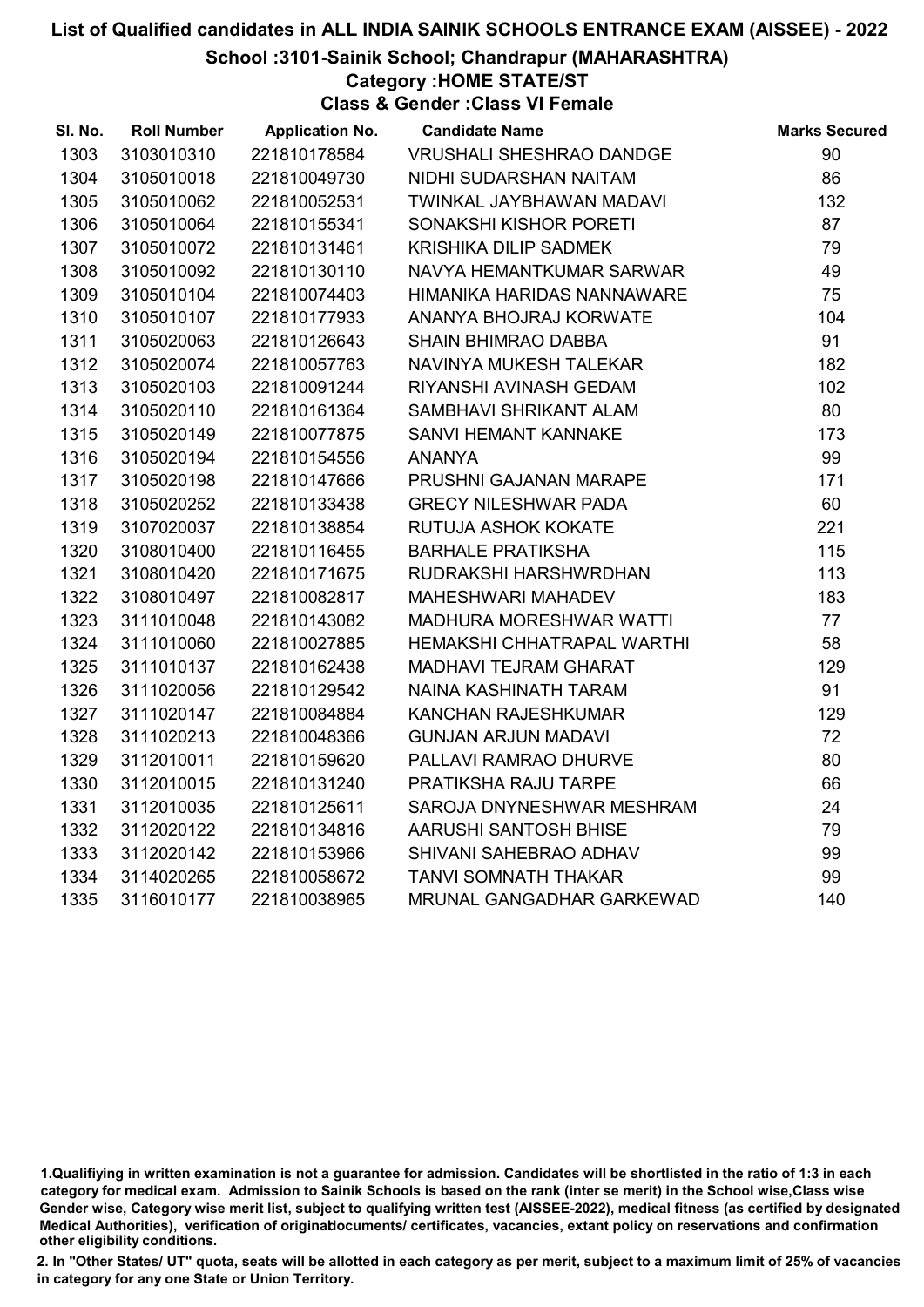School :3101-Sainik School; Chandrapur (MAHARASHTRA)

Category :HOME STATE/OBC

Class & Gender :Class VI Female

| SI. No. | <b>Roll Number</b> | <b>Application No.</b> | <b>Candidate Name</b>            | <b>Marks Secured</b> |
|---------|--------------------|------------------------|----------------------------------|----------------------|
| 1336    | 3101010156         | 221810140679           | SHIVALI BHAUSAHEB NAVALE         | 198                  |
| 1337    | 3101010230         | 221810165653           | KAVYANJALI LAXMAN TOTEWAD        | 195                  |
| 1338    | 3101010290         | 221810107966           | DNYANDA LAXMAN SHENDE            | 245                  |
| 1339    | 3103010011         | 221810188130           | <b>VAISHNAVI RAMDAS POSTI</b>    | 122                  |
| 1340    | 3103010232         | 221810149521           | PURVA BHAVANA PAWAR              | 122                  |
| 1341    | 3103010324         | 221810117895           | SURE VAISHANAVI LAXMAN           | 206                  |
| 1342    | 3103010342         | 221810029007           | <b>KASAR SAMIKSHA</b>            | 196                  |
| 1343    | 3104010105         | 221810057574           | ARUNDHATI BALASAHEB KATARE       | 222                  |
| 1344    | 3105010020         | 221810055340           | PURVA PRASHANT MOHITKAR          | 138                  |
| 1345    | 3105010022         | 221810104840           | SIDDHI SOMESHWAR KSHIRSAGAR      | 162                  |
| 1346    | 3105010038         | 221810071480           | <b>OJASWI VISHWAJEET SURKAR</b>  | 183                  |
| 1347    | 3105010039         | 221810122480           | <b>TEJASWI RAMRATAN CHAPLE</b>   | 222                  |
| 1348    | 3105010106         | 221810058723           | RUTIKA SUNIL DAHELKAR            | 141                  |
| 1349    | 3105010115         | 221810040135           | RAKSHITA BHARAT WAT              | 192                  |
| 1350    | 3105020016         | 221810095591           | <b>SHARAYU RAVINDRAKUMAR</b>     | 121                  |
| 1351    | 3105020069         | 221810010063           | <b>MANASVI SHEKHAR GAWANDE</b>   | 231                  |
| 1352    | 3105020098         | 221810063034           | SANKITA KISHOR TATKONDAWAR       | 232                  |
| 1353    | 3105020101         | 221810007534           | <b>GRISHMA RUPESH YERGUDE</b>    | 202                  |
| 1354    | 3105020108         | 221810129054           | SAKSHI VINOD VANJARI             | 133                  |
| 1355    | 3105020131         | 221810038025           | LEKHISHA BHUPESH KATEKHAYE       | 167                  |
| 1356    | 3105020136         | 221810007535           | AKSHATA DINESH ARADE             | 149                  |
| 1357    | 3105020146         | 221810155065           | SHREYA GIRIDHAR AMBORKAR         | 163                  |
| 1358    | 3105020147         | 221810163165           | KAVYA KISHOR GORE                | 140                  |
| 1359    | 3105020153         | 221810174385           | <b>VIVIDHA VINOD BOBADE</b>      | 128                  |
| 1360    | 3105020170         | 221810173016           | PRAGATI RAJENDRA JENEKAR         | 132                  |
| 1361    | 3105020197         | 221810100566           | <b>SRUJANI</b>                   | 129                  |
| 1362    | 3105020246         | 221810162508           | SHRAVANI SHARAD CHAPLE           | 159                  |
| 1363    | 3105020247         | 221810022418           | SHREYA GAJANAN GHANATE           | 224                  |
| 1364    | 3105020275         | 221810078909           | SHRAVANI JAGDISH THAKARE         | 130                  |
| 1365    | 3106010021         | 221810128622           | <b>BHUMIKA MACHHINDRA TARADE</b> | 152                  |
| 1366    | 3106010032         | 221810015633           | <b>GARIMA VIDYA SAGAR MAHTO</b>  | 189                  |
| 1367    | 3106010113         | 221810059438           | <b>RIYA</b>                      | 210                  |
| 1368    | 3107010087         | 221810102670           | SANSKRUTI NITIN DHAWADE          | 120                  |
| 1369    | 3107010111         | 221810154101           | SIDDHI DAIVAT MAHADSHETTI        | 146                  |
| 1370    | 3107010115         | 221810075601           | ANUSHKA AOUDUMBAR                | 170                  |
| 1371    | 3107010175         | 221810037361           | <b>VAIBHAVI SACHIN MENKUDALE</b> | 160                  |
| 1372    | 3107020283         | 221810195596           | DNYANESHWARI SANJAY SUTAR        | 182                  |
| 1373    | 3107030253         | 221810124259           | <b>KRANTI SANDIP PATIL</b>       | 141                  |
| 1374    | 3108010149         | 221810077401           | SURYAWANSHI SRUSHTI NANDU        | 203                  |
| 1375    | 3108010164         | 221810063151           | SWARA RAJENDRAPRASAD             | 184                  |
| 1376    | 3108010198         | 221810131902           | SHREEJAL NAVALAGIRE              | 199                  |
| 1377    | 3108010419         | 221810134575           | <b>BURNAPALLE VEDIKA DAGADU</b>  | 120                  |
| 1378    | 3108010459         | 221810066946           | PANKURE VAISHANAVI BALAJI        | 176                  |

1.Qualifiying in written examination is not a guarantee for admission. Candidates will be shortlisted in the ratio of 1:3 in each category for medical exam. Admission to Sainik Schools is based on the rank (inter se merit) in the School wise,Class wise Gender wise, Category wise merit list, subject to qualifying written test (AISSEE-2022), medical fitness (as certified by designated Medical Authorities), verification of originablocuments/ certificates, vacancies, extant policy on reservations and confirmation other eligibility conditions.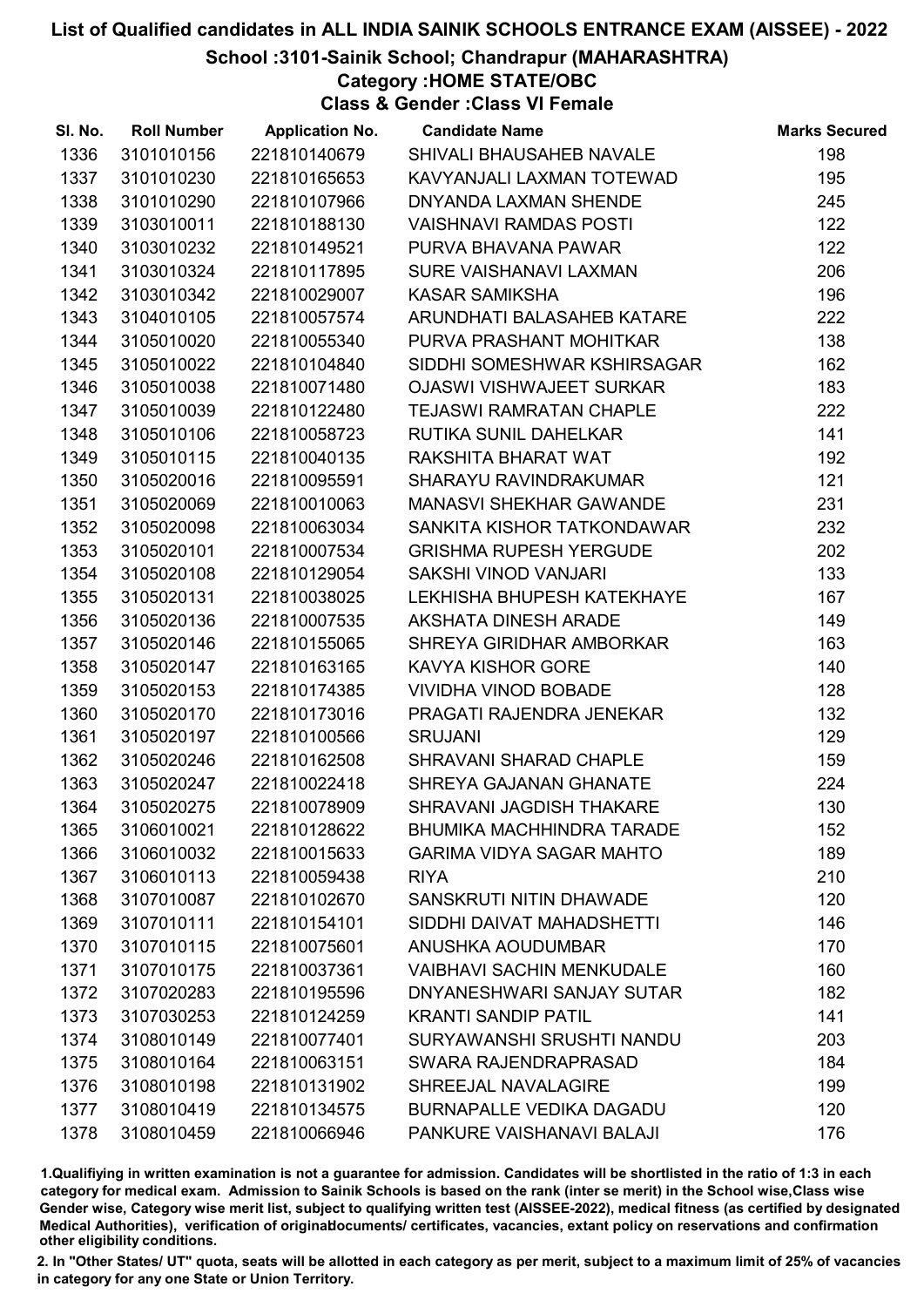#### School :3101-Sainik School; Chandrapur (MAHARASHTRA)

Category :HOME STATE/OBC

Class & Gender :Class VI Female

| SI. No. | <b>Roll Number</b> | <b>Application No.</b> | <b>Candidate Name</b>             | <b>Marks Secured</b> |
|---------|--------------------|------------------------|-----------------------------------|----------------------|
| 1379    | 3108010478         | 221810125186           | <b>GIRI DIVYA KAILAS</b>          | 211                  |
| 1380    | 3108010516         | 221810072357           | <b>VISHNAVI SURYAKANT</b>         | 120                  |
| 1381    | 3108010571         | 221810108478           | ANUSHKA VISHNU BADE               | 202                  |
| 1382    | 3108010617         | 221810031469           | <b>MANSI LAXMIKANT DHEPALE</b>    | 244                  |
| 1383    | 3110010278         | 221810048897           | AAROHI SANTOSH RAHANE             | 243                  |
| 1384    | 3110020332         | 221810068777           | <b>MRUNALI SACHIN POKALE</b>      | 142                  |
| 1385    | 3111010022         | 221810026270           | PURVA RAJESH SATHAWANE            | 189                  |
| 1386    | 3111010085         | 221810045071           | PURVAJA HITESHKUMAR               | 140                  |
| 1387    | 3111010086         | 221810035471           | <b>GARGI LILESHWAR RAHILE</b>     | 178                  |
| 1388    | 3111010115         | 221810162745           | <b>KRISHTI PARMESHWAR SARVE</b>   | 141                  |
| 1389    | 3111010121         | 221810168806           | <b>WANI RAJU CHAMAT</b>           | 175                  |
| 1390    | 3111010133         | 221810193867           | ASTHA BHANUPRAKASH ZALKE          | 135                  |
| 1391    | 3111010138         | 221810177658           | <b>SHRAWANI TIDKE</b>             | 164                  |
| 1392    | 3111020082         | 221810001003           | SHRAVANI ANIL HALMARE             | 122                  |
| 1393    | 3111020109         | 221810083763           | <b>VRUTTIKA MANGESH MAKADE</b>    | 174                  |
| 1394    | 3111020166         | 221810100835           | NISHIKA GAIKWAD                   | 146                  |
| 1395    | 3111020191         | 221810053506           | SWADHA VIVEK LANJEWAR             | 227                  |
| 1396    | 3111020208         | 221810159346           | ANUSHKA MADANLAL PATLE            | 127                  |
| 1397    | 3111020212         | 221810128266           | <b>GAURANSHI GAJANAN KAWDE</b>    | 120                  |
| 1398    | 3111020235         | 221810164637           | NISHTHA GAURISHANKAR PARDHI       | 147                  |
| 1399    | 3111020264         | 221810098328           | <b>GARGI DEODHAGALE</b>           | 176                  |
| 1400    | 3111020291         | 221810197998           | <b>BHARGAVI BISEN</b>             | 180                  |
| 1401    | 3111020298         | 221810009619           | AVANTIKA MOHAN KIRPAN             | 184                  |
| 1402    | 3111020306         | 221810030729           | VEDIKA RAVIKIRAN DHUMANE          | 213                  |
| 1403    | 3111020309         | 221810121239           | <b>KARTIKI GIRISH KHULE</b>       | 122                  |
| 1404    | 3111020326         | 221810136879           | SWARA KISHOR HATZADE              | 195                  |
| 1405    | 3111020333         | 221810101399           | <b>PURVA</b>                      | 163                  |
| 1406    | 3112010103         | 221810143404           | <b>VEDIKA GOPAL RAUT</b>          | 179                  |
| 1407    | 3112010109         | 221810103714           | SAYALI MADHAV KSHIRSAGAR          | 217                  |
| 1408    | 3112010127         | 221810013184           | MAHADAMBIKA SHIVANAND             | 187                  |
| 1409    | 3112010141         | 221810111835           | <b>GOURI GOPALRAO KATKAR</b>      | 194                  |
| 1410    | 3112020022         | 221810017741           | <b>VEDANTI DNYANESHWAR VAIDYA</b> | 202                  |
| 1411    | 3112020054         | 221810066934           | <b>JANHAVI RAJESH RAMGIRWAR</b>   | 162                  |
| 1412    | 3112020090         | 221810140537           | SIDDHI VICTUDAS HOTTE             | 147                  |
| 1413    | 3112020119         | 221810161969           | KIDE SHRUSHTI SHIVHAR             | 237                  |
| 1414    | 3112020184         | 221810044328           | AISHWARYA ANSERAM GADADE          | 221                  |
| 1415    | 3112020219         | 221810111079           | SUSHILA RAMKISHAN GARGADE         | 197                  |
| 1416    | 3113010016         | 221810029370           | ANANYA VIRENDRA NIKAM             | 243                  |
| 1417    | 3113010148         | 221810073565           | <b>TEJASWINI SANTOSH GAWADE</b>   | 167                  |
| 1418    | 3113010337         | 221810108895           | DNYANDA JAYWANT BHAMARE           | 130                  |
| 1419    | 3113010369         | 221810009649           | <b>TARUL GANESH NAGARGOJE</b>     | 257                  |
| 1420    | 3114010043         | 221810094902           | <b>VEDIKA SOMNATH JAGTAP</b>      | 175                  |
| 1421    | 3114010060         | 221810093092           | ARYA SANTOSH ATOLE                | 165                  |

1.Qualifiying in written examination is not a guarantee for admission. Candidates will be shortlisted in the ratio of 1:3 in each category for medical exam. Admission to Sainik Schools is based on the rank (inter se merit) in the School wise,Class wise Gender wise, Category wise merit list, subject to qualifying written test (AISSEE-2022), medical fitness (as certified by designated Medical Authorities), verification of originablocuments/ certificates, vacancies, extant policy on reservations and confirmation other eligibility conditions.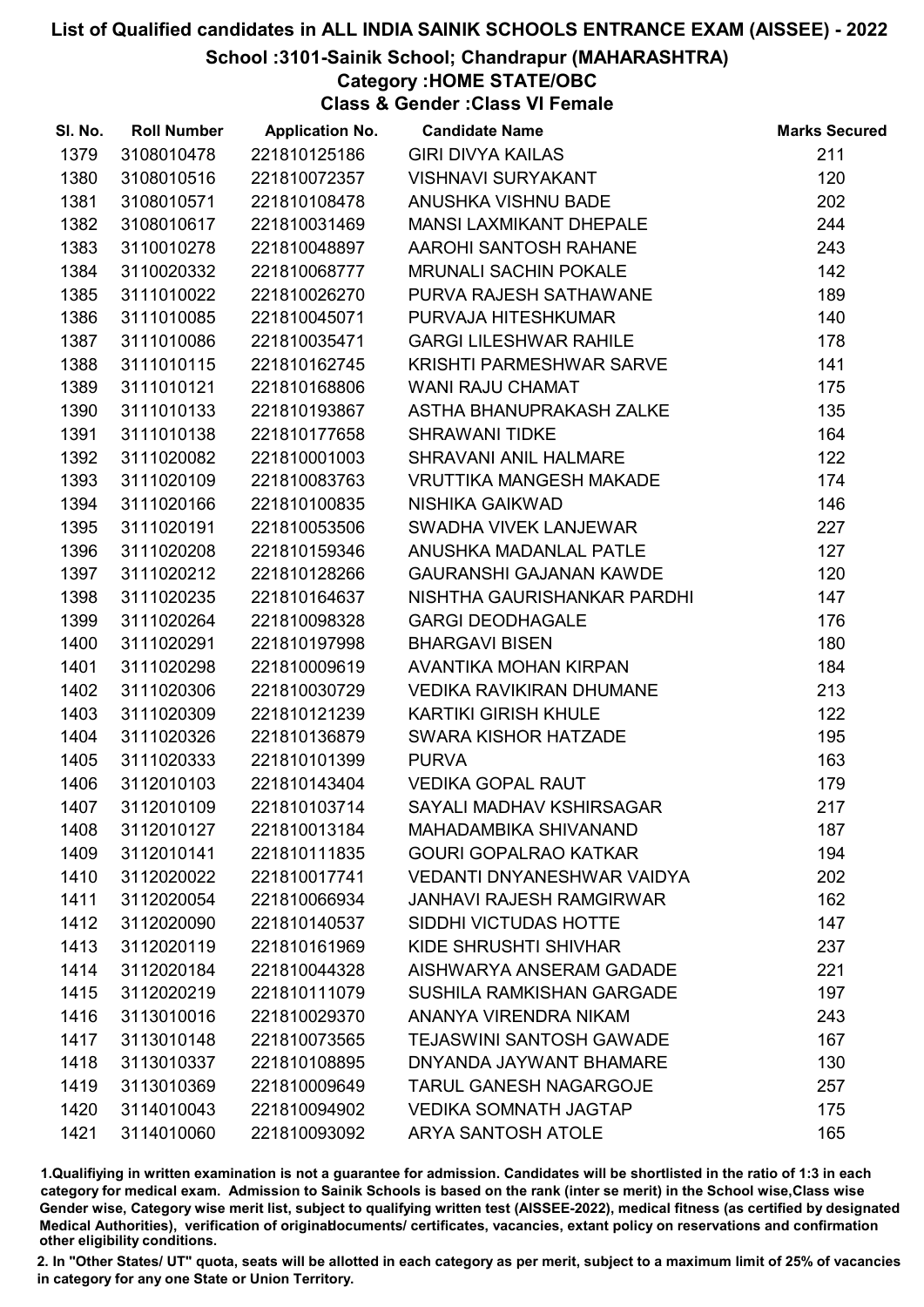#### School :3101-Sainik School; Chandrapur (MAHARASHTRA)

#### Category :HOME STATE/OBC

#### Class & Gender :Class VI Female

| SI. No. | <b>Roll Number</b> | <b>Application No.</b> | <b>Candidate Name</b>       | <b>Marks Secured</b> |
|---------|--------------------|------------------------|-----------------------------|----------------------|
| 1422    | 3114020244         | 221810121352           | SARA SWAPNIL CHAUDHARI      | 181                  |
| 1423    | 3114020530         | 221810112588           | GOPHANE ANUSHAKA SUNIL      | 214                  |
| 1424    | 3114030220         | 221810147107           | SWARA SATISH JADHAV         | 225                  |
| 1425    | 3115020028         | 221810074503           | MORE VAISHNAVI MUKUND       | 195                  |
| 1426    | 3115020180         | 221810100784           | NIYATI SATISH CHENDAKE      | 203                  |
| 1427    | 3115030125         | 221810085061           | SHRUTIKA VIJAYKUMAR         | 233                  |
| 1428    | 3115030143         | 221810048491           | <b>GAYATRI AMIT MHETRAS</b> | 145                  |
| 1429    | 3115030392         | 221810127369           | AKSHARA SANGRAM HIRAVE      | 205                  |
| 1430    | 3115040100         | 221810032955           | KESHARI SANJAY TORAWANE     | 172                  |
| 1431    | 3116010216         | 221810186866           | SHREYA VAIBHAV BODARE       | 121                  |

1.Qualifiying in written examination is not a guarantee for admission. Candidates will be shortlisted in the ratio of 1:3 in each category for medical exam. Admission to Sainik Schools is based on the rank (inter se merit) in the School wise,Class wise Gender wise, Category wise merit list, subject to qualifying written test (AISSEE-2022), medical fitness (as certified by designated Medical Authorities), verification of originablocuments/ certificates, vacancies, extant policy on reservations and confirmation other eligibility conditions.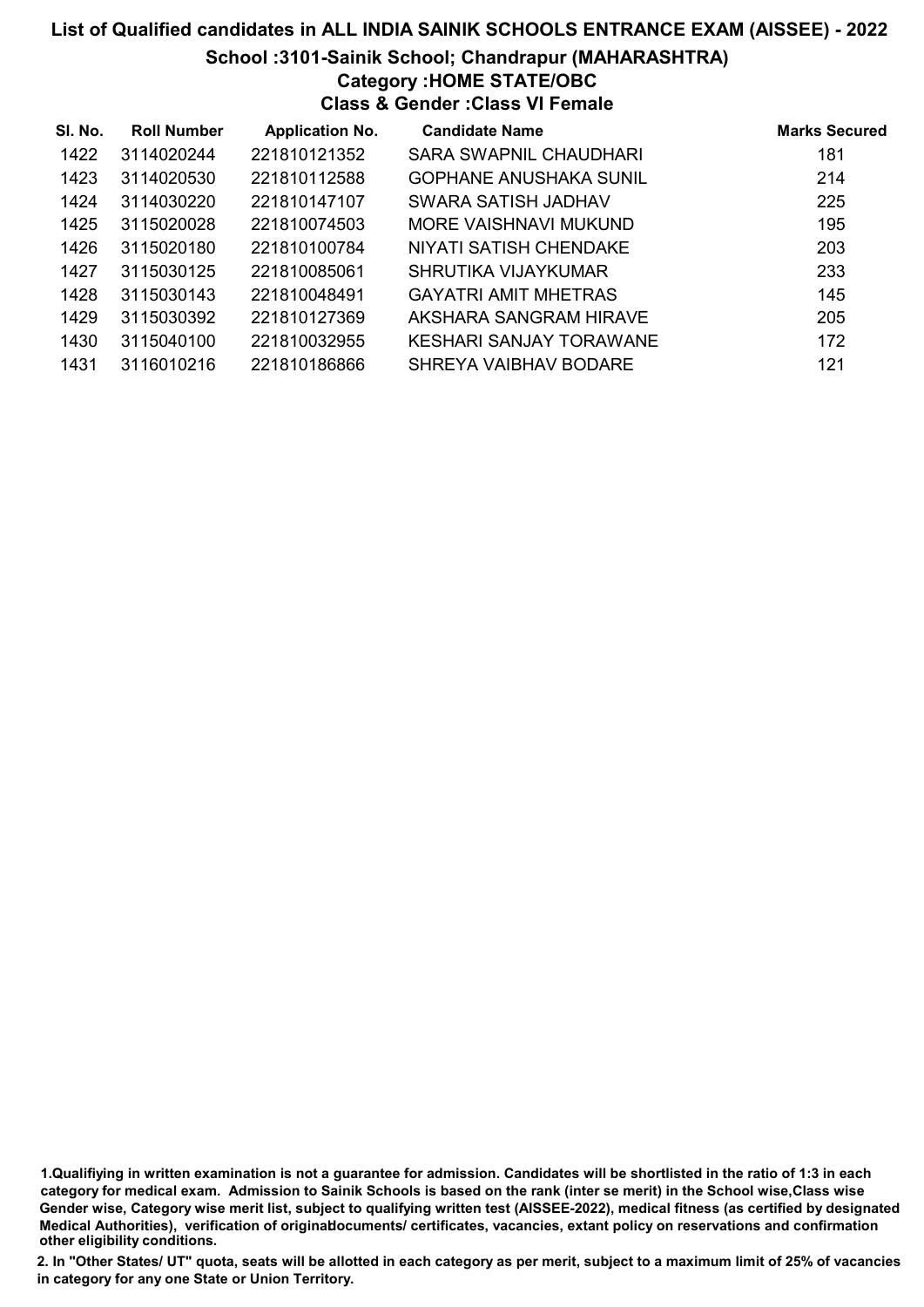#### School :3101-Sainik School; Chandrapur (MAHARASHTRA)

## Category :HOME STATE/DEF

Class & Gender :Class VI Female

| SI. No. | <b>Roll Number</b> | <b>Application No.</b> | <b>Candidate Name</b>            |           | <b>Marks Secured</b> |
|---------|--------------------|------------------------|----------------------------------|-----------|----------------------|
| 1432    | 2301020230         | 221810080604           | CHAVAN VAISHNAVI MAHADEV         |           | 173                  |
| 1433    | 3001030225         | 221810084082           | <b>TANU</b>                      |           | 174                  |
| 1434    | 3001040341         | 221810023488           | PATIL TEJASWINI NARENDRA         |           | 214                  |
| 1435    | 3101010078         | 221810060535           | <b>MANASWI PRAVIN JANGALE</b>    |           | 209                  |
| 1436    | 3101010103         | 221810072736           | KANSE BHAVIKA RAVINDRA           |           | 218                  |
| 1437    | 3102010050         | 221810059407           | <b>ADITI GAJANAN DANGE</b>       |           | 126                  |
| 1438    | 3102010064         | 221810080568           | <b>VANJARI SAMRUDDHI HEMANT</b>  |           | 128                  |
| 1439    | 3103010026         | 221810171161           | <b>MRINMAYEE SACHIN DESHMANE</b> |           | 193                  |
| 1440    | 3107010097         | 221810084190           | <b>MANSI MAHESH CHIKANE</b>      |           | 170                  |
| 1441    | 3108010062         | 221810043007           | <b>MANSI DATTATRAYA VIBHUTE</b>  |           | 124                  |
| 1442    | 3111020128         | 221810154724           | <b>GARGI BISEN</b>               |           | 176                  |
| 1443    | 3111020330         | 221810022589           | AARNA DINESHKUMAR BADHIYE        |           | 131                  |
| 1444    | 3113010041         | 221810117751           | PRADNYA MANE                     |           | 202                  |
| 1445    | 3113010167         | 221810047266           | PRANJAL VISHNU KACHAVE           |           | 155                  |
| 1446    | 3114020009         | 221810017500           | ANVIKA NITIN PAWAR               |           | 162                  |
| 1447    | 3114020460         | 221810011894           | PRANALI POPAT PALAVE             |           | 162                  |
| 1448    | 3114030431         | 221810034749           | <b>TRISHA SANTOSH GHORPADE</b>   |           | 128                  |
| 1449    | 3114030445         | 221810000369           | <b>SHRAVANI VISHAL KATE</b>      |           | 206                  |
| 1450    | 3115020018         | 221810141882           | <b>ISHWARI GAJENDRA BHOSALE</b>  |           | 132                  |
| 1451    | 3115020138         | 221810086734           | <b>ISHITA SATISH JAGTAP</b>      |           | 208                  |
| 1452    | 3115030229         | 221810078433           | <b>ARYA AMOL KADAM</b>           |           | 144                  |
| 1453    | 3115040341         | 221810062098           | VAISHNAVI SHASHIKANT CHAVAN      | <b>AR</b> | 225                  |
| 1454    | 3115040407         | 221810090189           | SIMRAN JOTIRAM JAGTAP            |           | 160                  |
| 1455    | 4201040377         | 221810046714           | <b>SHREYA</b>                    |           | 128                  |

<sup>1.</sup>Qualifiying in written examination is not a guarantee for admission. Candidates will be shortlisted in the ratio of 1:3 in each category for medical exam. Admission to Sainik Schools is based on the rank (inter se merit) in the School wise,Class wise Gender wise, Category wise merit list, subject to qualifying written test (AISSEE-2022), medical fitness (as certified by designated Medical Authorities), verification of originablocuments/ certificates, vacancies, extant policy on reservations and confirmation other eligibility conditions.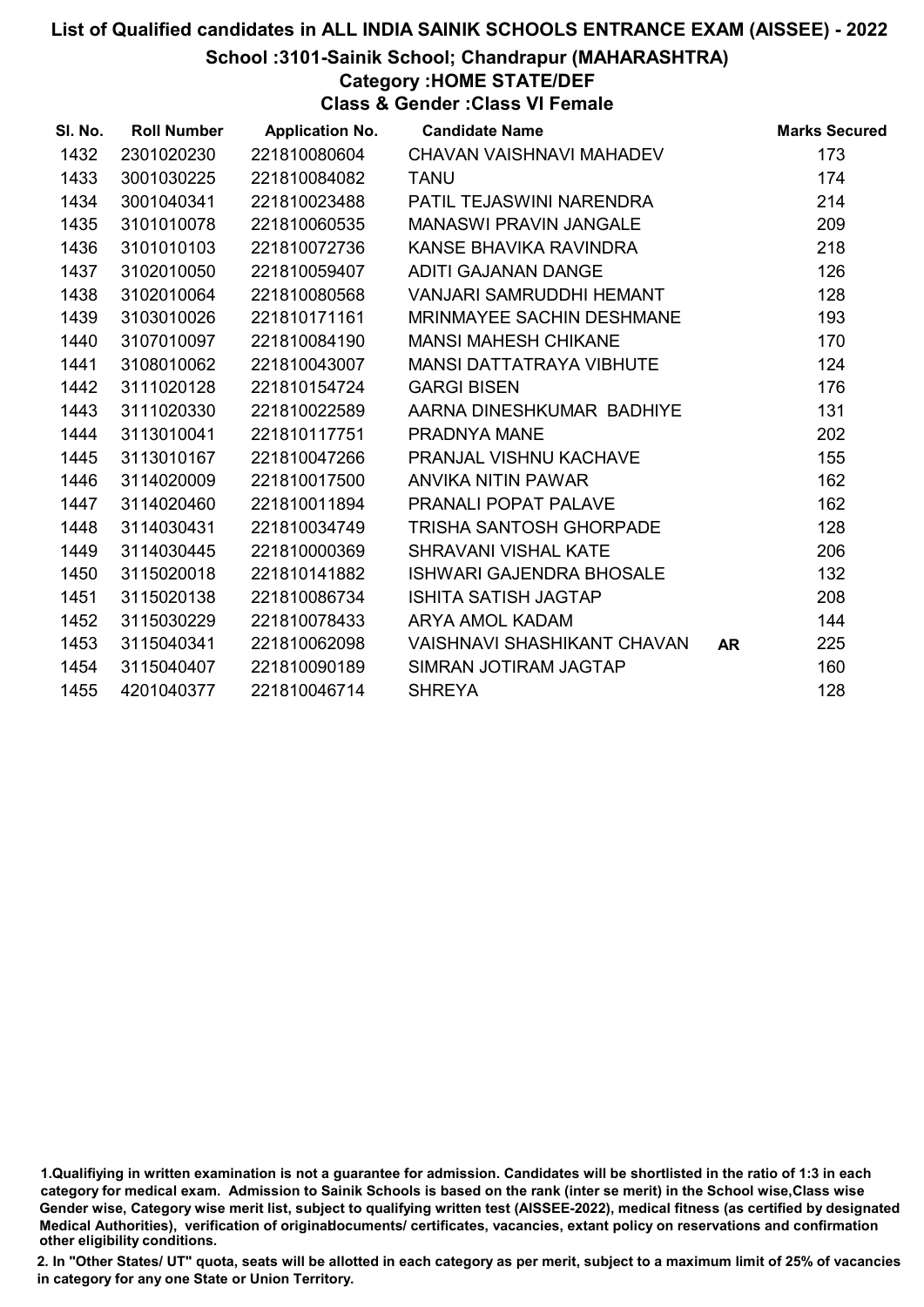#### School :3101-Sainik School; Chandrapur (MAHARASHTRA)

Category :HOME STATE/GEN

Class & Gender :Class VI Female

| SI. No. | <b>Roll Number</b> | <b>Application No.</b> | <b>Candidate Name</b>           | <b>Marks Secured</b> |
|---------|--------------------|------------------------|---------------------------------|----------------------|
| 1456    | 3101010173         | 221810061510           | RANSING ADITI JAYSING           | 245                  |
| 1457    | 3101010225         | 221810147223           | SHINDE DNYANESHWARI SACHIN      | 194                  |
| 1458    | 3101010237         | 221810136093           | SHIFA AJAJ SHAIKH               | 197                  |
| 1459    | 3102010059         | 221810036897           | <b>SAI SANJAY GHIVE</b>         | 167                  |
| 1460    | 3103010068         | 221810102353           | CHAVAN ARUSHI GANESH            | 180                  |
| 1461    | 3103010083         | 221810057714           | UNNATI PRAVINKUMAR HANDGE       | 172                  |
| 1462    | 3103010087         | 221810188234           | AARYA YOGESH LANKE              | 139                  |
| 1463    | 3103010095         | 221810026564           | RUCHITA HEMANT SINGH            | 190                  |
| 1464    | 3103010111         | 221810165175           | AKSHARA AMOL LAHANE             | 136                  |
| 1465    | 3103010255         | 221810141442           | SAMRUDDHI LAXMAN TAYDE          | 123                  |
| 1466    | 3103010260         | 221810076752           | <b>JADHAVAR RUTUJA ATUL</b>     | 224                  |
| 1467    | 3103010279         | 221810166643           | <b>BHAKTI</b>                   | 145                  |
| 1468    | 3103010286         | 221810023283           | ANUSHKA AMOL KULKARNI           | 162                  |
| 1469    | 3103010400         | 221810131589           | <b>MANSWI SACHIN DEORE</b>      | 145                  |
| 1470    | 3104010002         | 221810019810           | AVANI MOHANRAO KAKDE            | 122                  |
| 1471    | 3104010016         | 221810074242           | KALE PRERNA DATTAPRASAD         | 152                  |
| 1472    | 3104010038         | 221810122069           | <b>VAISHNAVI BALIRAM SHINDE</b> | 141                  |
| 1473    | 3104010107         | 221810139084           | ATIRA RAJEBHAU KANSE            | 189                  |
| 1474    | 3104010131         | 221810108206           | KANSE HARSHADA ANIL             | 197                  |
| 1475    | 3104010157         | 221810159117           | TANISHKA SANJAY DHAS            | 188                  |
| 1476    | 3104010162         | 221810104247           | <b>TANUJA ASHOK ANDHARE</b>     | 213                  |
| 1477    | 3104010168         | 221810110467           | <b>GAYATRI RAMESHWAR PAWAR</b>  | 159                  |
| 1478    | 3104010191         | 221810140269           | RADHIKA GORAKSHANATH GIRAM      | 214                  |
| 1479    | 3105010011         | 221810044620           | NIDHI JAYANT PARATE             | 189                  |
| 1480    | 3105010060         | 221810067231           | ADHYAYANI                       | 173                  |
| 1481    | 3105010066         | 221810047251           | HARSHITA VINOD DHAKATE          | 210                  |
| 1482    | 3105020093         | 221810194914           | <b>ALAISA SHEKHAR</b>           | 122                  |
| 1483    | 3105020166         | 221810177406           | <b>SANVI BAWANKULE</b>          | 130                  |
| 1484    | 3105020283         | 221810013039           | <b>TEJASHREE VIVEK BOKADE</b>   | 147                  |
| 1485    | 3107010037         | 221810119820           | <b>DEVYANI EKNATH KUNKARI</b>   | 171                  |
| 1486    | 3107010213         | 221810163202           | <b>VAIDAHI SANDIP PATIL</b>     | 190                  |
| 1487    | 3107010230         | 221810027022           | <b>SHREYA SAGAR PATIL</b>       | 224                  |
| 1488    | 3107010269         | 221810099652           | SNEHAL YUVARAJ JAMBHALE         | 146                  |
| 1489    | 3107010306         | 221810040692           | <b>MOHITE TANAYA MAHESH</b>     | 127                  |
| 1490    | 3107010312         | 221810156003           | <b>BHUMI BALKRUSHNA BHARMAL</b> | 142                  |
| 1491    | 3107010331         | 221810082323           | SWARA ARVIND MAGADUM            | 170                  |
| 1492    | 3107010369         | 221810143853           | <b>SAMIYA SHAKIL PATIL</b>      | 187                  |
| 1493    | 3107010415         | 221810082504           | SHRAVANI SANDEEP PATIL          | 228                  |
| 1494    | 3107020169         | 221810015175           | SHREYA SACHIN CHIKHALE          | 161                  |
| 1495    | 3107020234         | 221810048646           | THORAT ANUSHKA PRAMOD           | 214                  |
| 1496    | 3107020260         | 221810107676           | <b>BHAKTI SACHIN EKSHINGE</b>   | 227                  |
| 1497    | 3107020335         | 221810161657           | <b>SAMIKSHA SANDIP PATIL</b>    | 223                  |
| 1498    | 3107030072         | 221810064493           | CHINMYA INDRAJIT PATIL          | 157                  |

1.Qualifiying in written examination is not a guarantee for admission. Candidates will be shortlisted in the ratio of 1:3 in each category for medical exam. Admission to Sainik Schools is based on the rank (inter se merit) in the School wise,Class wise Gender wise, Category wise merit list, subject to qualifying written test (AISSEE-2022), medical fitness (as certified by designated Medical Authorities), verification of originablocuments/ certificates, vacancies, extant policy on reservations and confirmation other eligibility conditions.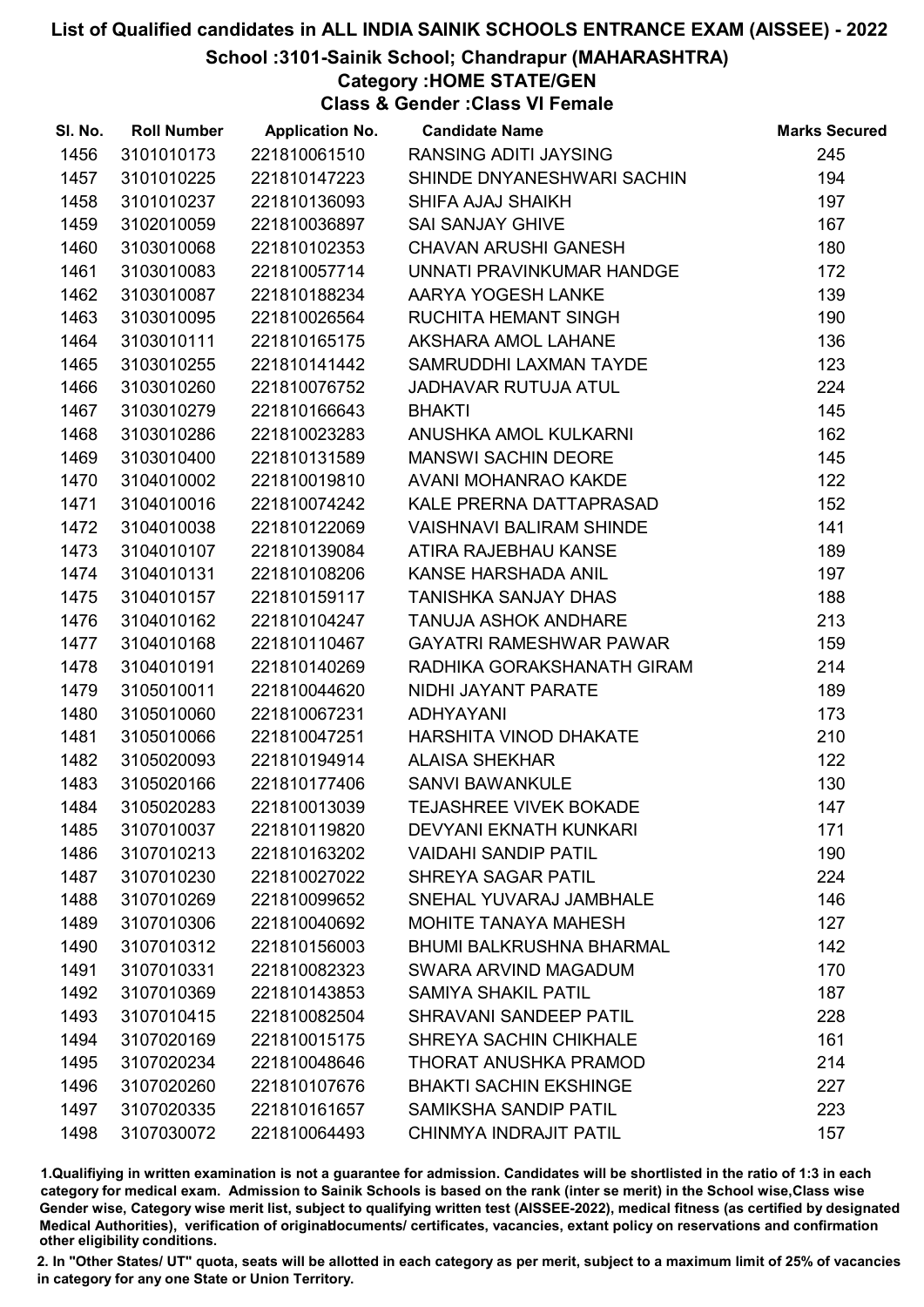#### School :3101-Sainik School; Chandrapur (MAHARASHTRA)

Category :HOME STATE/GEN

Class & Gender :Class VI Female

| SI. No. | <b>Roll Number</b> | <b>Application No.</b> | <b>Candidate Name</b>          | <b>Marks Secured</b> |
|---------|--------------------|------------------------|--------------------------------|----------------------|
| 1499    | 3107030248         | 221810187549           | KANDALE SHRUSTI KRISHNAT       | 139                  |
| 1500    | 3107030249         | 221810084649           | <b>SHRUTI MANSING PATIL</b>    | 155                  |
| 1501    | 3107030257         | 221810105759           | KARVAL SANVI DASHARATH         | 227                  |
| 1502    | 3107030295         | 221810068799           | <b>KIRTI NITIN TAKIK</b>       | 214                  |
| 1503    | 3108010065         | 221810116037           | KASHAF MUKRAMSB BAGWAN         | 141                  |
| 1504    | 3108010068         | 221810071677           | SAMRUDDHI RAHUL PATIL          | 153                  |
| 1505    | 3108010260         | 221810087913           | ASMITA PANDURANG MARGANE       | 231                  |
| 1506    | 3108010262         | 221810097223           | ANUSHKA MANOJ PATIL            | 203                  |
| 1507    | 3108010350         | 221810041374           | <b>VIBHUTE ADITI BALIRAM</b>   | 209                  |
| 1508    | 3108010384         | 221810039035           | DIVYA RAMKISHAN GAIKWD         | 206                  |
| 1509    | 3108010407         | 221810104465           | SHINDE SANVI SHARAD            | 217                  |
| 1510    | 3108010432         | 221810112006           | <b>SRUSHTI DATTA GADKAR</b>    | 160                  |
| 1511    | 3108010452         | 221810044536           | SHRUTI GOVIND RANDVE           | 130                  |
| 1512    | 3108010454         | 221810148346           | SHINDE SHREYA PRADIP           | 162                  |
| 1513    | 3108010486         | 221810055407           | <b>BARMADE SHREYA SHARAD</b>   | 149                  |
| 1514    | 3108010494         | 221810165317           | HARSHA PRADEEP CHAVAN          | 177                  |
| 1515    | 3108010530         | 221810108877           | ANKITA TUKARAM WADIKAR         | 164                  |
| 1516    | 3108010586         | 221810078509           | <b>INDE DEVKI SANJAY</b>       | 151                  |
| 1517    | 3108010615         | 221810166959           | <b>MUKTA GANESH GAIKWAD</b>    | 197                  |
| 1518    | 3110020348         | 221810075697           | ANANYA HANMANT NALAWADE        | 230                  |
| 1519    | 3111010002         | 221810044200           | <b>MAHURI PARATE</b>           | 161                  |
| 1520    | 3111020003         | 221810010421           | <b>SHRAWANI RAKESH SHAHARE</b> | 139                  |
| 1521    | 3111020156         | 221810178515           | <b>TANYISHAA AMIT SONONE</b>   | 134                  |
| 1522    | 3111020230         | 221810048027           | <b>KRISHNA JIWAN GABHANE</b>   | 160                  |
| 1523    | 3111020232         | 221810193127           | ANISHKA SHISHIR MESHRAM        | 193                  |
| 1524    | 3111020267         | 221810115628           | SETIKA MUKUND KADAM            | 180                  |
| 1525    | 3111020272         | 221810000158           | SHREYA SENGUPTA                | 124                  |
| 1526    | 3111020331         | 221810079689           | KRUTIKA ATUL GAIKWAD           | 154                  |
| 1527    | 3112010043         | 221810117051           | UTTARA MUNJAJI JADHAV          | 206                  |
| 1528    | 3112010061         | 221810100072           | <b>CHAVAN SANCHI SANJAY</b>    | 152                  |
| 1529    | 3112010094         | 221810104183           | DESHMUKH AMRUTA SATISHRAO      | 174                  |
| 1530    | 3112010108         | 221810093614           | <b>JADHAV ANJALI BHAGWAT</b>   | 145                  |
| 1531    | 3112010120         | 221810047064           | PHAPAL BHAKTI SALIKRAM         | 173                  |
| 1532    | 3112010124         | 221810142774           | UNNATI GAJANAN JIVANE          | 196                  |
| 1533    | 3112020057         | 221810094554           | ALKA SAINATH KUTTEKAR          | 216                  |
| 1534    | 3112020061         | 221810145384           | YOGESHWARI VYANKATRAO          | 148                  |
| 1535    | 3112020064         | 221810168715           | SAYALI BALAJI TELWAD           | 215                  |
| 1536    | 3112020103         | 221810158538           | <b>HARSHITA ANIL SHINDE</b>    | 223                  |
| 1537    | 3112020135         | 221810043456           | RIYA JAYJAYRAM JADHAV          | 128                  |
| 1538    | 3112020140         | 221810040666           | <b>ISHWARI BHAGWAT LONDHE</b>  | 179                  |
| 1539    | 3112020186         | 221810122638           | <b>SRUSHTI SANDIP SHINDE</b>   | 174                  |
| 1540    | 3112020212         | 221810082259           | <b>BEDRE PALLAVI SACHIN</b>    | 186                  |
| 1541    | 3114010019         | 221810089101           | <b>LAGAD TANAYA SACHIN</b>     | 203                  |

1.Qualifiying in written examination is not a guarantee for admission. Candidates will be shortlisted in the ratio of 1:3 in each category for medical exam. Admission to Sainik Schools is based on the rank (inter se merit) in the School wise,Class wise Gender wise, Category wise merit list, subject to qualifying written test (AISSEE-2022), medical fitness (as certified by designated Medical Authorities), verification of originablocuments/ certificates, vacancies, extant policy on reservations and confirmation other eligibility conditions.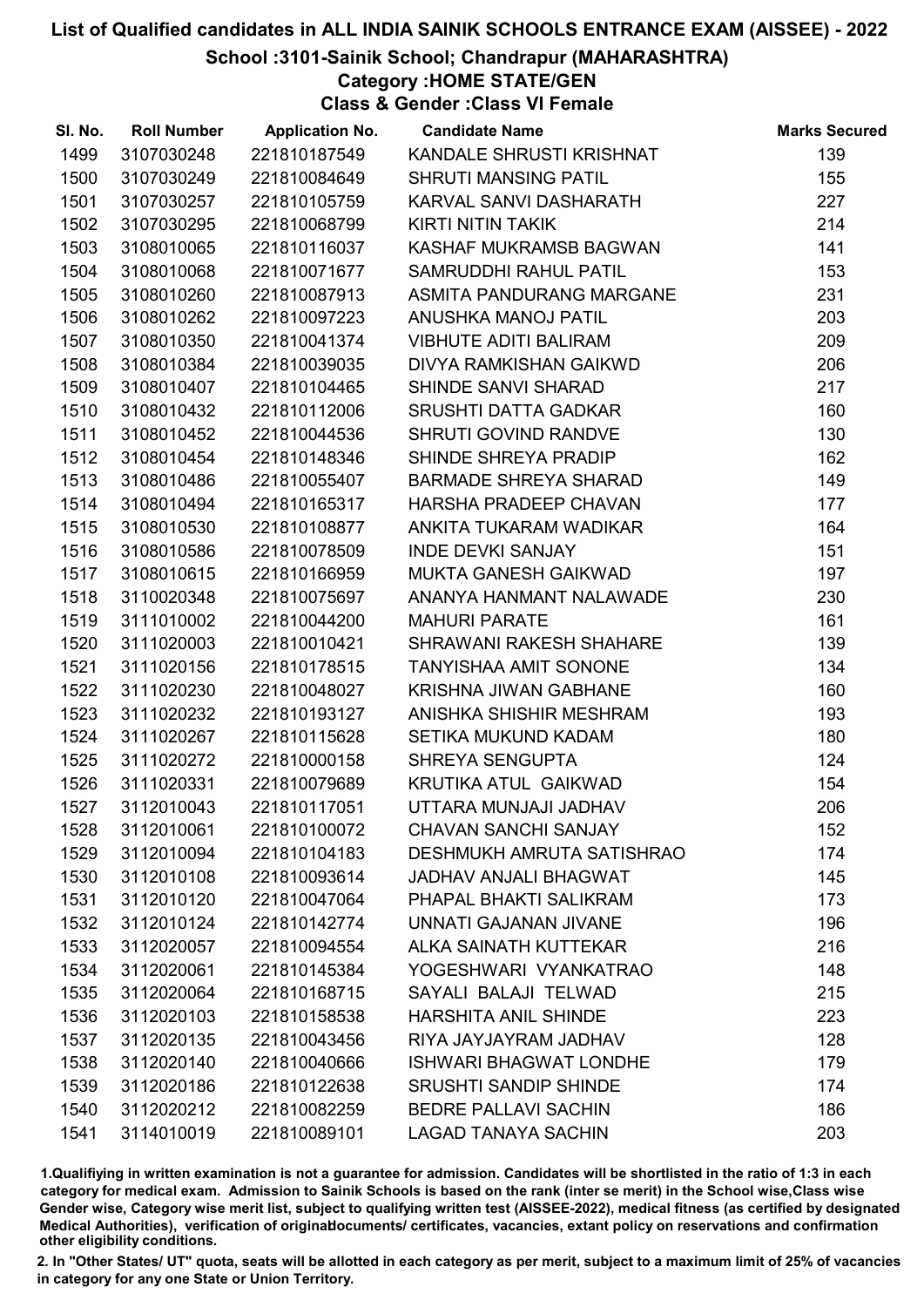#### School :3101-Sainik School; Chandrapur (MAHARASHTRA)

## Category :HOME STATE/GEN

Class & Gender :Class VI Female

| SI. No. | <b>Roll Number</b> | <b>Application No.</b> | <b>Candidate Name</b>             | <b>Marks Secured</b> |
|---------|--------------------|------------------------|-----------------------------------|----------------------|
| 1542    | 3114010040         | 221810048991           | HARSHADA SHIVAM WALUNJ            | 133                  |
| 1543    | 3114020039         | 221810146630           | <b>SUMEDHA SHUKLA</b>             | 123                  |
| 1544    | 3114020052         | 221810096750           | <b>ASHLESHA BALASAHEB</b>         | 124                  |
| 1545    | 3114020480         | 221810054166           | SWARA PRADIP CHAVAN               | 143                  |
| 1546    | 3114030107         | 221810017365           | <b>AKSHARA</b>                    | 146                  |
| 1547    | 3114030249         | 221810085537           | <b>MAHI BHONDAVE</b>              | 175                  |
| 1548    | 3115010035         | 221810040660           | <b>MRUNALI DATTATRAYA KALUKHE</b> | 221                  |
| 1549    | 3115010065         | 221810092311           | DNYANESHWARI SHRIKANT             | 222                  |
| 1550    | 3115010112         | 221810128581           | SANSKRUTI POPAT SALUNKHE          | 207                  |
| 1551    | 3115010176         | 221810161752           | <b>VEDIKA SAGAR GHADAGE</b>       | 147                  |
| 1552    | 3115020178         | 221810068584           | <b>JAYANTI DATTATRAYA BHOSALE</b> | 197                  |
| 1553    | 3115020396         | 221810108057           | <b>SAI NILESH JADHAV</b>          | 229                  |
| 1554    | 3115030218         | 221810039713           | UTKARSHA KIRAN THORAT             | 185                  |
| 1555    | 3115030294         | 221810094324           | <b>SHRAVANI VIKRAM SHINDE</b>     | 204                  |
| 1556    | 3115030341         | 221810119898           | SAYEE SHAILESH KATKAR             | 127                  |
| 1557    | 3115040039         | 221810114494           | SIDDHIKA SURYAKANT MANE           | 158                  |
| 1558    | 3115040118         | 221810036285           | SWASTISRI DEEPAKSINGH RAJPUT      | 155                  |
| 1559    | 3115040247         | 221810045067           | <b>SAI SHIRISH NIKAM</b>          | 157                  |
| 1560    | 3116010101         | 221810086303           | SIDDHIKA AMOL GANDHI              | 144                  |
| 1561    | 3116010132         | 221810132714           | KARTIKI AMITKUMAR LATAKE          | 127                  |
| 1562    | 3116020019         | 221810053601           | <b>GAURI VIKAS PATIL</b>          | 124                  |
| 1563    | 3116020043         | 221810086802           | <b>KHUSHI</b>                     | 129                  |
| 1564    | 3116020146         | 221810104047           | ASHWINI RAHUL GARAD               | 175                  |
| 1565    | 3116020263         | 221810064799           | <b>DEVIKA SUHAS TAD</b>           | 220                  |

<sup>1.</sup>Qualifiying in written examination is not a guarantee for admission. Candidates will be shortlisted in the ratio of 1:3 in each category for medical exam. Admission to Sainik Schools is based on the rank (inter se merit) in the School wise,Class wise Gender wise, Category wise merit list, subject to qualifying written test (AISSEE-2022), medical fitness (as certified by designated Medical Authorities), verification of originablocuments/ certificates, vacancies, extant policy on reservations and confirmation other eligibility conditions.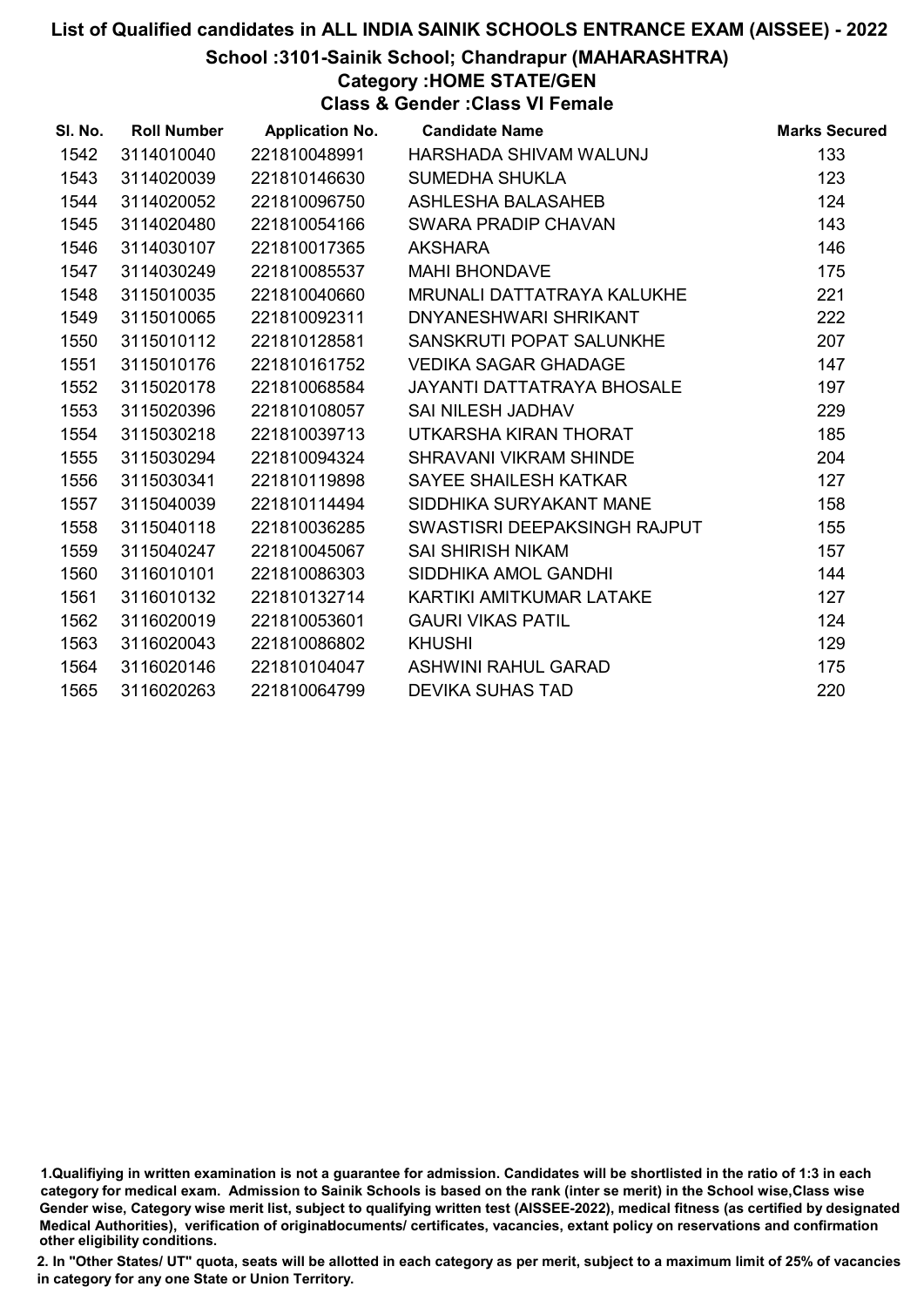#### School :3101-Sainik School; Chandrapur (MAHARASHTRA)

## Category :OTHER STATE/SC

Class & Gender :Class VI Female

| SI. No. | <b>Roll Number</b> | <b>Application No.</b> | <b>Candidate Name</b>      |            | <b>Marks Secured</b> |
|---------|--------------------|------------------------|----------------------------|------------|----------------------|
| 1566    | 1505010893         | 221810018486           | CHANDRAKANTI KUMARI        |            | 62                   |
| 1567    | 3001030198         | 221810145162           | <b>SUHANA SOLANKI</b>      |            | 88                   |
| 1568    | 3105010080         | 221810125381           | <b>ANIKA KUMARI</b>        | <b>WOS</b> | 65                   |
| 1569    | 3108010015         | 221810157321           | <b>ADITY</b>               |            | 97                   |
| 1570    | 3110010252         | 221810109508           | <b>MANSI BHARTI</b>        |            | 67                   |
| 1571    | 3111020200         | 221810054726           | <b>GUNJAN LOKHANDE</b>     |            | 144                  |
| 1572    | 4202020249         | 221810133803           | SUNARKAR AVANTHIKA         |            | 141                  |
| 1573    | 4202020375         | 221810002704           | <b>BONKURI DIMPLE</b>      |            | 87                   |
| 1574    | 4202020425         | 221810167644           | <b>GARREPELLY VARSHINI</b> |            | 93                   |
| 1575    | 4202020629         | 221810135106           | PULIPAKA SIRI MOUNI        |            | 88                   |
| 1576    | 4202020667         | 221810125246           | <b>VUTLA SAI KEERTHI</b>   |            | 136                  |
| 1577    | 4202020968         | 221810092119           | <b>GORLAPALLI EESHITHA</b> |            | 122                  |

1.Qualifiying in written examination is not a guarantee for admission. Candidates will be shortlisted in the ratio of 1:3 in each category for medical exam. Admission to Sainik Schools is based on the rank (inter se merit) in the School wise,Class wise Gender wise, Category wise merit list, subject to qualifying written test (AISSEE-2022), medical fitness (as certified by designated Medical Authorities), verification of originablocuments/ certificates, vacancies, extant policy on reservations and confirmation other eligibility conditions.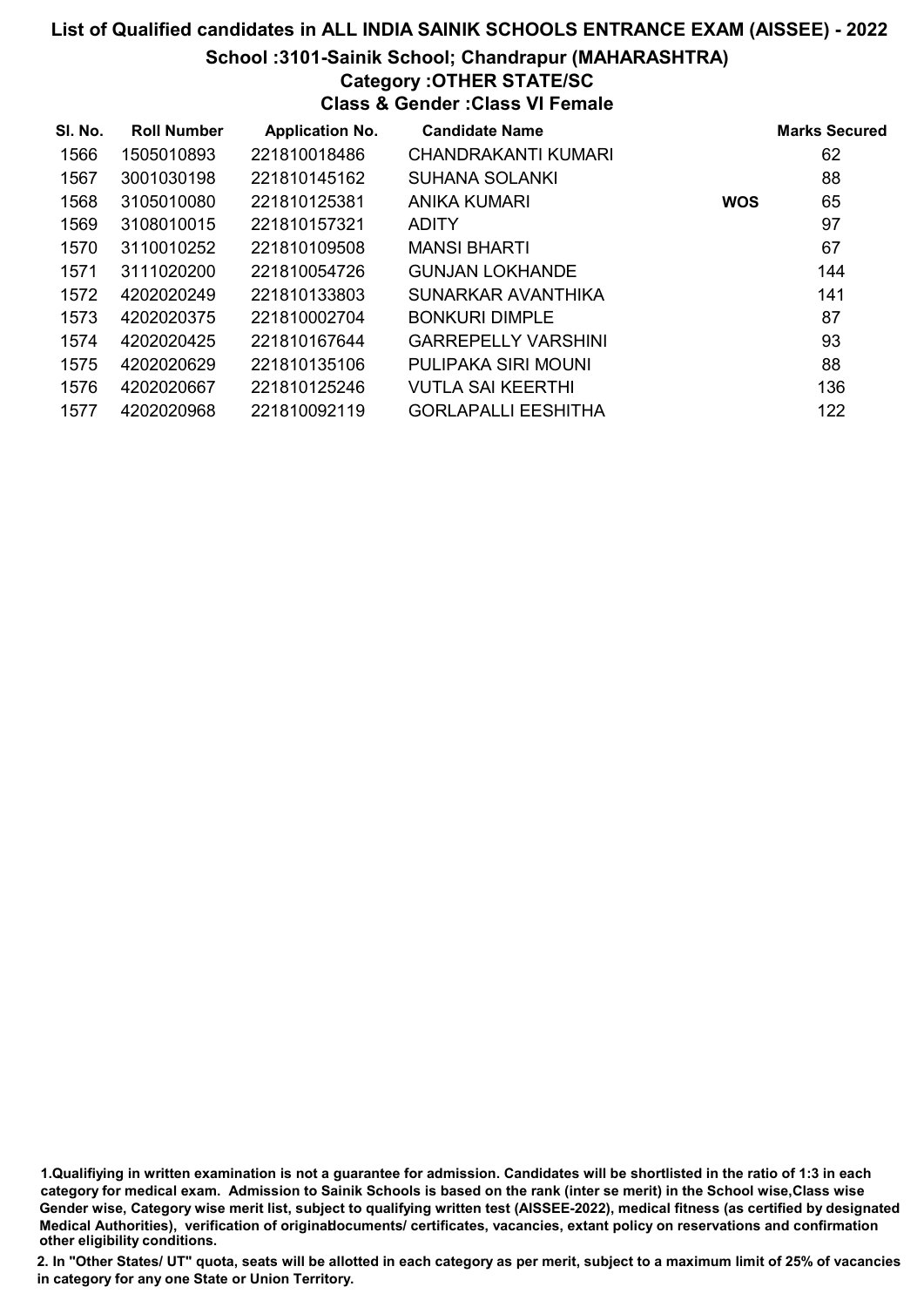#### School :3101-Sainik School; Chandrapur (MAHARASHTRA)

### Category :OTHER STATE/ST

Class & Gender :Class VI Female

| SI. No. | <b>Roll Number</b> | <b>Application No.</b> | <b>Candidate Name</b>  |    | <b>Marks Secured</b> |
|---------|--------------------|------------------------|------------------------|----|----------------------|
| 1578    | 1201010284         | 221810196722           | VICTORIA RANI YERUKULA |    | 111                  |
| 1579    | 2708020580         | 221810117085           | <b>SNEHA</b>           |    | 120                  |
| 1580    | 3105010070         | 221810056161           | AJMERA SAKSHI          |    | 96                   |
| 1581    | 3105020010         | 221810177681           | <b>RATHOSD SRIGNA</b>  | CG | 86                   |
| 1582    | 3105020144         | 221810105655           | JADHAV VAISHALI        |    | 135                  |
| 1583    | 4201060257         | 221810092577           | JADHAV MANISHA         |    | 98                   |
| 1584    | 4202020281         | 221810023833           | JADHAV APOORVA NAIK    |    | 140                  |
| 1585    | 4202020308         | 221810193853           | JADHAV SONAKSHI        |    | 125                  |
| 1586    | 4202020393         | 221810125124           | JADHAV PALLAVI         |    | 146                  |
| 1587    | 4202020713         | 221810132886           | CHOUHAN HARSHINI       |    | 154                  |

1.Qualifiying in written examination is not a guarantee for admission. Candidates will be shortlisted in the ratio of 1:3 in each category for medical exam. Admission to Sainik Schools is based on the rank (inter se merit) in the School wise,Class wise Gender wise, Category wise merit list, subject to qualifying written test (AISSEE-2022), medical fitness (as certified by designated Medical Authorities), verification of originablocuments/ certificates, vacancies, extant policy on reservations and confirmation other eligibility conditions.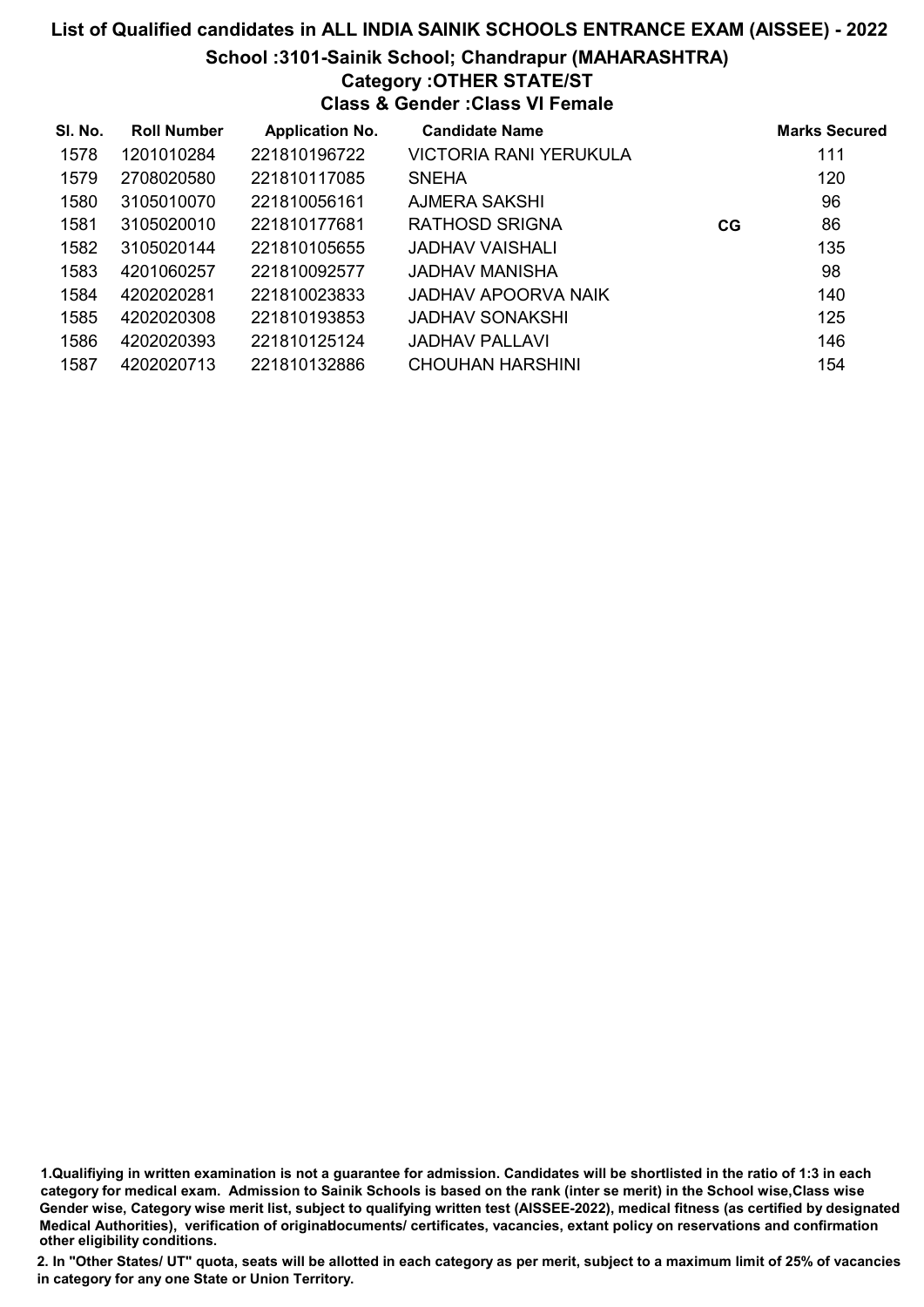#### School :3101-Sainik School; Chandrapur (MAHARASHTRA)

# Category :OTHER STATE/OBC

Class & Gender :Class VI Female

| SI. No. | <b>Roll Number</b> | <b>Application No.</b> | <b>Candidate Name</b>       | <b>Marks Secured</b> |
|---------|--------------------|------------------------|-----------------------------|----------------------|
| 1588    | 1211020292         | 221810119958           | MANDHARAPU KASI PURNIMA     | 196                  |
| 1589    | 1505010556         | 221810170441           | LOVELY KUMARI               | 181                  |
| 1590    | 1506010218         | 221810125664           | <b>R R SRISHTI</b>          | 162                  |
| 1591    | 1511070179         | 221810106649           | NANDANI RAJ                 | 144                  |
| 1592    | 2001050764         | 221810001085           | <b>PRIYA KUMARI</b>         | 185                  |
| 1593    | 3003030154         | 221810147026           | LIPI DHOTE                  | 233                  |
| 1594    | 3003030252         | 221810149247           | <b>SHAILY DHOTE</b>         | 160                  |
| 1595    | 3105020300         | 221810137899           | SUPRIYA RAJESHKUMAR SAHU    | 205                  |
| 1596    | 4201020451         | 221810096280           | SINGARAJU NITHYA SANCHALANA | 147                  |
| 1597    | 4201060329         | 221810011497           | <b>NEELAM KSHETHRA</b>      | 130                  |
| 1598    | 4201070090         | 221810053498           | BANDARI MOUNAVARSHINI       | 189                  |
| 1599    | 4202020021         | 221810162111           | PONNAM AKSHARA SAI          | 196                  |
| 1600    | 4405010249         | 221810109464           | ANANDANI YADAV              | 188                  |

1.Qualifiying in written examination is not a guarantee for admission. Candidates will be shortlisted in the ratio of 1:3 in each category for medical exam. Admission to Sainik Schools is based on the rank (inter se merit) in the School wise,Class wise Gender wise, Category wise merit list, subject to qualifying written test (AISSEE-2022), medical fitness (as certified by designated Medical Authorities), verification of originablocuments/ certificates, vacancies, extant policy on reservations and confirmation other eligibility conditions.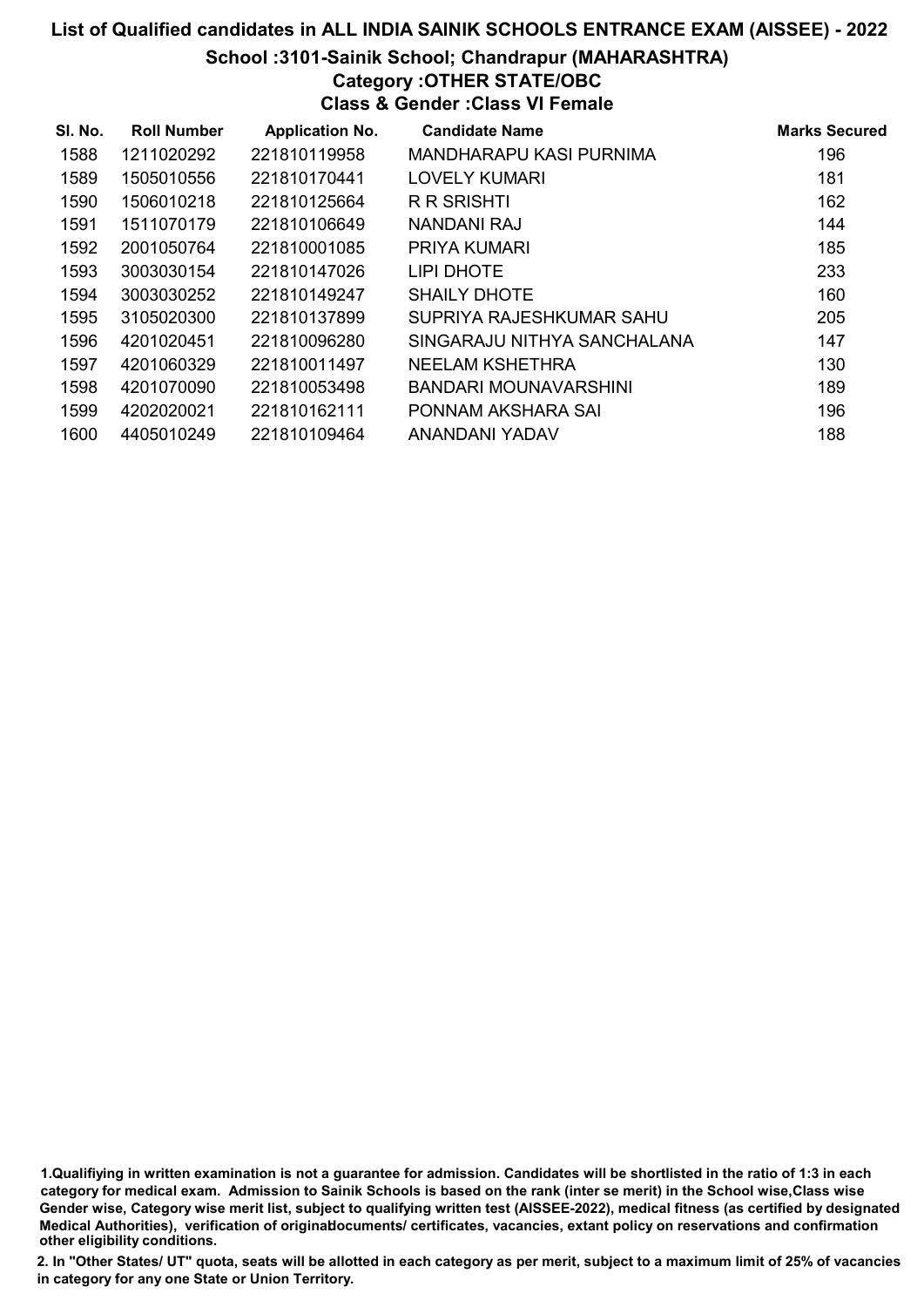## School :3101-Sainik School; Chandrapur (MAHARASHTRA)

## Category :OTHER STATE/DEF

Class & Gender :Class VI Female

| SI. No. | <b>Roll Number</b> | <b>Application No.</b> | Candidate Name      | <b>Marks Secured</b> |
|---------|--------------------|------------------------|---------------------|----------------------|
| 1601    | 2301020785         | 221810063589           | SHREYA KUMARI       | 236                  |
| 1602    | 4406030304         | 221810102577           | PRAKRATI PANCHTILAK | 121                  |

<sup>1.</sup>Qualifiying in written examination is not a guarantee for admission. Candidates will be shortlisted in the ratio of 1:3 in each category for medical exam. Admission to Sainik Schools is based on the rank (inter se merit) in the School wise,Class wise Gender wise, Category wise merit list, subject to qualifying written test (AISSEE-2022), medical fitness (as certified by designated Medical Authorities), verification of originablocuments/ certificates, vacancies, extant policy on reservations and confirmation other eligibility conditions.